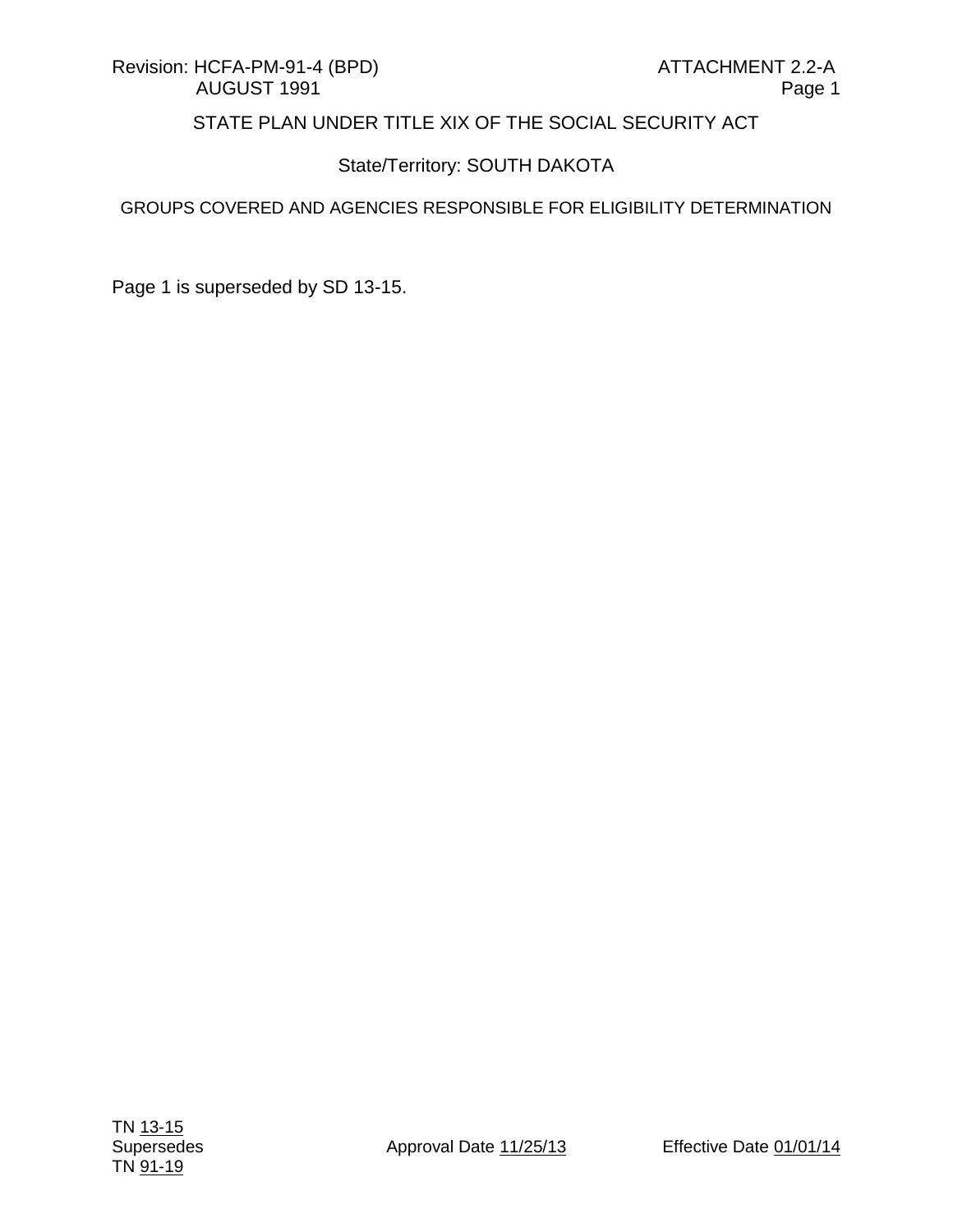### State/Territory: **SOUTH DAKOTA**

| Citation                                             | <b>Groups Covered</b>                                                                                                                                                                                                                                                   |
|------------------------------------------------------|-------------------------------------------------------------------------------------------------------------------------------------------------------------------------------------------------------------------------------------------------------------------------|
|                                                      | (A) Mandatory Coverage-Categorically Needy and Other Required<br>Special Groups (continued)                                                                                                                                                                             |
|                                                      | Deemed Recipients of AFDC (continued)<br>2.                                                                                                                                                                                                                             |
| $1902(a)(10)(A)(i)(I)$ of<br>the Act                 | This section is superseded by SD-13-15.<br>b.                                                                                                                                                                                                                           |
| $402(a)(22)(A)$ of the Act                           | This section is superseded by SD-13-15.<br>c.                                                                                                                                                                                                                           |
| $406(h)$ and<br>$1902(a)(10)(A)(i)(I)$ of<br>the Act | d. An assistance unit deemed to be receiving AFDC for a<br>period of four calendar months because the family<br>becomes ineligible for AFDC as a result of collection or<br>increased collection of support and meets the<br>requirements of section 406(h) of the Act. |
| $1902(a)$ of the Act                                 | e. Individuals deemed to be receiving AFDC who meet the<br>requirements of section $473(b)(1)$ or (2) for whom an<br>adoption assistance agreement is in effect or foster care<br>maintenance payments are being made under title IV-E of<br>the Act.                   |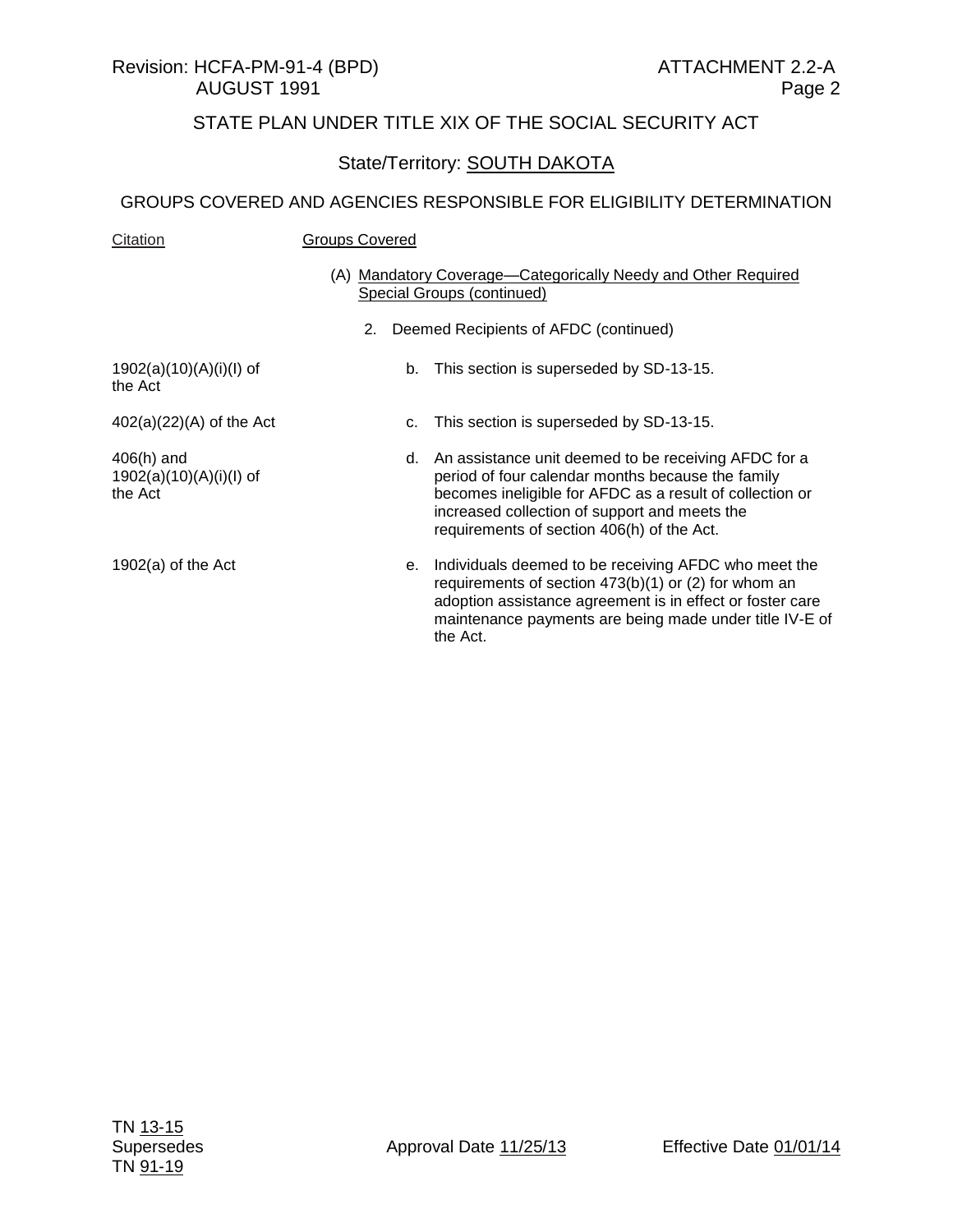#### Revision: HCFA-PM-91-4 (BPD) ATTACHMENT 2.2-A AUGUST 1991 Page 2a

## STATE PLAN UNDER TITLE XIX OF THE SOCIAL SECURITY ACT

## State/Territory: SOUTH DAKOTA

#### GROUPS COVERED AND AGENCIES RESPONSIBLE FOR ELIGIBILITY DETERMINATION

Citation **Groups Covered** 

#### (A) Mandatory Coverage—Categorically Needy and Other Required Special Groups (continued)

IV-A 407(b), 1902(a)(10)(A)(i) and 1905(m)(1) of the Act

IV-A 1902(a)(52) and 1925 of the Act

- 3. This section is superseded by SD-13-15.
- 4. Families terminated from AFDC solely because of earnings, hours of employment, or loss of earned income disregards entitled up to twelve months of extended benefits in accordance with section 1925 of the Act. (This provision expires on September 30, 1998.)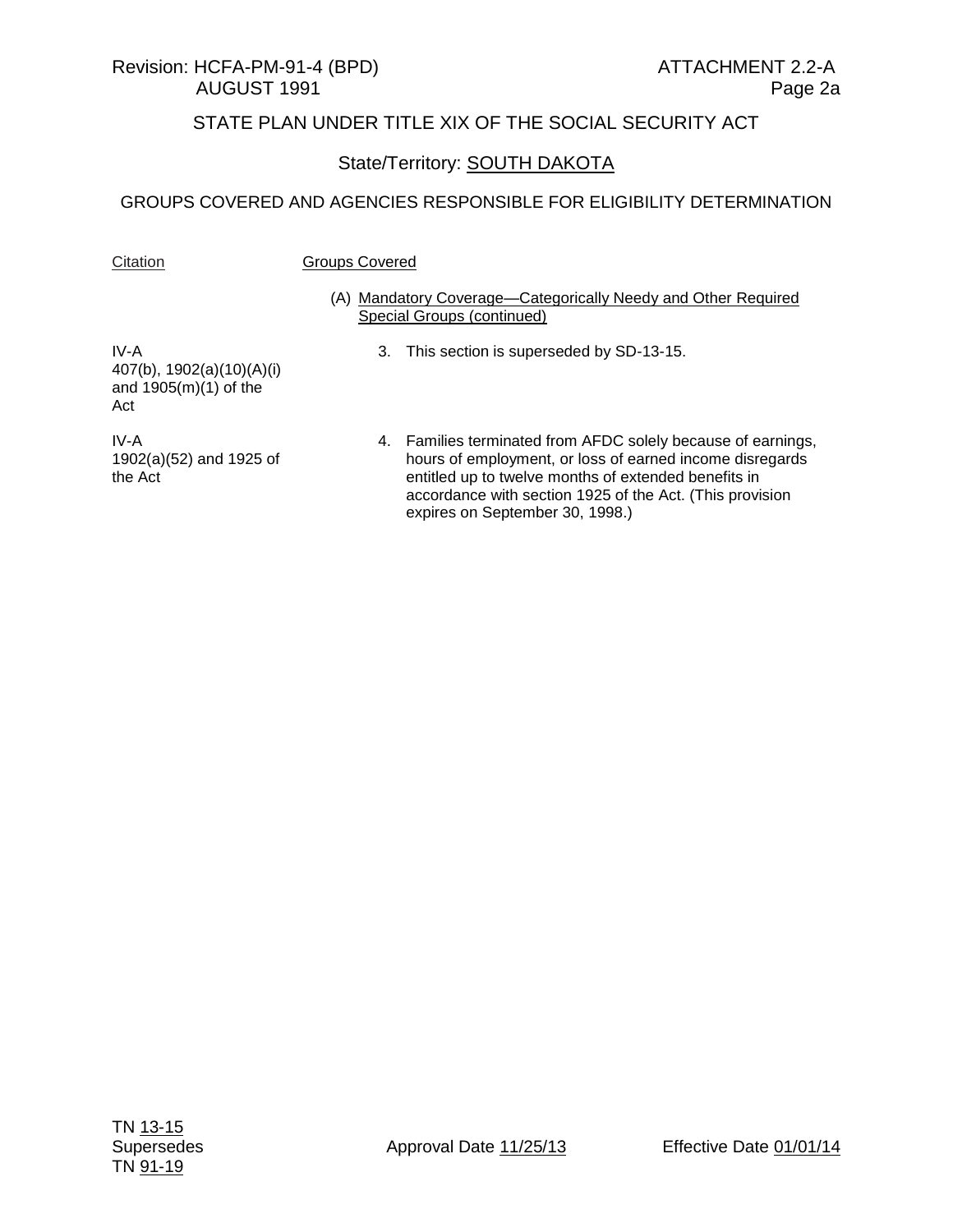## State/Territory: **SOUTH DAKOTA**

#### GROUPS COVERED AND AGENCIES RESPONSIBLE FOR ELIGIBILITY DETERMINATION

Page 3 is superseded by SD 13-15.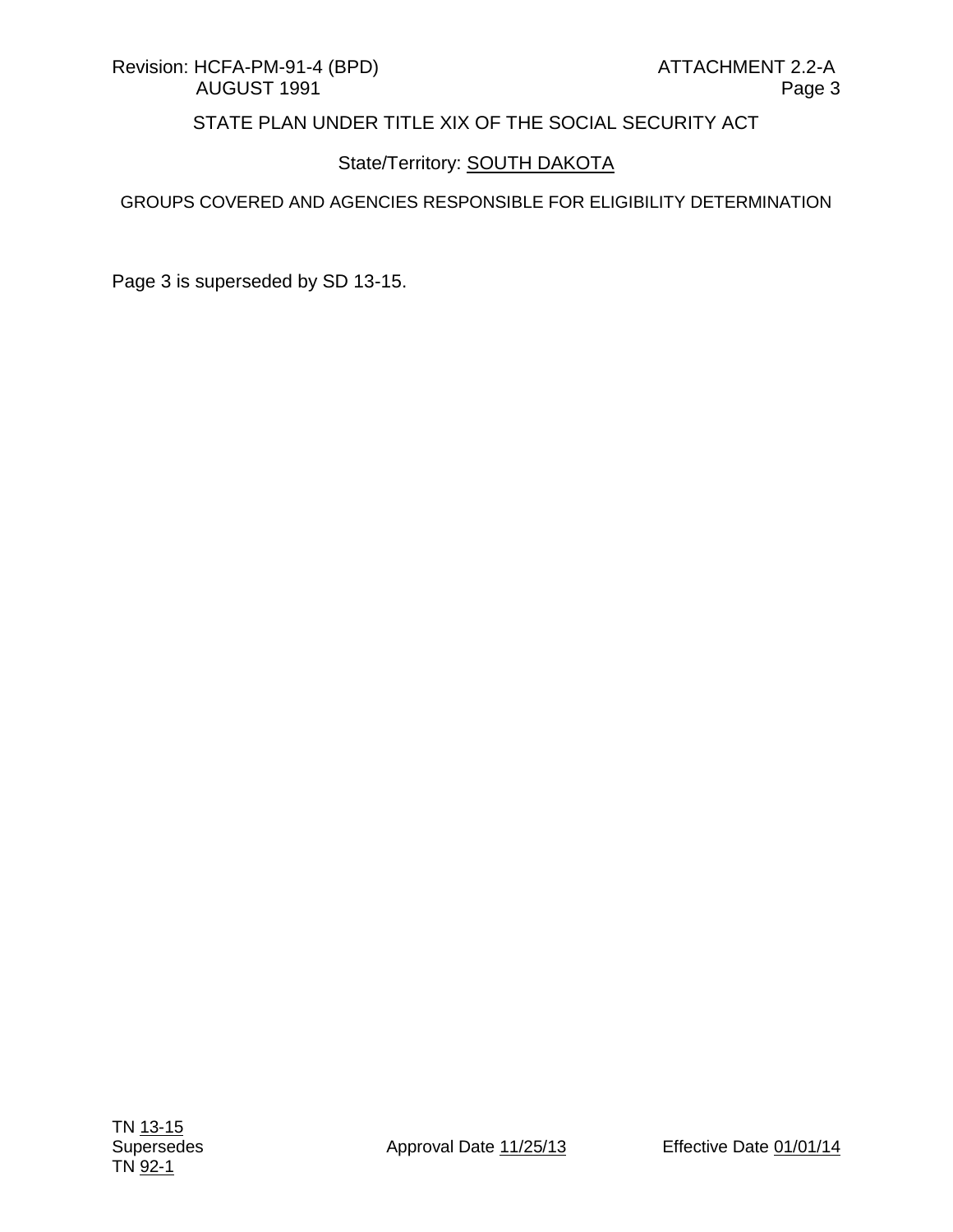## State/Territory: **SOUTH DAKOTA**

#### GROUPS COVERED AND AGENCIES RESPONSIBLE FOR ELIGIBILITY DETERMINATION

Page 3a is superseded by 13-15.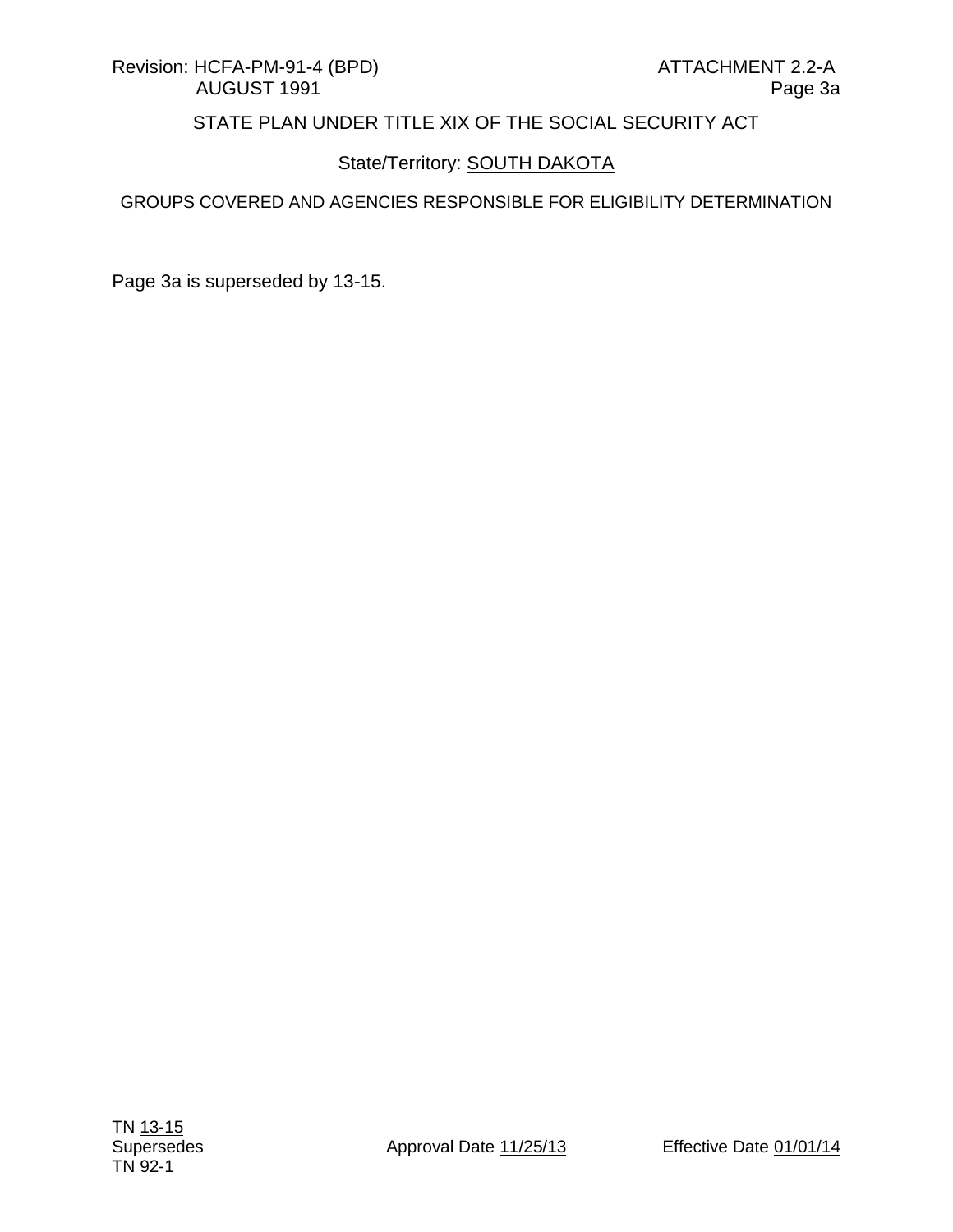## State/Territory: **SOUTH DAKOTA**

#### GROUPS COVERED AND AGENCIES RESPONSIBLE FOR ELIGIBILITY DETERMINATION

Page 4 is superseded by 13-15.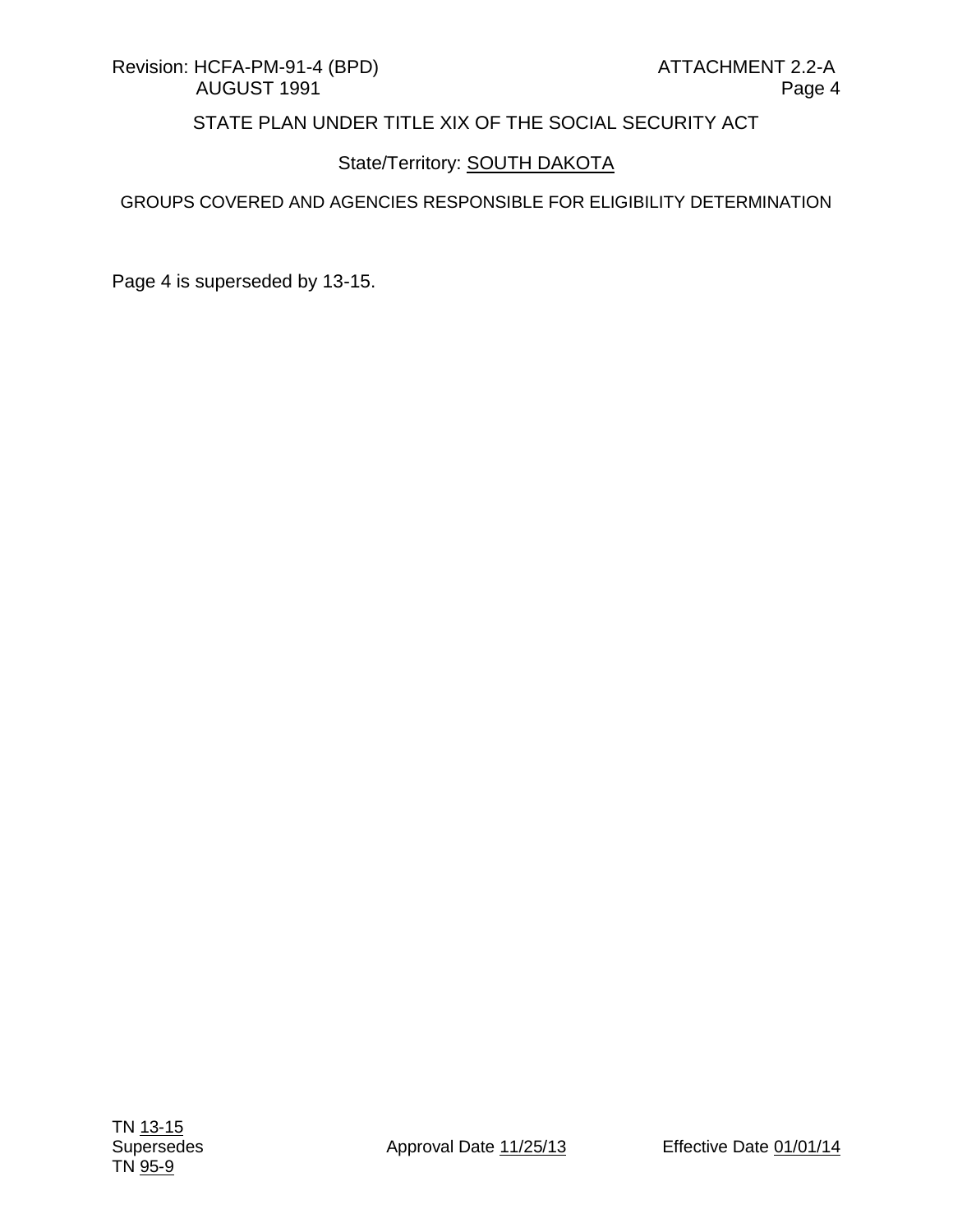## State/Territory: **SOUTH DAKOTA**

#### GROUPS COVERED AND AGENCIES RESPONSIBLE FOR ELIGIBILITY DETERMINATION

Page 4a is superseded by 13-15.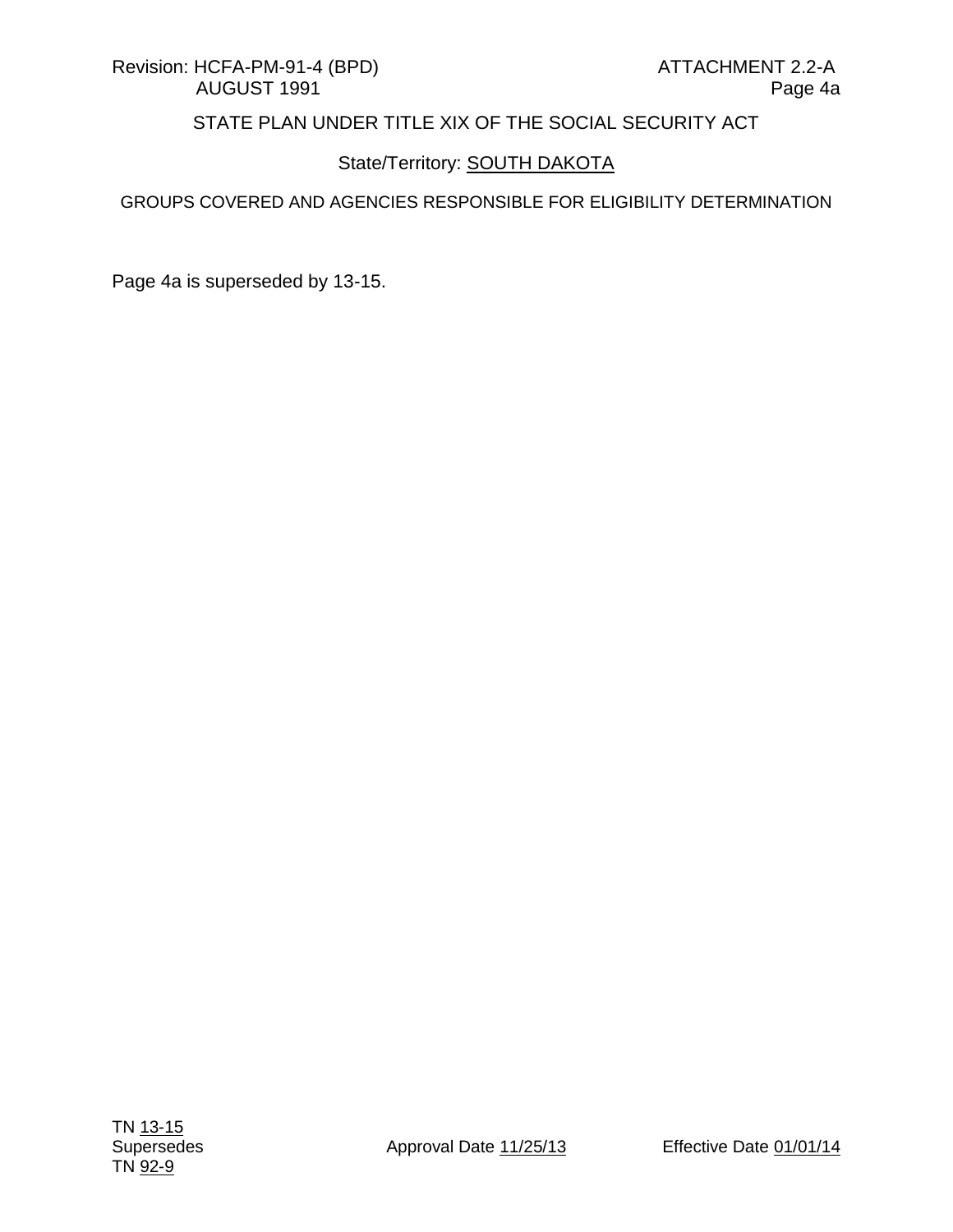# Revision: HCFA-PM-92-1 (BPD) ATTACHMENT 2.2-A

## STATE PLAN UNDER TITLE XIX OF THE SOCIAL SECURITY ACT

## State/Territory: **SOUTH DAKOTA**

| Citation                                   | <b>Groups Covered</b>                                                                              |                                                                                                                                                                                                                                                                                                                                                                                                                                                             |
|--------------------------------------------|----------------------------------------------------------------------------------------------------|-------------------------------------------------------------------------------------------------------------------------------------------------------------------------------------------------------------------------------------------------------------------------------------------------------------------------------------------------------------------------------------------------------------------------------------------------------------|
|                                            | (A) Mandatory Coverage-Categorically Needy and Other Required<br><b>Special Groups (continued)</b> |                                                                                                                                                                                                                                                                                                                                                                                                                                                             |
|                                            |                                                                                                    | 10. This section is superseded by SD-13-15.                                                                                                                                                                                                                                                                                                                                                                                                                 |
|                                            | 11.                                                                                                |                                                                                                                                                                                                                                                                                                                                                                                                                                                             |
| IV-A<br>Section $1902(e)(5)$ of the<br>Act |                                                                                                    | A woman who, while pregnant, was eligible for, applied for,<br>a.<br>and receives Medicaid under the approved State plan on<br>the day her pregnancy ends. The woman continues to be<br>eligible, as though she were pregnant, for all pregnancy<br>related and postpartum medical assistance under the plan<br>for a 60-day period (beginning on the last day of her<br>pregnancy) and for any remaining days in the month in<br>which the 60th day falls. |
| IV-A<br>Section $1902(e)(6)$ of the<br>Act |                                                                                                    | A pregnant woman who would otherwise lose eligibility<br>b.<br>because of an increase in income (of the family in which<br>she is a member) during the pregnancy or the postpartum<br>period which extends through the end of the month in<br>which the 60-day period (beginning on the last day of<br>pregnancy) ends.                                                                                                                                     |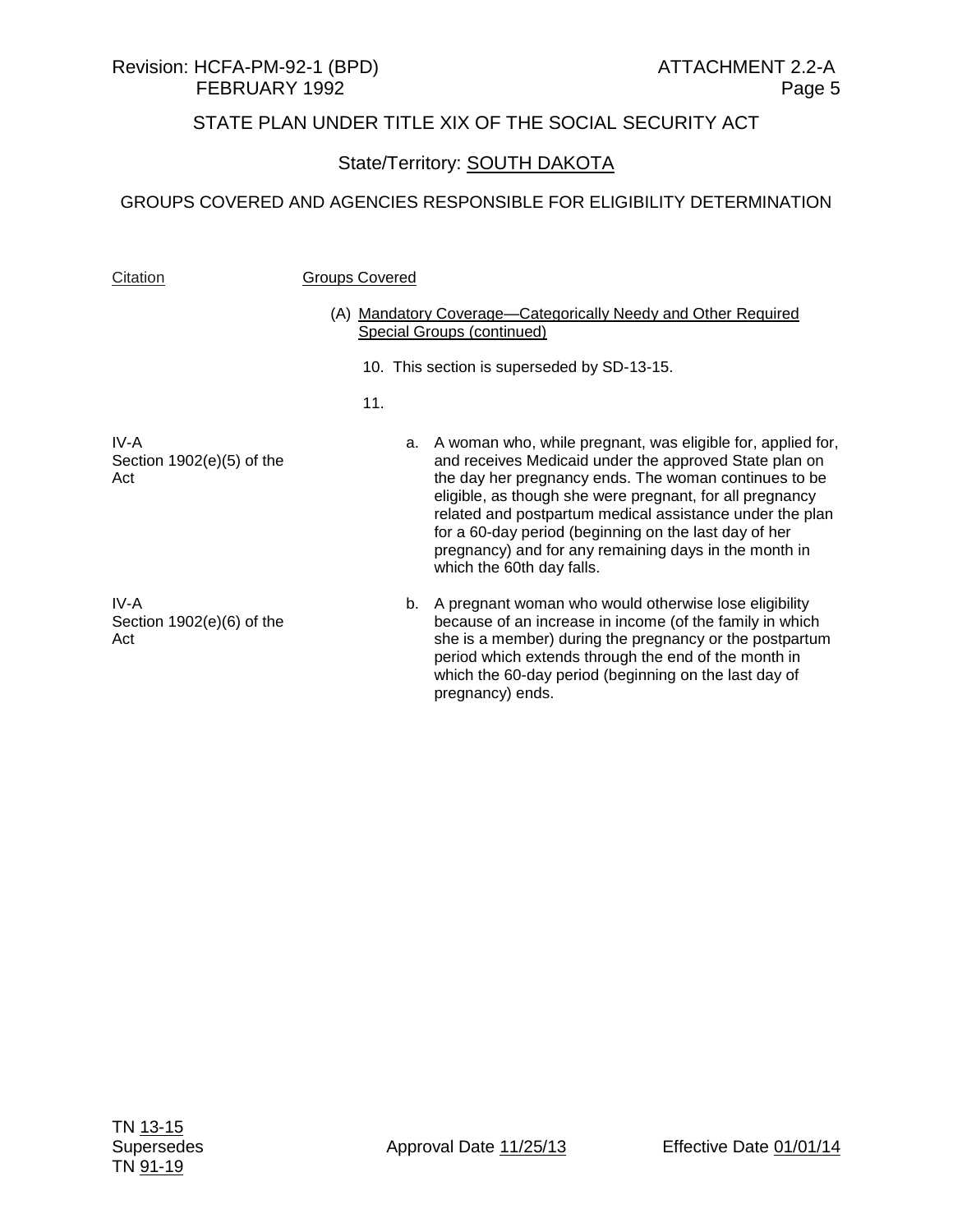#### Revision: HCFA-PM-92-1 (MB) ATTACHMENT 2.2-A FEBRUARY 1992 Page 6

## STATE PLAN UNDER TITLE XIX OF THE SOCIAL SECURITY ACT

## State/Territory: SOUTH DAKOTA

#### GROUPS COVERED AND AGENCIES RESPONSIBLE FOR ELIGIBILITY DETERMINATION

| Citation                          | <b>Groups Covered</b>                                                                                                                                                                                                                                                                                                                                                                                                       |
|-----------------------------------|-----------------------------------------------------------------------------------------------------------------------------------------------------------------------------------------------------------------------------------------------------------------------------------------------------------------------------------------------------------------------------------------------------------------------------|
| IV-A                              | (A) Mandatory Coverage—Categorically Needy and Other Required Special<br>Groups (continued)                                                                                                                                                                                                                                                                                                                                 |
| Sections 1902(e)(4) of<br>the Act | 12. A child born to a woman who is eligible for and receiving Medicaid<br>as categorically needy on the date of the child's birth. The child is<br>deemed eligible for one year from birth as long as the mother<br>remains eligible or would remain eligible if still pregnant and the<br>child remains in the same household as the mother.                                                                               |
| SSI                               | 13. Aged, blind, and disabled individuals receiving cash assistance.                                                                                                                                                                                                                                                                                                                                                        |
| 42 CFR 435.120                    | $X$ a. Individuals receiving SSI.                                                                                                                                                                                                                                                                                                                                                                                           |
|                                   | This includes beneficiaries' eligible spouses and<br>persons receiving SSI benefits pending a final<br>determination of blindness or disability or pending<br>disposal of excess resources under an agreement with<br>the Social Security Administration; and beginning<br>January 1, 1981 persons receiving SSI under section<br>1619(a) of the Act or considered to be receiving SSI<br>under section 1619(b) of the act. |
|                                   | _X_ Aged                                                                                                                                                                                                                                                                                                                                                                                                                    |
|                                   | <b>X</b> Blind                                                                                                                                                                                                                                                                                                                                                                                                              |

**\_X\_** Disabled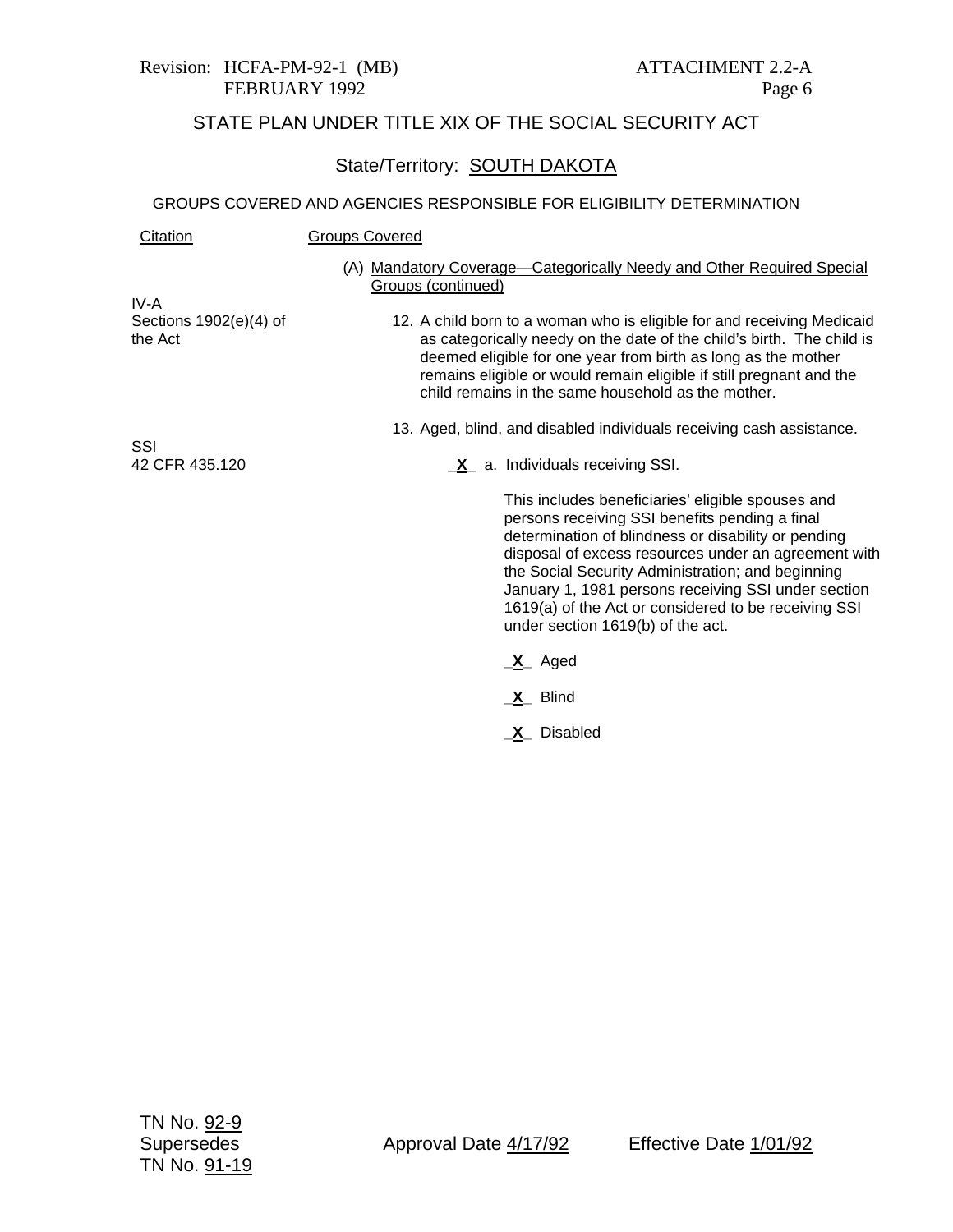#### State/Territory: SOUTH DAKOTA

#### GROUPS COVERED AND AGENCIES RESPONSIBLE FOR ELIGIBILITY DETERMINATION

#### Citation Groups Covered

(A) Mandatory Coverage—Categorically Needy and Other Required Special Groups (continued)

42 CFR 435.121

13. Aged, blind, and disabled individuals receiving cash assistance (continued).

Section 1619(b)(1) of the Act

- **\_\_\_** b. Individuals who meet more restrictive requirements for Medicaid than the SSI requirements. (This includes persons who qualify for benefits under section 1619(a) of the Act or who meet the requirements for SSI status under section 1619(b)(1) of the Act and who met the State's more restrictive requirements for Medicaid in the month before the month they qualified for SSI under section 1619(a) or met the requirements under section 1619(b)(1) of the Act. Medicaid eligibility for these individuals continues as long as they continue to meet the 1619(a) eligibility standard or the requirements of section 1619(b) of the Act.)
	- **\_\_\_** Aged
	- **\_\_\_** Blind
	- **\_\_\_** Disabled

The more restrictive categorical eligibility criteria are described below:

(Financial criteria are described in **ATTACHMENT 2.6- A**.)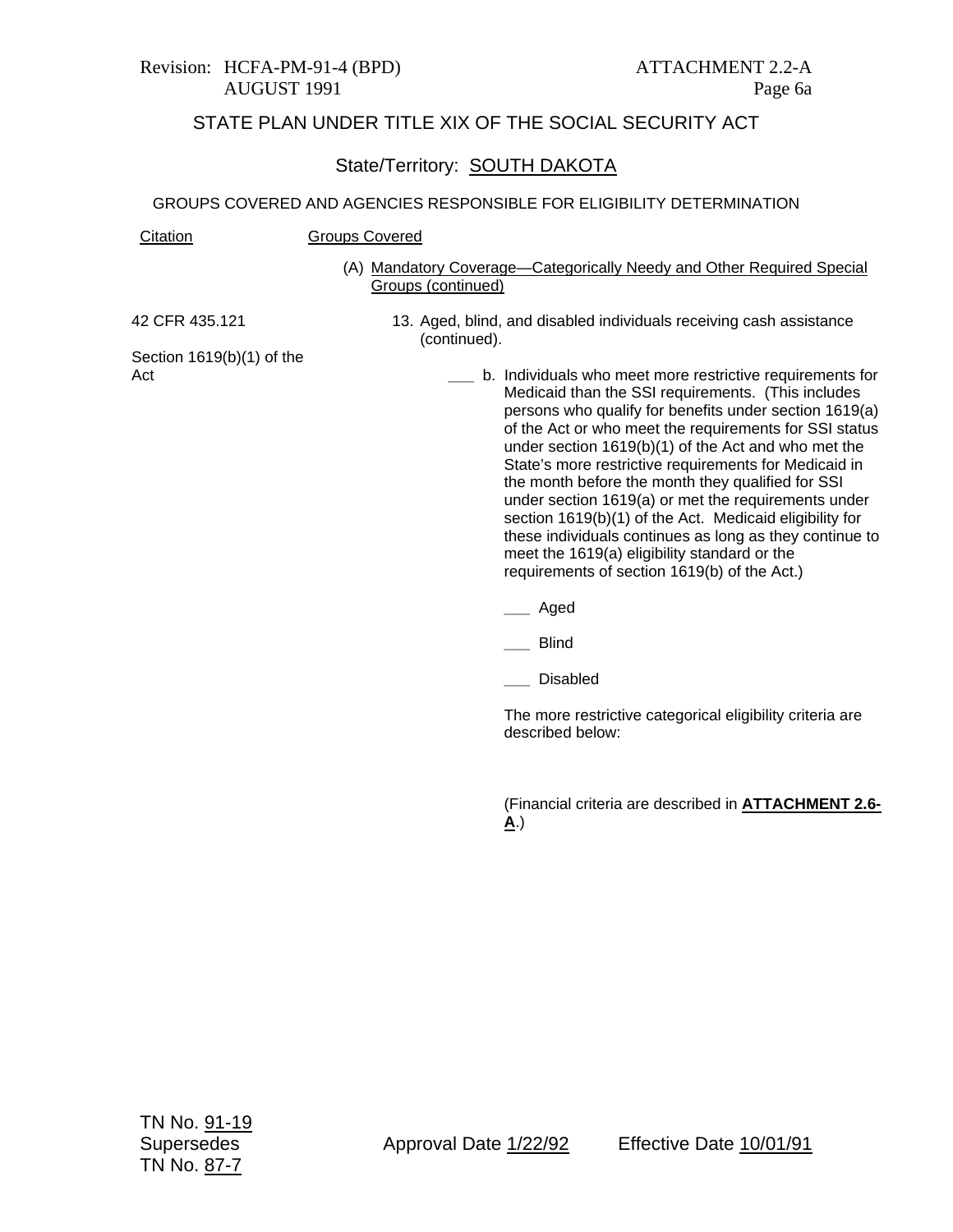### State/Territory: SOUTH DAKOTA

#### GROUPS COVERED AND AGENCIES RESPONSIBLE FOR ELIGIBILITY DETERMINATION

#### Citation Groups Covered

(A) Mandatory Coverage—Categorically Needy and Other Required Special Groups (continued)

SSI Section 1902(a)(10)(A)  $(i)(II)$  and 1905 $(q)$  of the Act

- 14. Qualified severely impaired blind and disabled individuals under age 65, who
	- a. For the month preceding the first month of eligibility under the requirements of section 1905(q)(2) of the Act, received SSI, a State supplemental payment under section 1616 of the Act or under section 212 of P.L. 93-66 or benefits under section 1619(a) of the Act and were eligible for Medicaid; or
	- b. For the month of June 1987, were considered to be receiving SSI under section 1619(b) of the Act and were eligible for Medicaid. These individuals must
		- i. Continue to meet the criteria for blindness or have the disabling physical or mental impairment under which the individual was found to be disabled;
		- ii. Except for earnings, continue to meet all nondisability-related requirements for eligibility for SSI benefits;
		- iii. Have unearned income in amounts that would not cause them to be ineligible for a payment under section 1611(b) of the Act;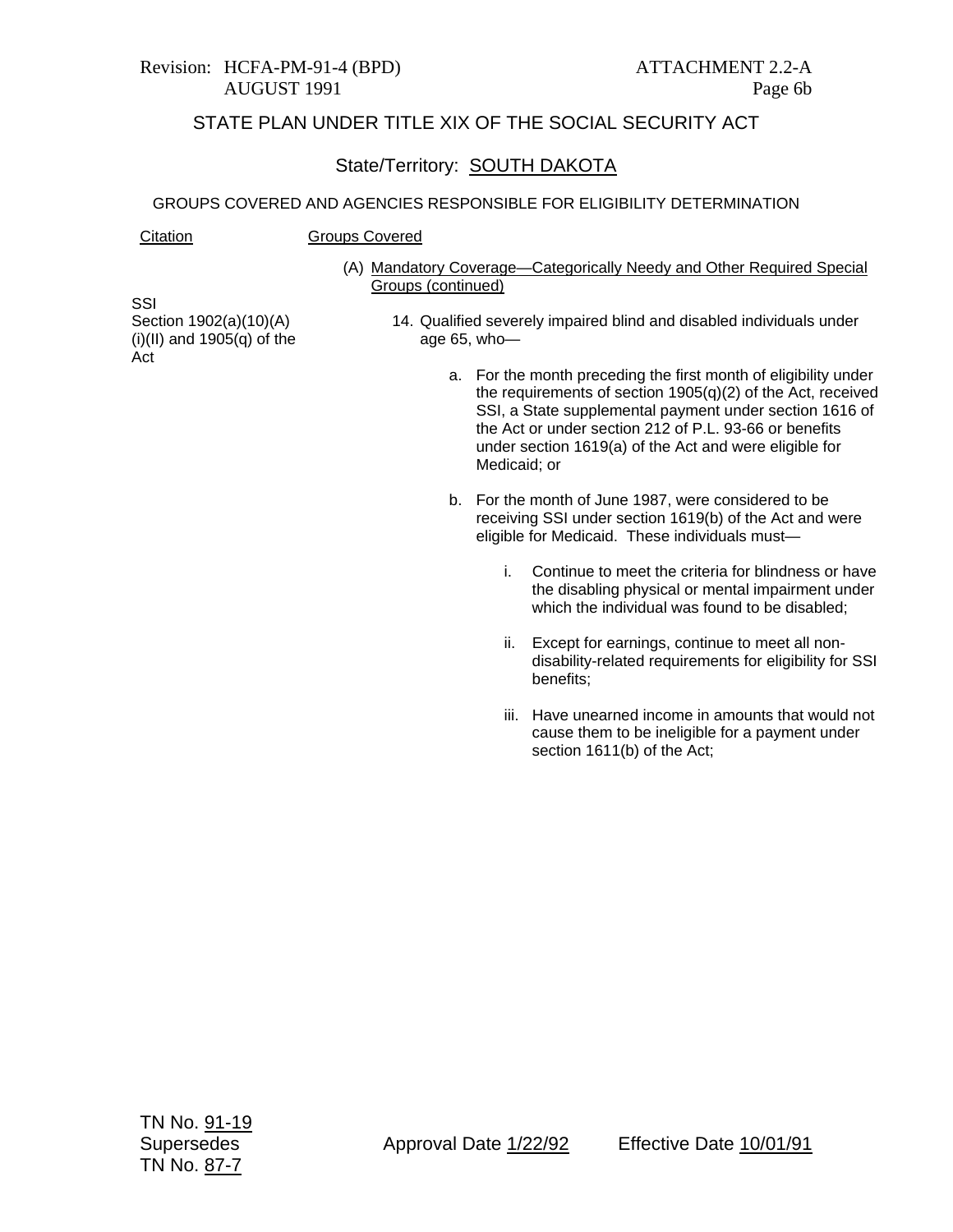## State/Territory: SOUTH DAKOTA

#### GROUPS COVERED AND AGENCIES RESPONSIBLE FOR ELIGIBILITY DETERMINATION

Citation Groups Covered

- (A) Mandatory Coverage—Categorically Needy and Other Required Special Groups (continued)
	- 14. Qualified severely impaired blind and disabled individuals under age 65, who— (continued)
		- b. (continued)
			- iv. Be seriously inhibited by the lack of Medicaid coverage in their ability to continue to work or obtain employment; and
			- v. Have earnings that are not sufficient to provide for himself or herself a reasonable equivalent of the Medicaid, SSI (including any Federally administered SSP), or public funded attendant care services that would be available if he or she did have such earnings.
			- **\_\_\_** Not applicable with respect to individuals receiving only SSP because the State either does not make SSP payments or does not provide Medicaid to SSP-only recipients.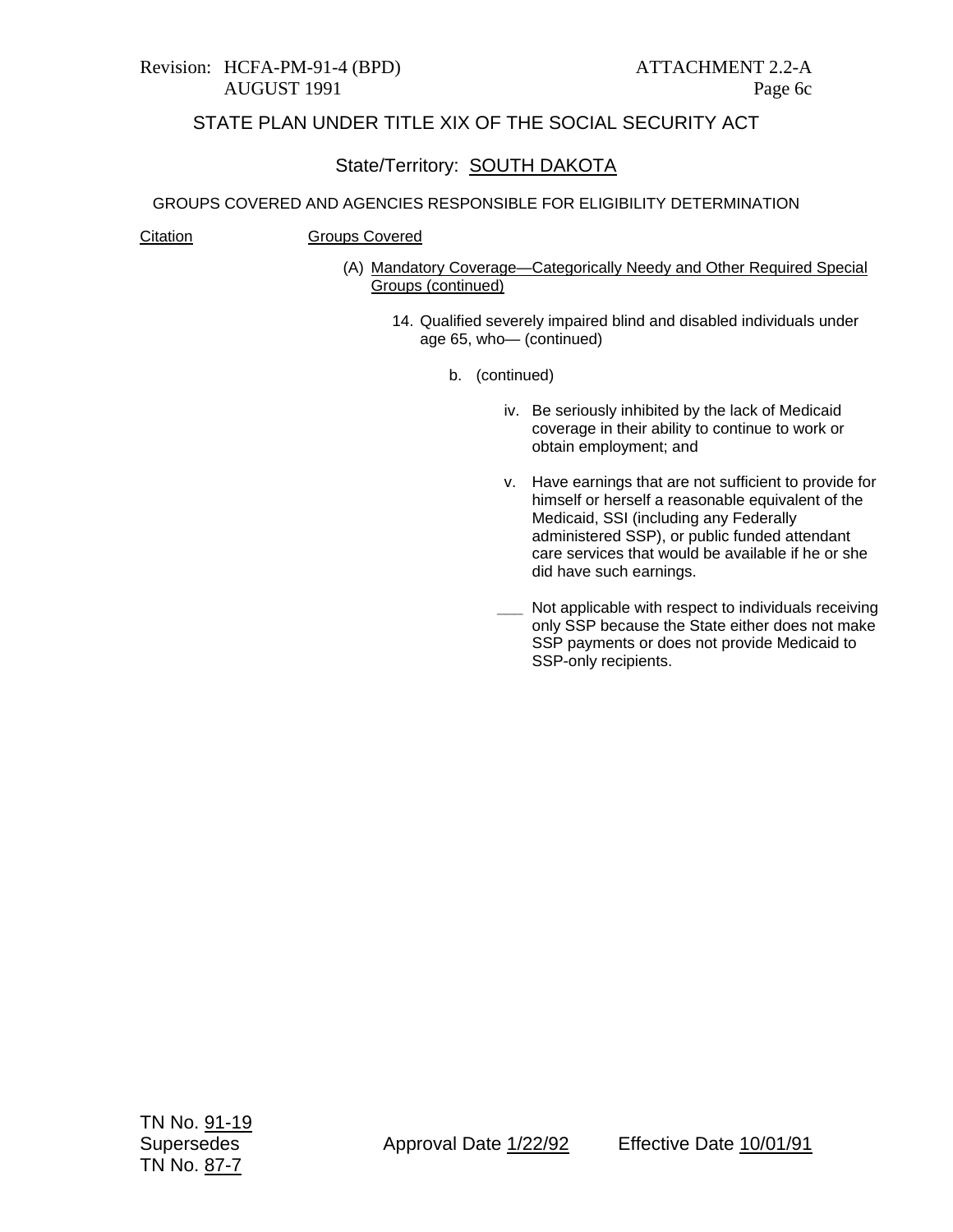#### Revision: HCFA-PM-91-4 (BPD) ATTACHMENT 2.2-A AUGUST 1991 Page 6d

## STATE PLAN UNDER TITLE XIX OF THE SOCIAL SECURITY ACT

### State/Territory: SOUTH DAKOTA

#### GROUPS COVERED AND AGENCIES RESPONSIBLE FOR ELIGIBILITY DETERMINATION

| Citation                         | Groups Covered                                                                                                                                                                                     |
|----------------------------------|----------------------------------------------------------------------------------------------------------------------------------------------------------------------------------------------------|
|                                  | (A) Mandatory Coverage—Categorically Needy and Other Required Special<br>Groups (continued)                                                                                                        |
| Section 1619(b)(3) of the<br>Act | The State applies more restrictive eligibility requirements for<br>Medicaid than under SSI and under 42 CFR 435.121. Individuals<br>who qualify for benefite under section $1610(a)$ of the Act or |

 $line$  ninements for 5.121. Individuals who qualify for benefits under section 1619(a) of the Act or individuals described above who meet the eligibility requirements for SSI benefits under section 1619(b)(1) of the Act and who met the State's more restrictive requirements in the month before the month they qualified for SSI under 1619(b)(1) of the Act are covered. Eligibility for these individuals continues as long as they continue to qualify for benefits under section 1619(a) of the Act or meet the SSI requirements under section 1619(b)(1) of the Act.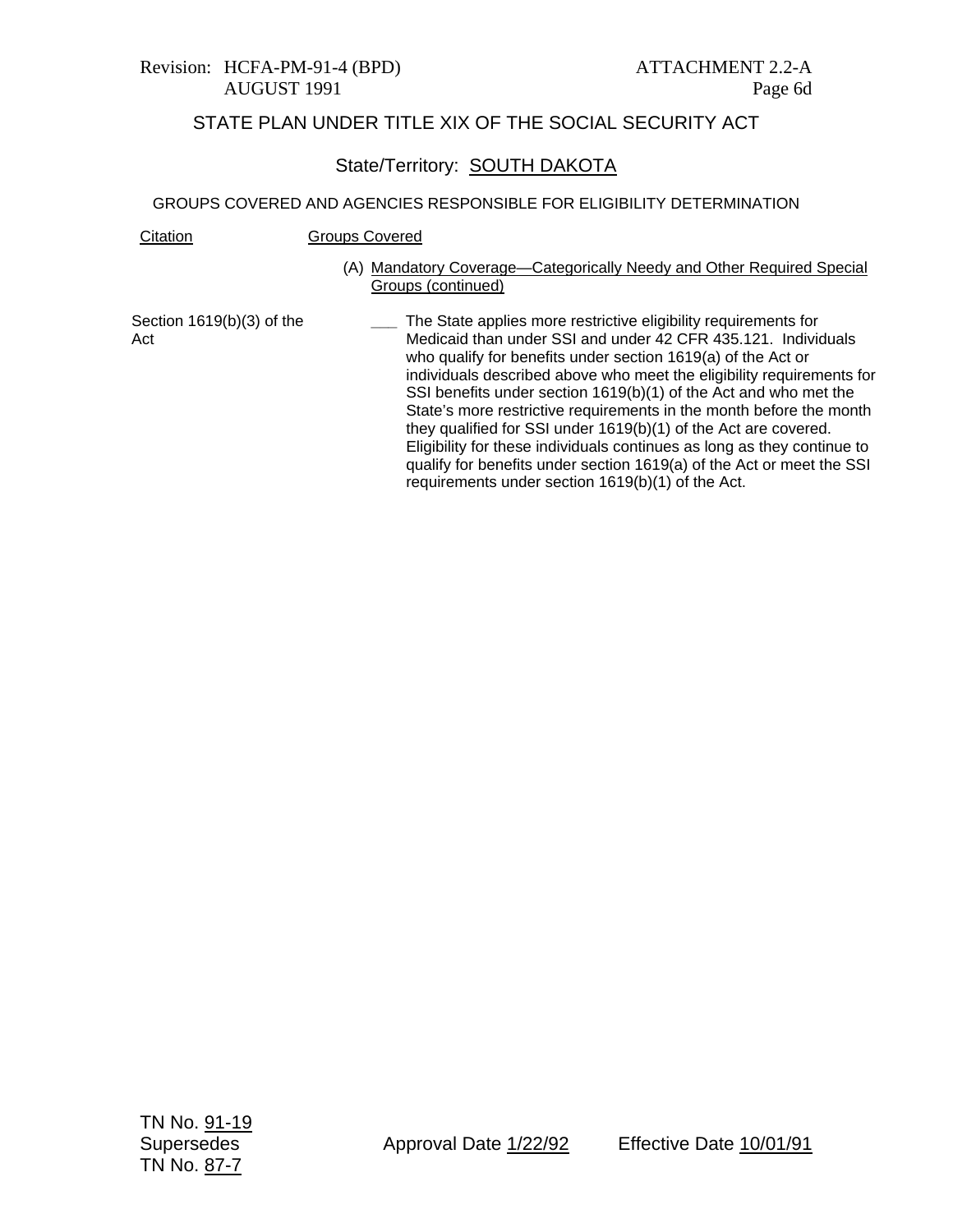## State/Territory: SOUTH DAKOTA

| Citation                      | <b>Groups Covered</b>                                                                                                                                                                                                                                                                                                 |                                                                                                                                                                                                                                                                                                                               |  |
|-------------------------------|-----------------------------------------------------------------------------------------------------------------------------------------------------------------------------------------------------------------------------------------------------------------------------------------------------------------------|-------------------------------------------------------------------------------------------------------------------------------------------------------------------------------------------------------------------------------------------------------------------------------------------------------------------------------|--|
| IV-A                          | Groups (continued)                                                                                                                                                                                                                                                                                                    | (A) Mandatory Coverage-Categorically Needy and Other Required Special                                                                                                                                                                                                                                                         |  |
| Section 1634(c) of the<br>Act | 15. Except in States that apply more restrictive eligibility requirements<br>for Medicaid than under SSI, blind or disabled individuals who-                                                                                                                                                                          |                                                                                                                                                                                                                                                                                                                               |  |
|                               |                                                                                                                                                                                                                                                                                                                       | a. Are at least 18 years of age;                                                                                                                                                                                                                                                                                              |  |
|                               |                                                                                                                                                                                                                                                                                                                       | b. Lose SSI eligibility because they become entitled to<br>OASDI child's benefits under section 202(d) of the Act or<br>an increase in these benefits based on their disability.<br>Medicaid eligibility for these individuals continues for as<br>long as they would be eligible for SSI, absent their OASDI<br>eligibility. |  |
|                               |                                                                                                                                                                                                                                                                                                                       | c. The State applies more restrictive eligibility requirements<br>than those under SSI, and part or all of the amount of the<br>OASDI benefit that caused SSI/SSP ineligibility and<br>subsequent increases are deducted when determining the<br>amount of countable income for categorically needy<br>eligibility.           |  |
|                               |                                                                                                                                                                                                                                                                                                                       | d. The State applies more restrictive requirements than those<br>under SSI, and none of the OASDI benefit is deducted in<br>determining the amount of countable income for<br>categorically needy eligibility.                                                                                                                |  |
| IV-A<br>42 CFR 435.122        |                                                                                                                                                                                                                                                                                                                       |                                                                                                                                                                                                                                                                                                                               |  |
|                               | 16. Except in States that apply more restrictive eligibility requirements<br>for Medicaid than under SSI, individuals who are ineligible for SSI<br>or optional State supplements (if the agency provides Medicaid<br>under 42 CFR 435.230), because of requirements that do not<br>apply under title XIX of the Act. |                                                                                                                                                                                                                                                                                                                               |  |
| IV-A<br>42 CFR 435.130        |                                                                                                                                                                                                                                                                                                                       |                                                                                                                                                                                                                                                                                                                               |  |
|                               |                                                                                                                                                                                                                                                                                                                       | 17. Individuals receiving mandatory State supplements.                                                                                                                                                                                                                                                                        |  |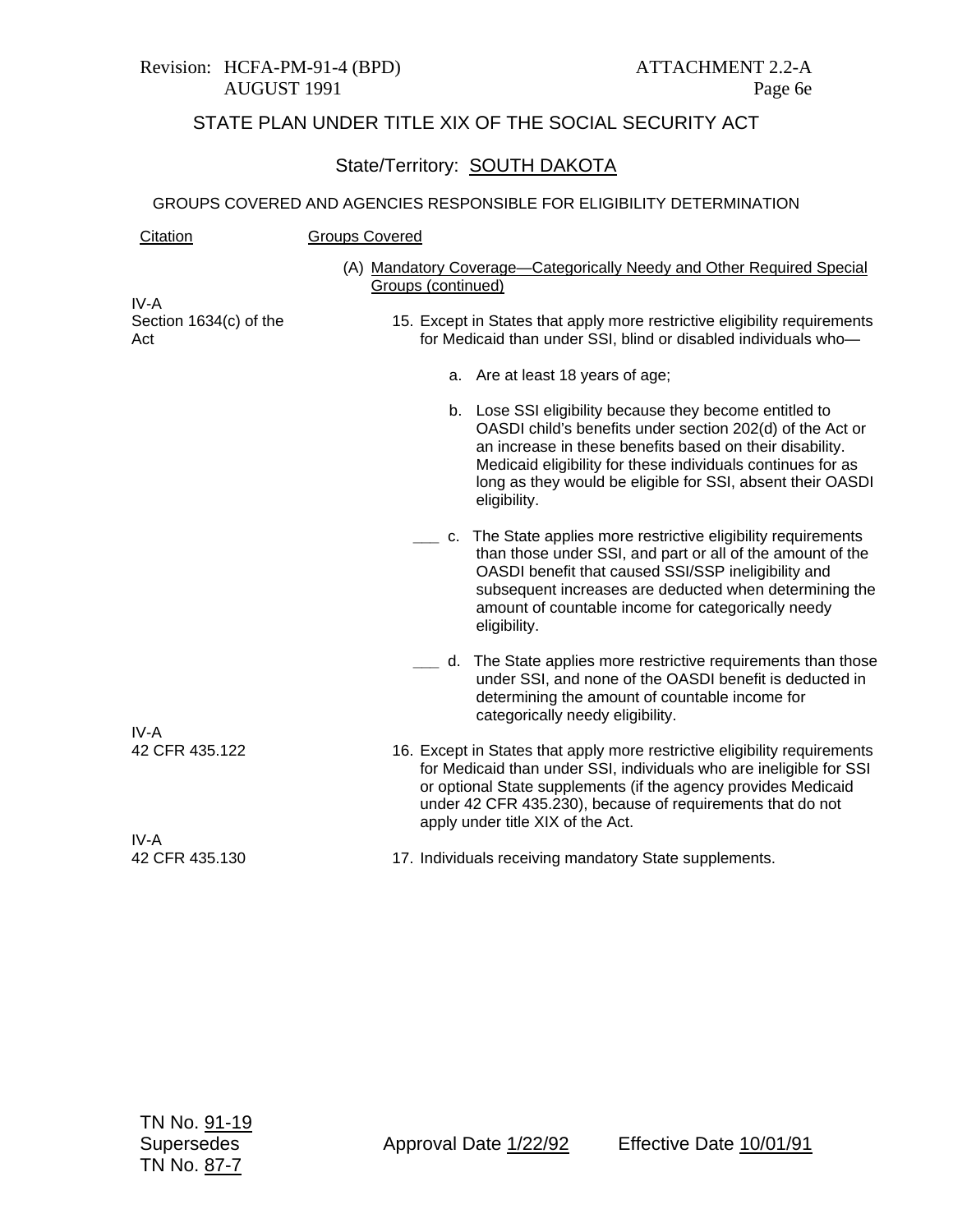#### State/Territory: SOUTH DAKOTA

#### GROUPS COVERED AND AGENCIES RESPONSIBLE FOR ELIGIBILITY DETERMINATION

| Citation       | <b>Groups Covered</b>                                                                                                                                                                                                                                                                                                                                                                                                                                                                                                                             |
|----------------|---------------------------------------------------------------------------------------------------------------------------------------------------------------------------------------------------------------------------------------------------------------------------------------------------------------------------------------------------------------------------------------------------------------------------------------------------------------------------------------------------------------------------------------------------|
|                | (A) Mandatory Coverage—Categorically Needy and Other Required Special<br>Groups (continued)                                                                                                                                                                                                                                                                                                                                                                                                                                                       |
|                |                                                                                                                                                                                                                                                                                                                                                                                                                                                                                                                                                   |
| 42 CFR 435.131 | 18. Individuals who in December 1973 were eligible for Medicaid as an<br>essential spouse and who have continued, as spouse, to live with<br>and be essential to the well-being of a recipient of cash assistance.<br>The recipient with whom the essential spouse is living continues to<br>meet the December 1973 eligibility requirements of the State's<br>approved plan for OAA, AB, APTD, or AABD and the spouse<br>continues to meet the December 1973 requirements for having his<br>or her needs included in computing the cash payment. |
|                | In December 1973, Medicaid coverage of the essential<br>spouse was limited to the following groups:                                                                                                                                                                                                                                                                                                                                                                                                                                               |
|                | Aged                                                                                                                                                                                                                                                                                                                                                                                                                                                                                                                                              |
|                | <b>Blind</b>                                                                                                                                                                                                                                                                                                                                                                                                                                                                                                                                      |
|                | Disabled                                                                                                                                                                                                                                                                                                                                                                                                                                                                                                                                          |

**\_X\_** Not applicable. In December 1973, the essential spouse was not eligible for Medicaid.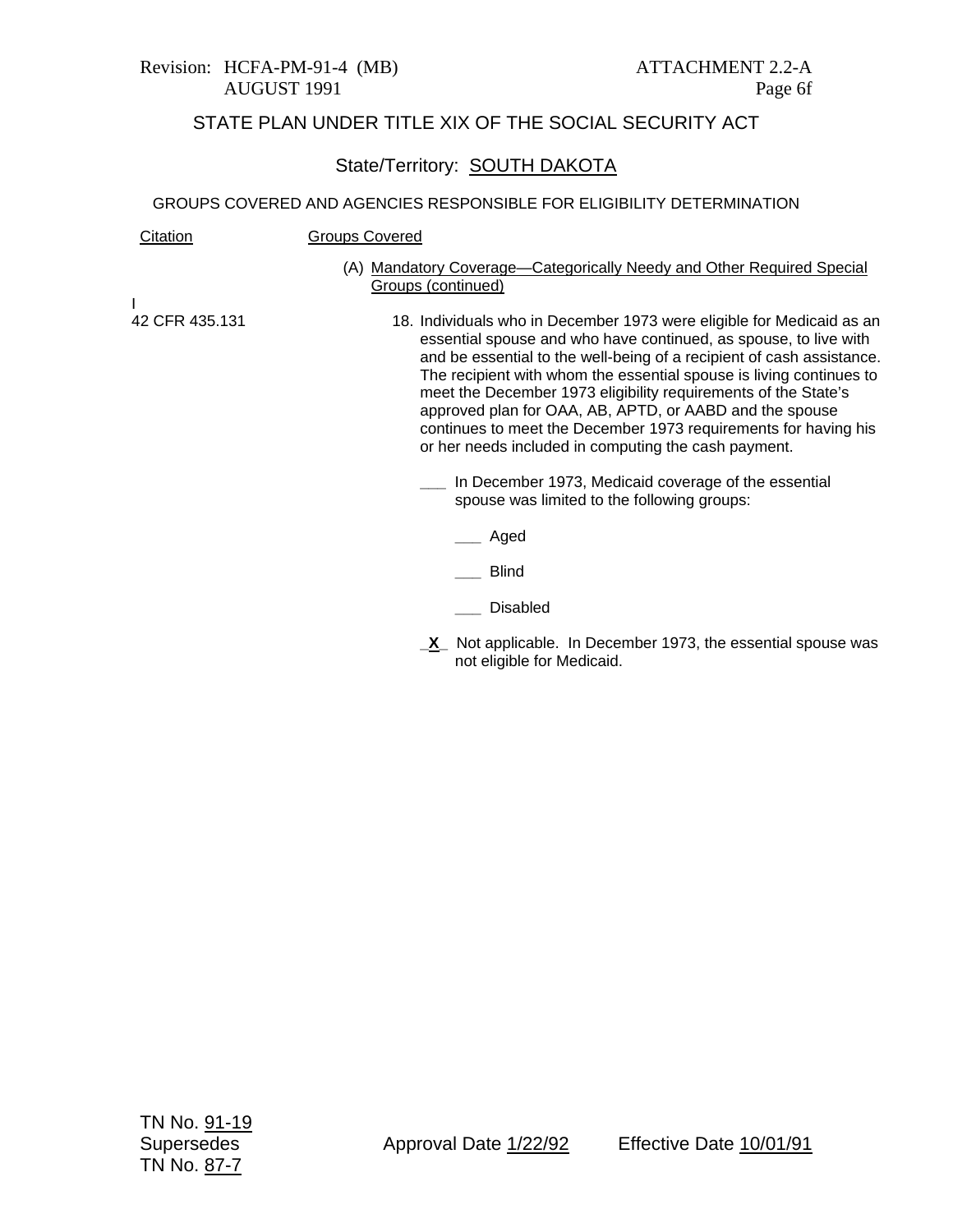## State/Territory: SOUTH DAKOTA

| Citation               | <b>Groups Covered</b>                                                                                                                                                                                                                                        |  |  |
|------------------------|--------------------------------------------------------------------------------------------------------------------------------------------------------------------------------------------------------------------------------------------------------------|--|--|
| IV-A                   | (A) Mandatory Coverage-Categorically Needy and Other Required Special<br>Groups (continued)                                                                                                                                                                  |  |  |
| 42 CFR 435.132         | 19. Institutionalized individuals who were eligible for Medicaid in<br>December 1973 as inpatients of title XIX medical institutions or<br>residents of title XIX intermediate care facilities, if, for each<br>consecutive month after December 1973, they- |  |  |
|                        | a. Continue to meet the December 1973 Medicaid State plan<br>eligibility requirements; and                                                                                                                                                                   |  |  |
|                        | b. Remain institutionalized; and                                                                                                                                                                                                                             |  |  |
|                        | c. Continue to need institutional care.                                                                                                                                                                                                                      |  |  |
| IV-A<br>42 CFR 435.133 | 20. Blind and disabled individuals who-                                                                                                                                                                                                                      |  |  |
|                        | a. Meet all current requirements for Medicaid eligibility except<br>the blindness or disability criteria; and                                                                                                                                                |  |  |
|                        | b. Were eligible for Medicaid in December 1973 as blind or<br>disabled; and                                                                                                                                                                                  |  |  |
|                        | For each consecutive month after December 1973<br>C.<br>continue to meet December 1973 eligibility criteria.                                                                                                                                                 |  |  |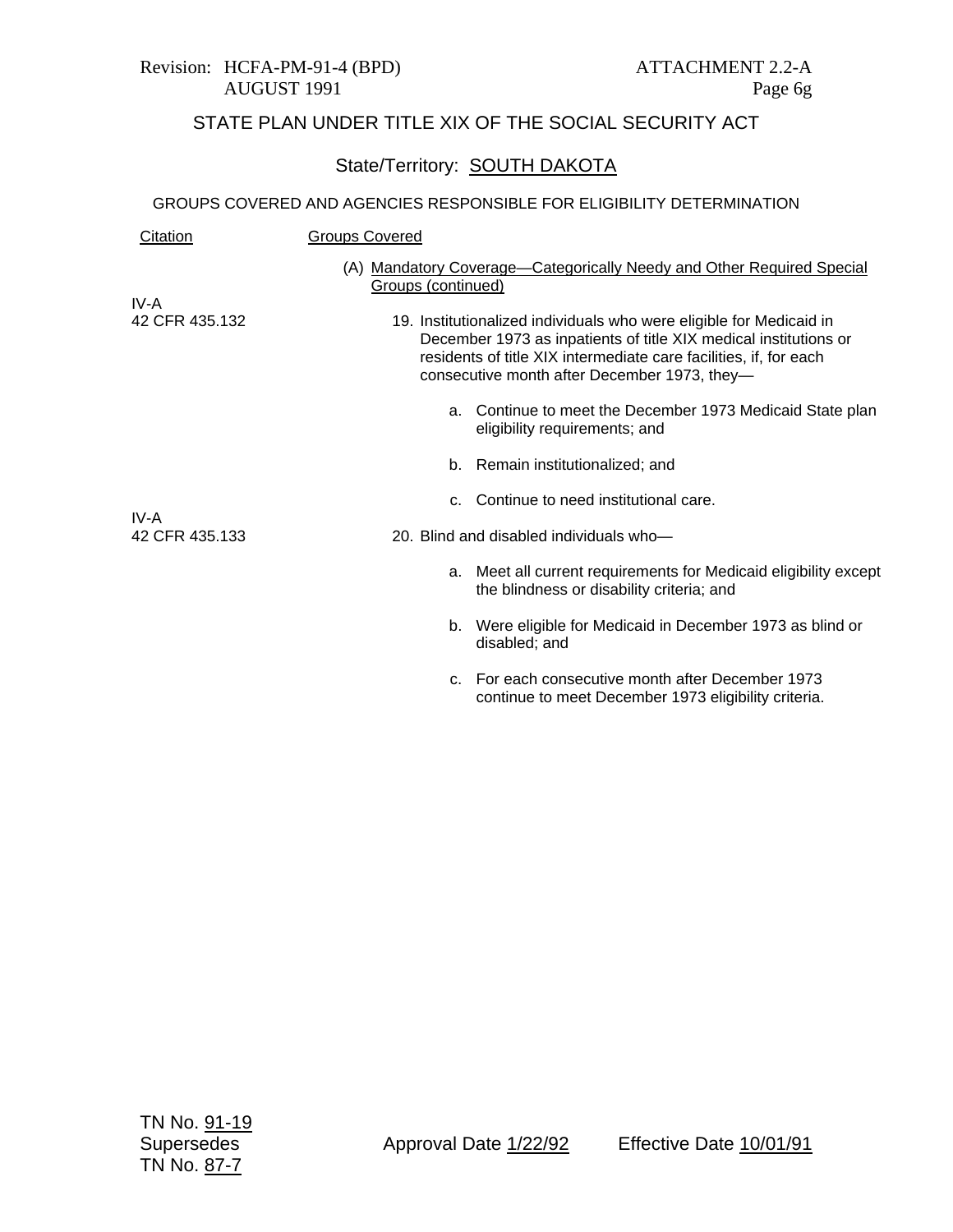## State/Territory: SOUTH DAKOTA

| Citation       | Groups Covered                                                                                                                                                                                                                       |
|----------------|--------------------------------------------------------------------------------------------------------------------------------------------------------------------------------------------------------------------------------------|
|                | (A) Mandatory Coverage—Categorically Needy and Other Required Special<br>Groups (continued)                                                                                                                                          |
| IV-A           |                                                                                                                                                                                                                                      |
| 42 CFR 435.134 | 21. Individuals who would be SSI/SSP eligible except for the increase<br>in OASDI benefits under P.L. 92-336 (July 1, 1972), who were<br>entitled to OASDI in August 1972, and who were receiving cash<br>assistance in August 1972. |
|                | Includes persons who would have been eligible for cash<br>assistance but had not applied in August 1972 (this group<br>was included in this State's August 1972 plan).                                                               |
|                | Includes persons who would have been eligible for cash<br>assistance in August 1972 if not in a medical institution or<br>intermediate care facility (this group was included in this<br>State's August 1972 plan).                  |
|                | Not applicable with respect to intermediate care facilities; the<br>State did or does not cover this service.                                                                                                                        |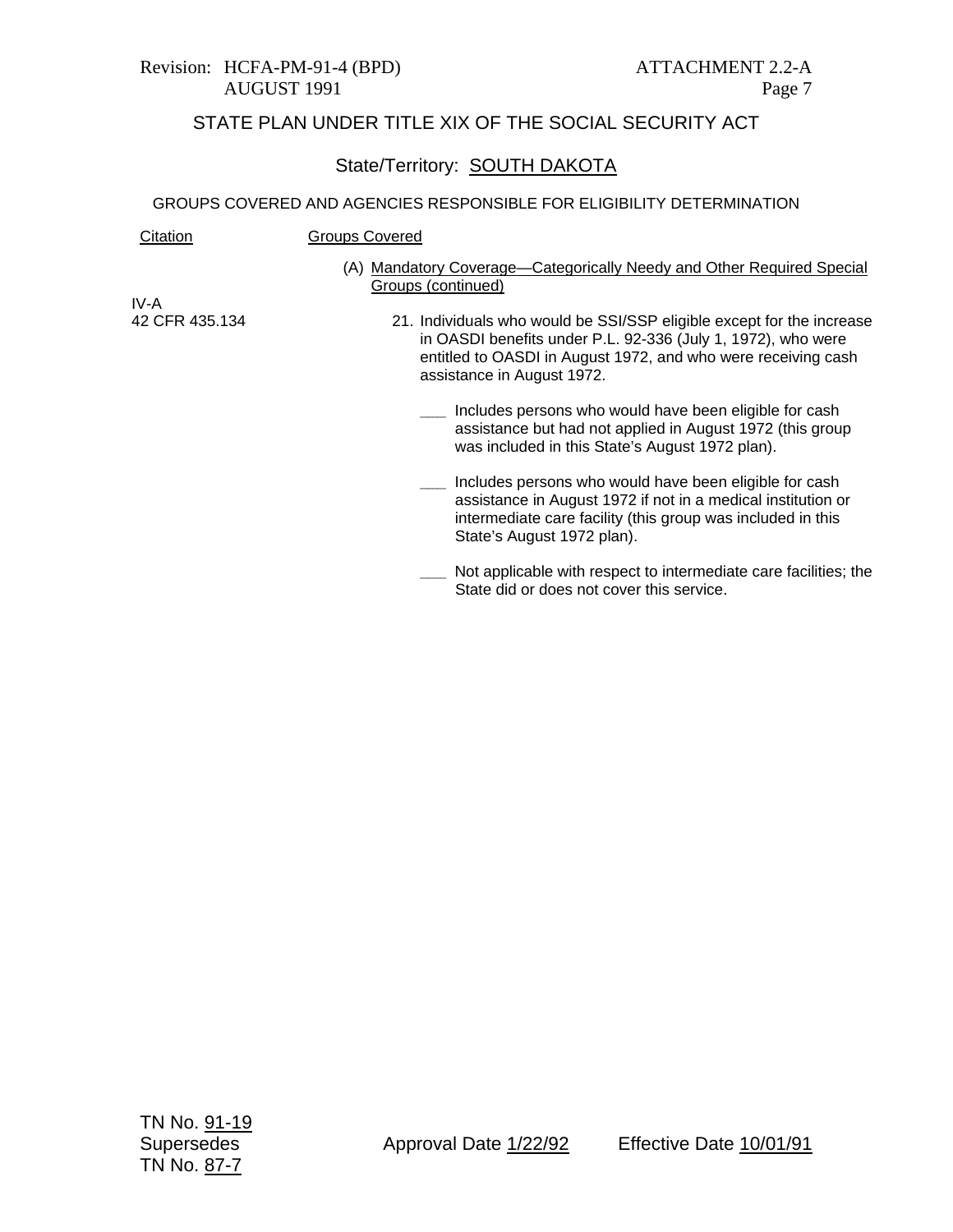#### State/Territory: **SOUTH DAKOTA**

#### GROUPS COVERED AND AGENCIES RESPONSIBLE FOR ELIGIBILITY DETERMINATION

| Citation                               | <b>Groups Covered</b> |                                                                                                                                                                                                                                                                                  |
|----------------------------------------|-----------------------|----------------------------------------------------------------------------------------------------------------------------------------------------------------------------------------------------------------------------------------------------------------------------------|
| IV-A                                   | Groups (continued)    | (A) Mandatory Coverage—Categorically Needy and Other Required Special                                                                                                                                                                                                            |
| 42 CFR 435.135<br>22. Individuals who- |                       |                                                                                                                                                                                                                                                                                  |
|                                        |                       | a. Are receiving OASDI and were receiving SSI/SSP but<br>became ineligible for SSI/SSP after April 1977; and                                                                                                                                                                     |
|                                        |                       | b. Would still be eligible for SSI or SSP if cost-of-living<br>increases in OASDI paid under section 215(i) of the Act<br>received after the last month for which the individual was<br>eligible for and received SSI/SSP and OASDI,<br>concurrently, were deducted from income. |
|                                        |                       | __ Not applicable with respect to individuals receiving<br>only SSP because the State either does not make<br>such payments or does not provide Medicaid to SSP-<br>only recipients.                                                                                             |
|                                        |                       | Not applicable because the State applies more<br>restrictive eligibility requirements than those under<br>SSI.                                                                                                                                                                   |
|                                        |                       | The State applies more restrictive eligibility<br>requirements than those under SSI and the amount                                                                                                                                                                               |

requirements than those under SSI and the amount of increase that caused SSI/SSP ineligibility and subsequent increases are deducted when determining the amount of countable income for categorically needy eligibility.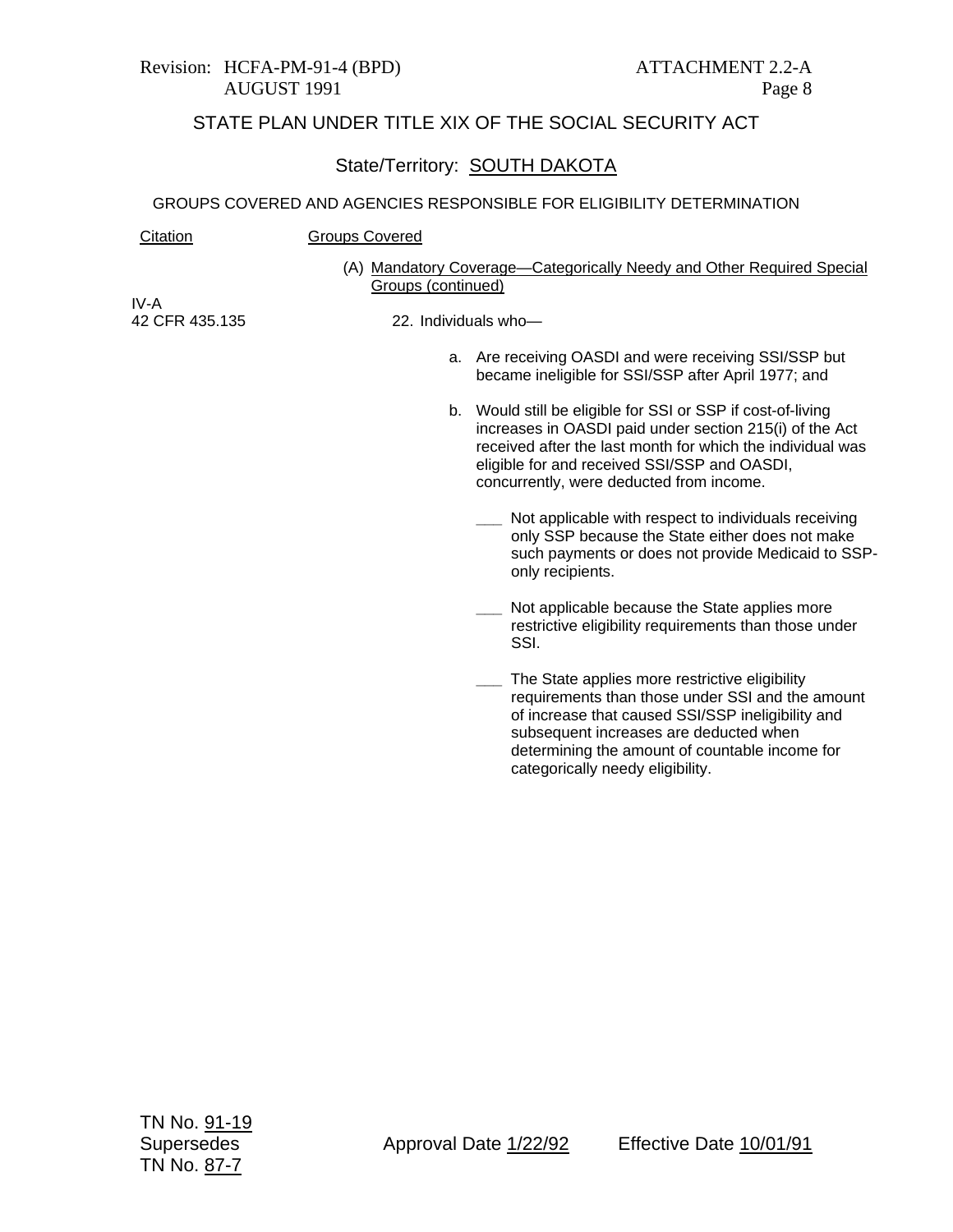### State/Territory: SOUTH DAKOTA

#### GROUPS COVERED AND AGENCIES RESPONSIBLE FOR ELIGIBILITY DETERMINATION

| Citation | <b>Groups Covered</b> |
|----------|-----------------------|
|          |                       |

(A) Mandatory Coverage—Categorically Needy and Other Required Special Groups (continued)

IV-A Section 1634 of the Act

- 23. Disabled widows and widowers who would be eligible for SSI or SSP except for the increase in their OASDI benefits as a result of the elimination of the reduction factor required by section 134 of P.L. 98-21 and who are deemed, for purposes of title XIX, to be SSI beneficiaries or SSP beneficiaries for individuals who would be eligible for SSP only, under section 1634(b) of the Act.
	- **\_\_\_** Not applicable with respect to individuals receiving only SSP because the State either does not make these payments or does not provide Medicaid to SSP-only recipients.
	- **\_\_\_** The State applies more restrictive eligibility standards than those under SSI and considers these individuals to have income equaling the SSI Federal benefit rate, or the SSP benefit rate for individuals who would be eligible for SSP only, when determining countable income for Medicaid categorically needy eligibility.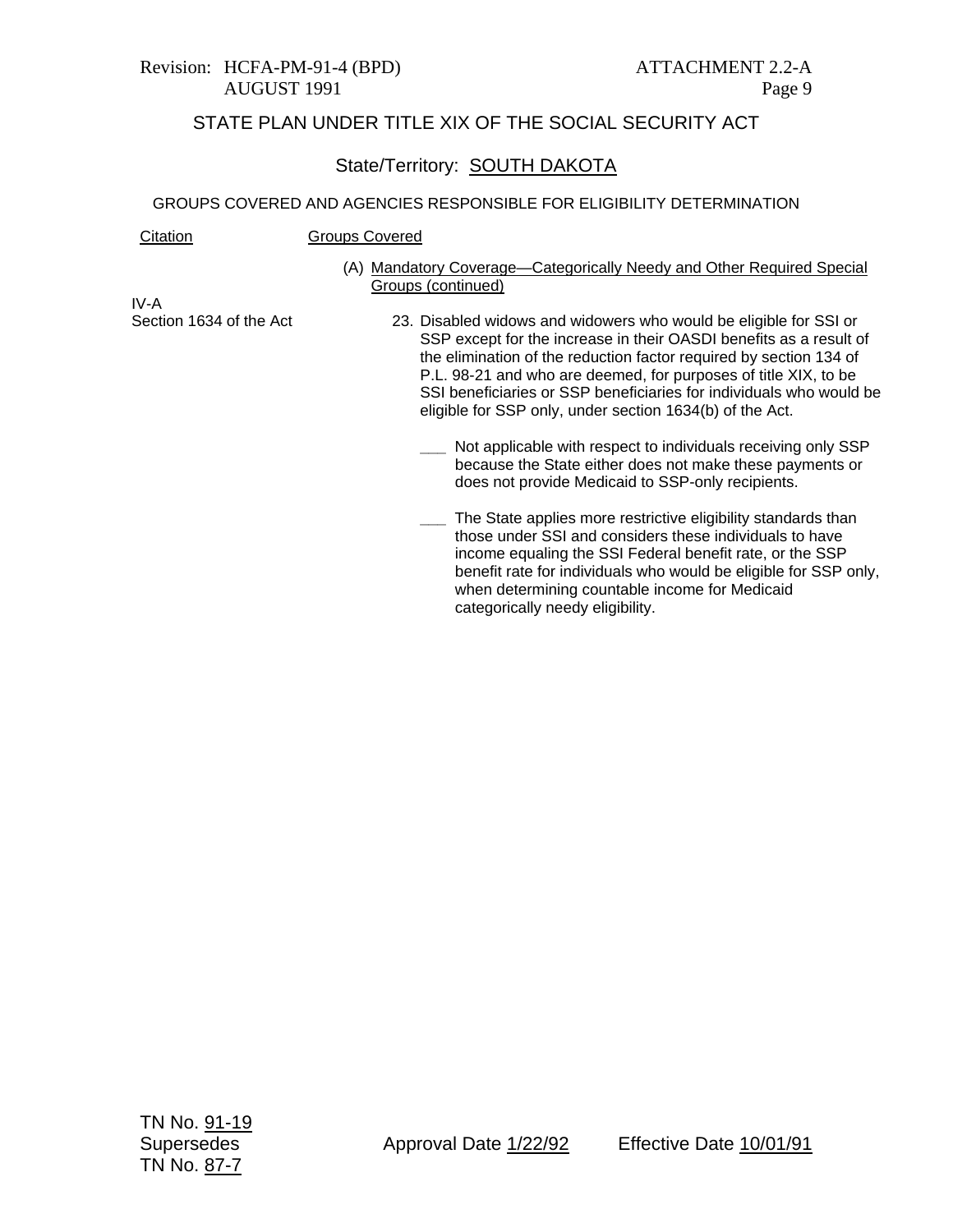#### State/Territory: SOUTH DAKOTA

#### GROUPS COVERED AND AGENCIES RESPONSIBLE FOR ELIGIBILITY DETERMINATION

| Citation | <b>Groups Covered</b> |
|----------|-----------------------|
|----------|-----------------------|

(A) Mandatory Coverage—Categorically Needy and Other Required Special Groups (continued)

IV-A Section 1634(d) of the Act

- 24. Disabled widows, disabled widowers, and disabled unmarried divorced spouses who had been married to the insured individual for a period of at least ten years before the divorce became effective, who have attained the age of 50, who are receiving title II payments, and who because of the receipt of title II income lost eligibility for SSI or SSP which they received in the month prior to the month in which they began to receive title II payments, who would be eligible for SSI or SSP if the amount of the title II benefit were not counted as income, and who are not entitled to Medicare Part A.
	- **\_\_\_** The State applies more restrictive eligibility requirements for its blind or disabled than those of the SSI program.
	- **\_\_\_** In determining eligibility as categorically needy, the State disregards the amount of the title II benefits identified in section 1634(d)(1)(A) of the Act in determining the income of the individual, but does not disregard any more of this income than would reduce the individual's income to the SSI income standard.
	- **\_\_\_** In determining eligibility as categorically needy, the State disregards only part of the amount of the benefits identified in section 1634(d)(1)(A) of the Act in determining the income of the individual, which amount would not reduce the individual's income below the SSI income standard. The amount of these benefits to be disregarded is specified in **SUPPLEMENT 4 to ATTACHMENT 2.6-A**.
		- **\_\_\_** In determining eligibility as categorically needy, the State chooses not to deduct any of the benefit identified in section 1634(d)(1)(A) of the Act in determining the income of the individual.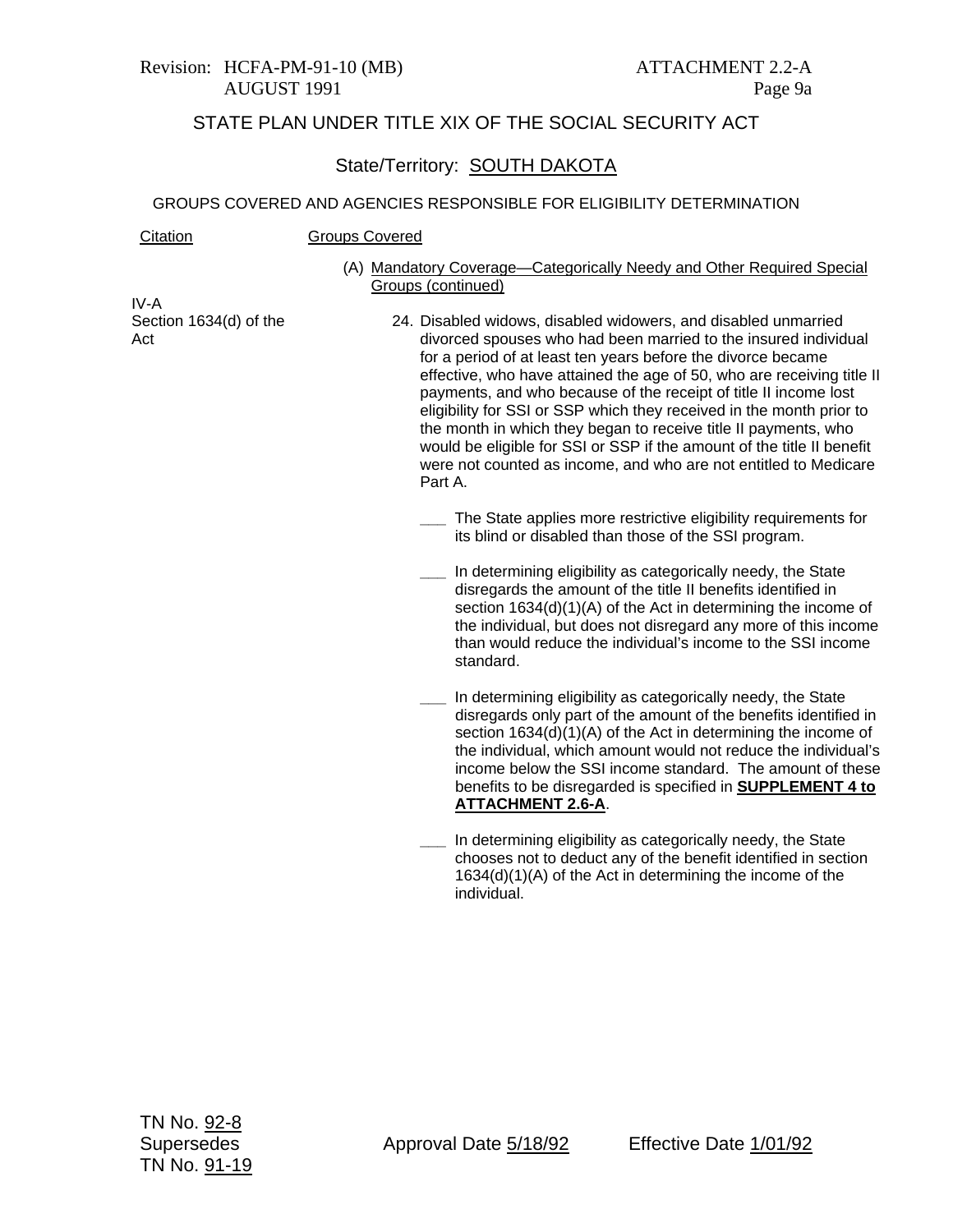State/Territory: SOUTH DAKOTA

#### GROUPS COVERED AND AGENCIES RESPONSIBLE FOR ELIGIBILITY DETERMINATION

| Citation | <b>Groups Covered</b> |
|----------|-----------------------|
|          |                       |

(A) Mandatory Coverage—Categorically Needy and Other Required Special Groups (continued)

Sections 1902(a)(10) (E)(i), 1905(p), and 1860D-14(a)(3)(D) of the Act

- 25. Qualified Medicare Beneficiaries
	- a. Who are entitled to hospital insurance benefits under Medicare Part A (but not pursuant to an enrollment under section 1818A of the Act);
	- b. Whose income does not exceed 100 percent of the Federal poverty level; and
	- c. Whose resources do not exceed three times the SSI resource limit, adjusted annually by the increase in the consumer price index.

(Medical assistance for this group is limited to Medicare costsharing as defined in item 3.2 of this plan.)

- 26. Qualified Disabled and Working Individuals
	- a. Who are entitled to hospital insurance benefits under Medicare Part A under section 1818A of the Act;
	- b. Whose income does not exceed 200 percent of the Federal poverty level;
	- c. Whose resources do not exceed twice the maximum standard under SSI; and
	- d. Who are not otherwise eligible for medical assistance under title XIX of the Act.

(Medical assistance for this group is limited to Medicare Part A premiums under section 1818A of the Act.)

Sections 1902(a)(10) (E)(ii), 1905(p)(3)(A)(i), 1905(p), 1905(s), and 1860D-14(a)(3)(D) of the Act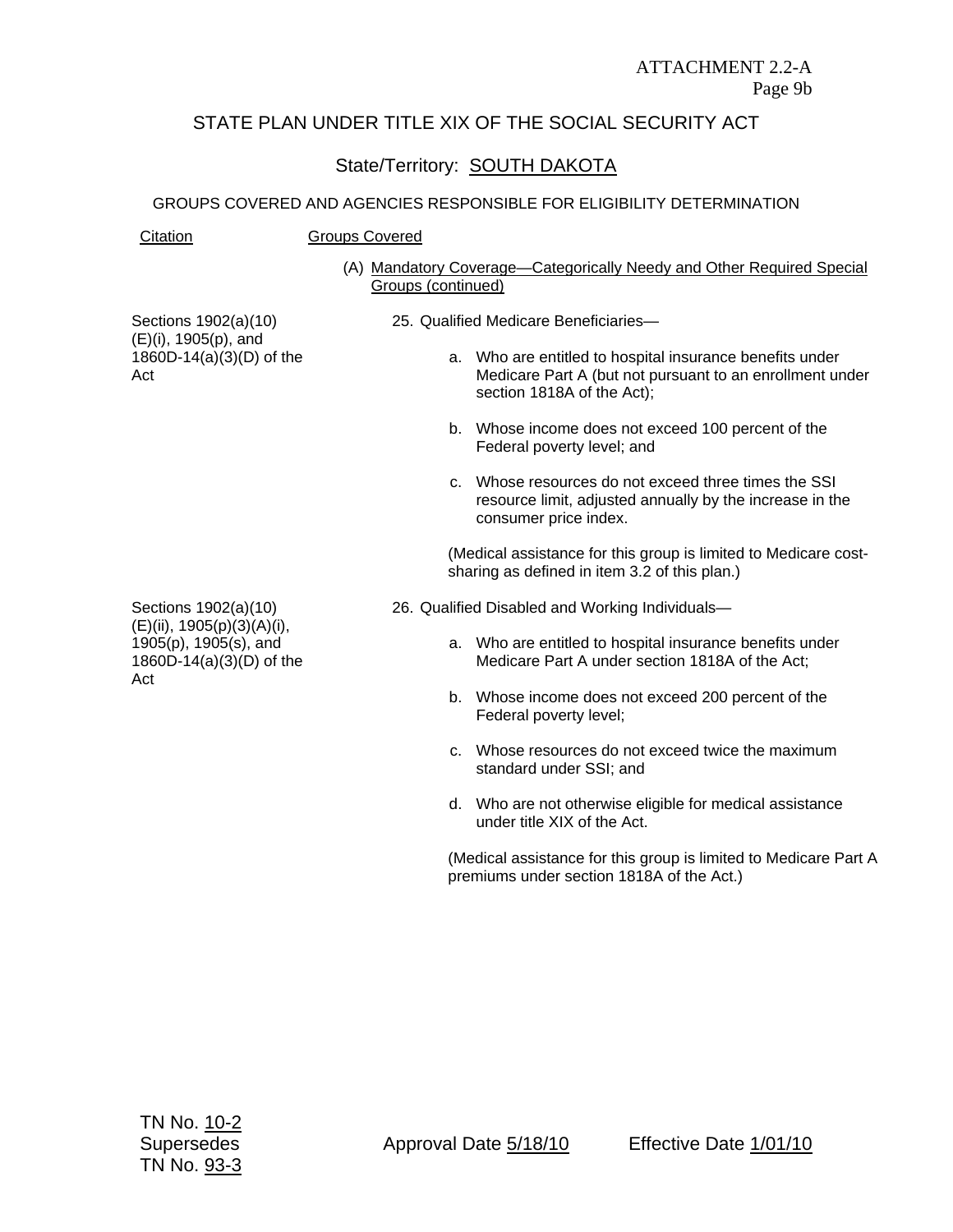## State/Territory: SOUTH DAKOTA

#### GROUPS COVERED AND AGENCIES RESPONSIBLE FOR ELIGIBILITY DETERMINATION

#### Citation Groups Covered

(A) Mandatory Coverage—Categorically Needy and Other Required Special Groups (continued)

Sections 1902(a)(10) (E)(iii), 1905(p)(3)(A)(ii), and 1860D-14(a)(3)(D) of the Act

- 27. Specified Low-Income Medicare Beneficiaries
	- a. Who are entitled to hospital insurance benefits under Medicare Part A (but not pursuant to an enrollment under section 1818A of the Act);
	- b. Whose income is greater than 100 percent but less than 120 percent of the Federal poverty level; and
	- c. Whose resources do not exceed three times the SSI resource limit, adjusted annually by the increase in the consumer price index.

(Medical assistance for this group is limited to Medicare Part B premiums under section 1839 of the Act)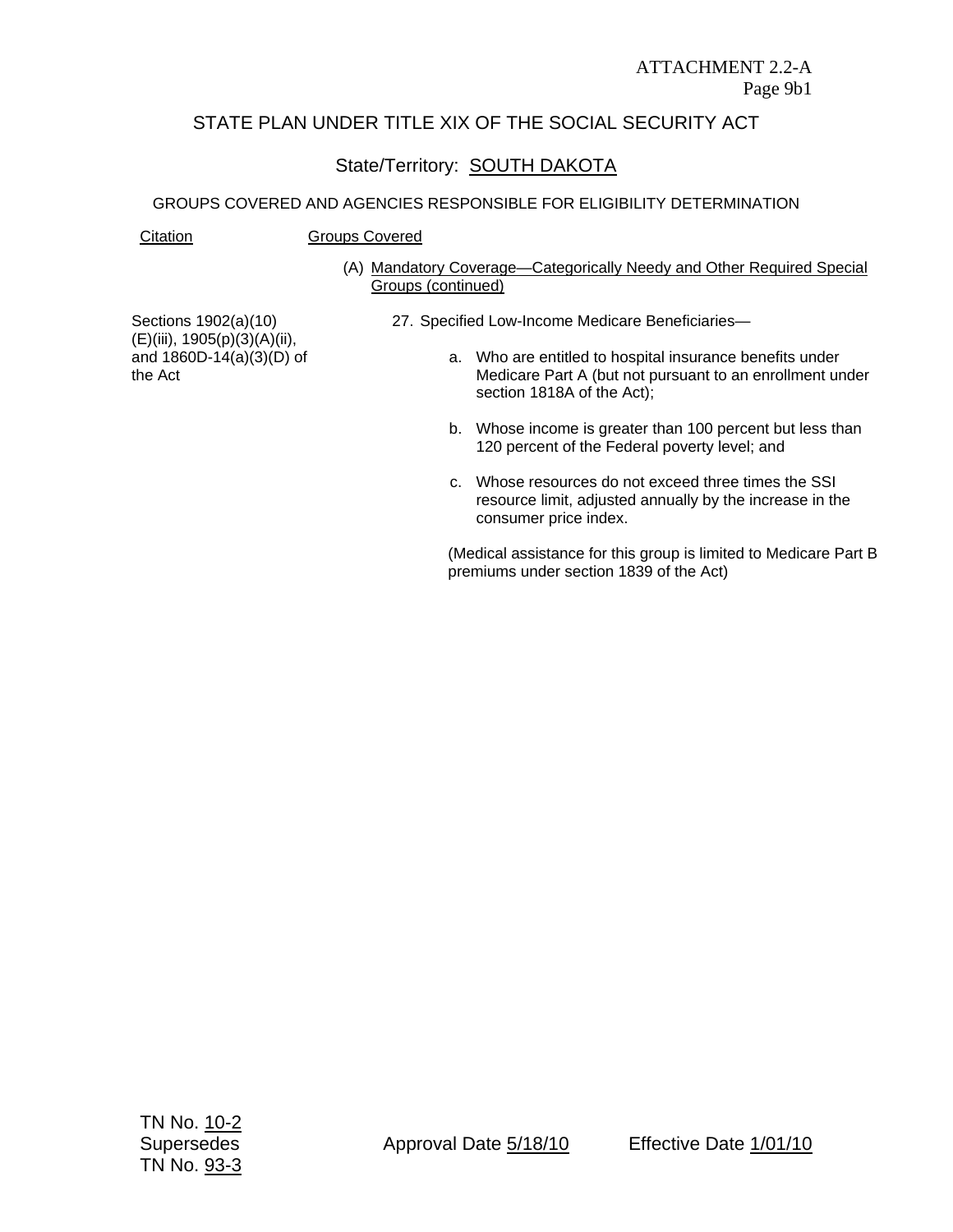### State/Territory: SOUTH DAKOTA

#### GROUPS COVERED AND AGENCIES RESPONSIBLE FOR ELIGIBILITY DETERMINATION

Citation **Groups Covered** 

(A) Mandatory Coverage—Categorically Needy and Other Required Special Groups (continued)

Section 1634(e) of the Act

28. Each person to whom SSI benefits by reason of disability are not payable for any month solely by reason of clause (i) of (V) of section 1611(e)(3)(A) shall be treated, for purposes of title XIX, as receiving SSI benefits for the month.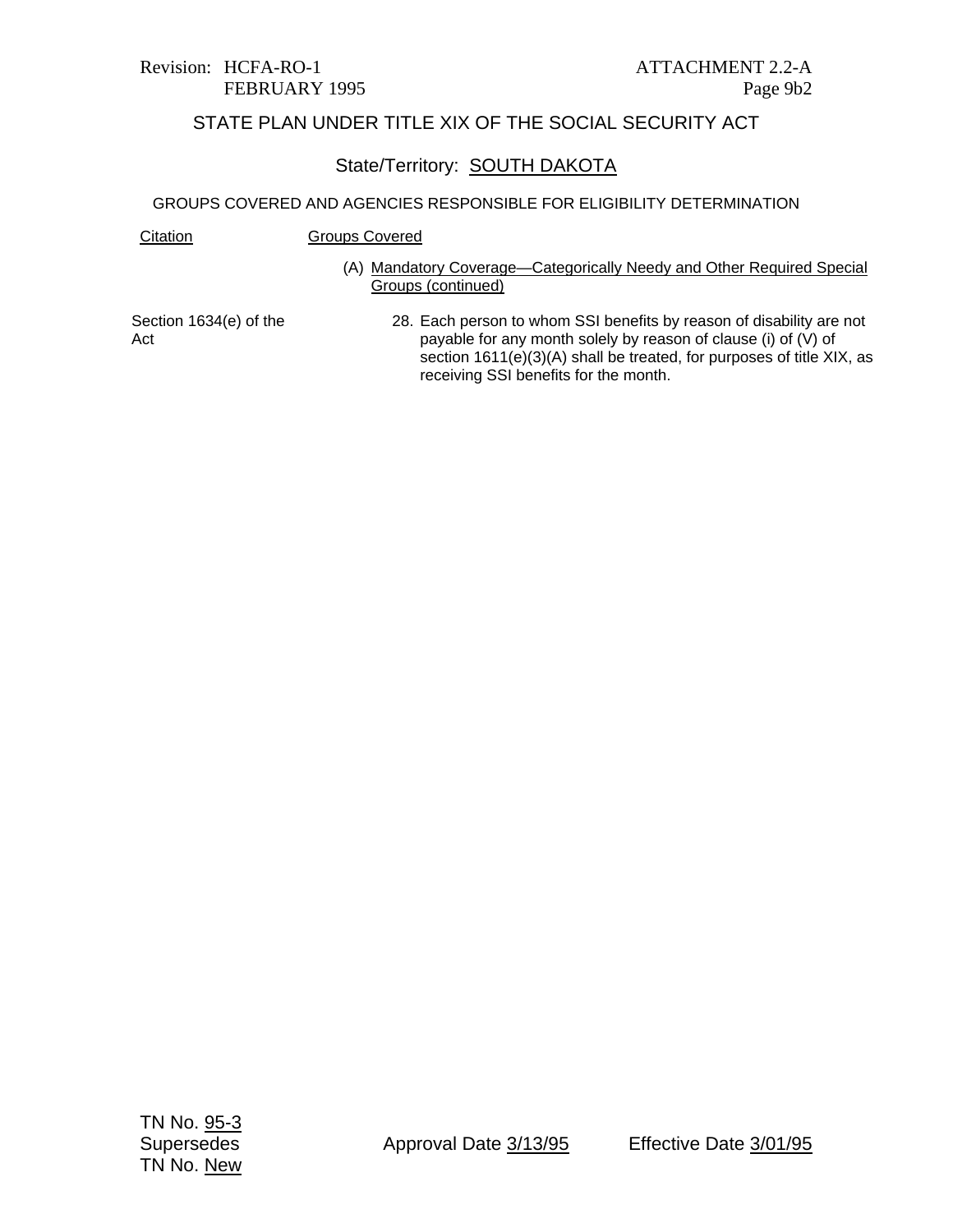## State/Territory: SOUTH DAKOTA

#### GROUPS COVERED AND AGENCIES RESPONSIBLE FOR ELIGIBILITY DETERMINATION

Citation **Groups Covered** 

(A) Mandatory Coverage—Categorically Needy and Other Required Special Groups (continued)

Sections 1902(a)(10) (E)(iv), 1905(p)(3)(A)(ii), and 1860D-14(a)(3)(D) of the Act

- 29. Qualifying Individuals
	- a. Who are entitled to hospital insurance benefits under Medicare Part A (but not pursuant to an enrollment under section 1818A of the Act);
	- b. Whose income is greater than 100 percent but less than 120 percent of the Federal poverty level; and
	- c. Whose resources do not exceed three times the SSI resource limit, adjusted annually by the increase in the consumer price index.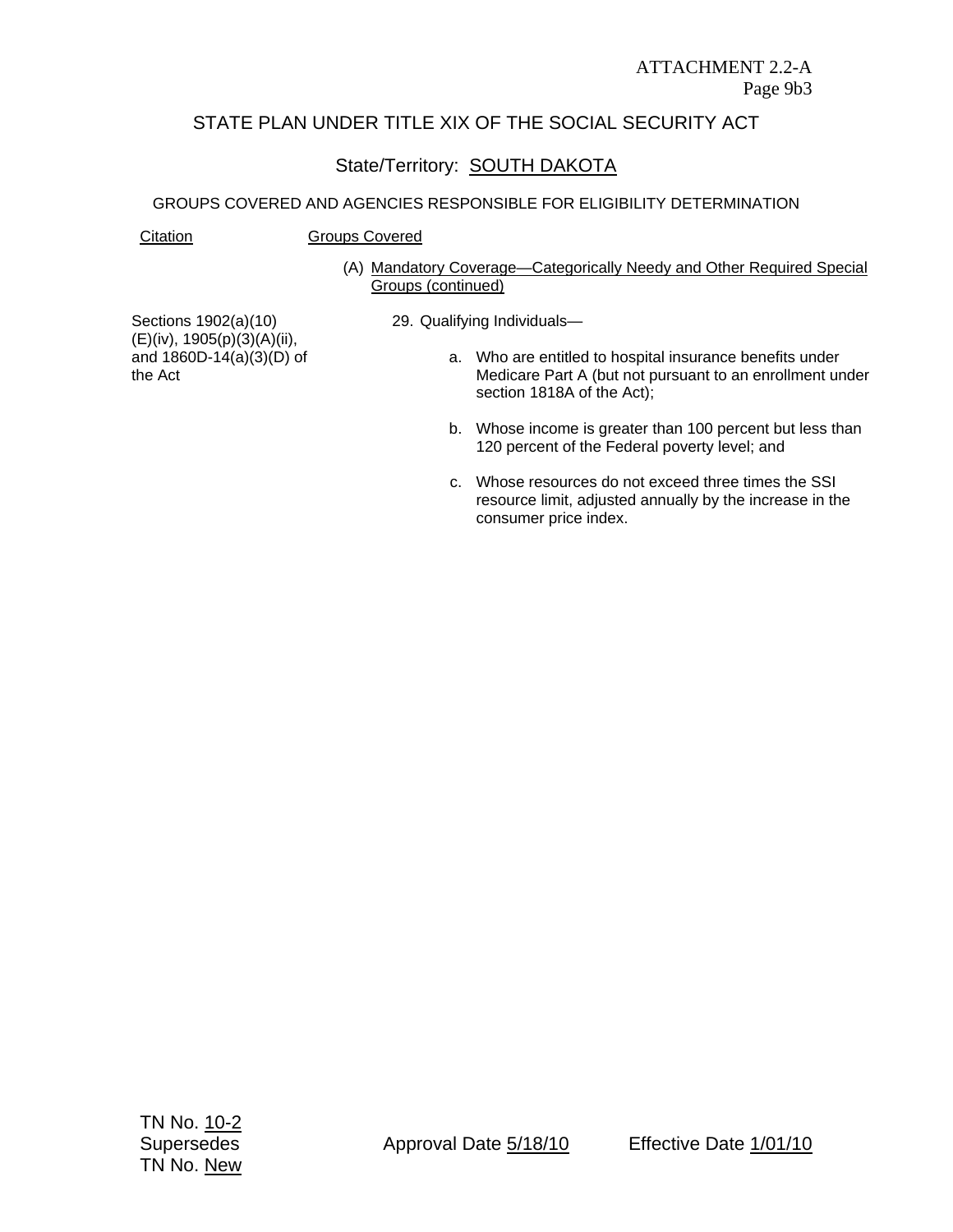#### State/Territory: **SOUTH DAKOTA**

#### GROUPS COVERED AND AGENCIES RESPONSIBLE FOR ELIGIBILITY DETERMINATION

#### Citation **Groups Covered**

(B) Optional Groups Other Than the Medically Needy

I42 CFR 435.210 Sections 1902(a)(10) (A)(ii) and 1905(a) of the Act

- **\_\_\_** 1. Individuals described below who meet the income and resource requirements of AFDC, SSI, or an optional State supplement as specified in 42 CFR 435.230, but who do not receive cash assistance.
	- **\_\_\_** The plan covers all individuals as described above.
	- **\_\_\_** The plan covers only the following group or groups of individuals:

**\_\_\_** Aged

**\_\_\_** Blind

**\_\_\_** Disabled

IV-A 42 CFR 435.211 **\_X\_** 2. Individuals who would be eligible for AFDC, SSI, or an optional State supplement as specified in 42 CFR 435.230, if they were not in a medical institution.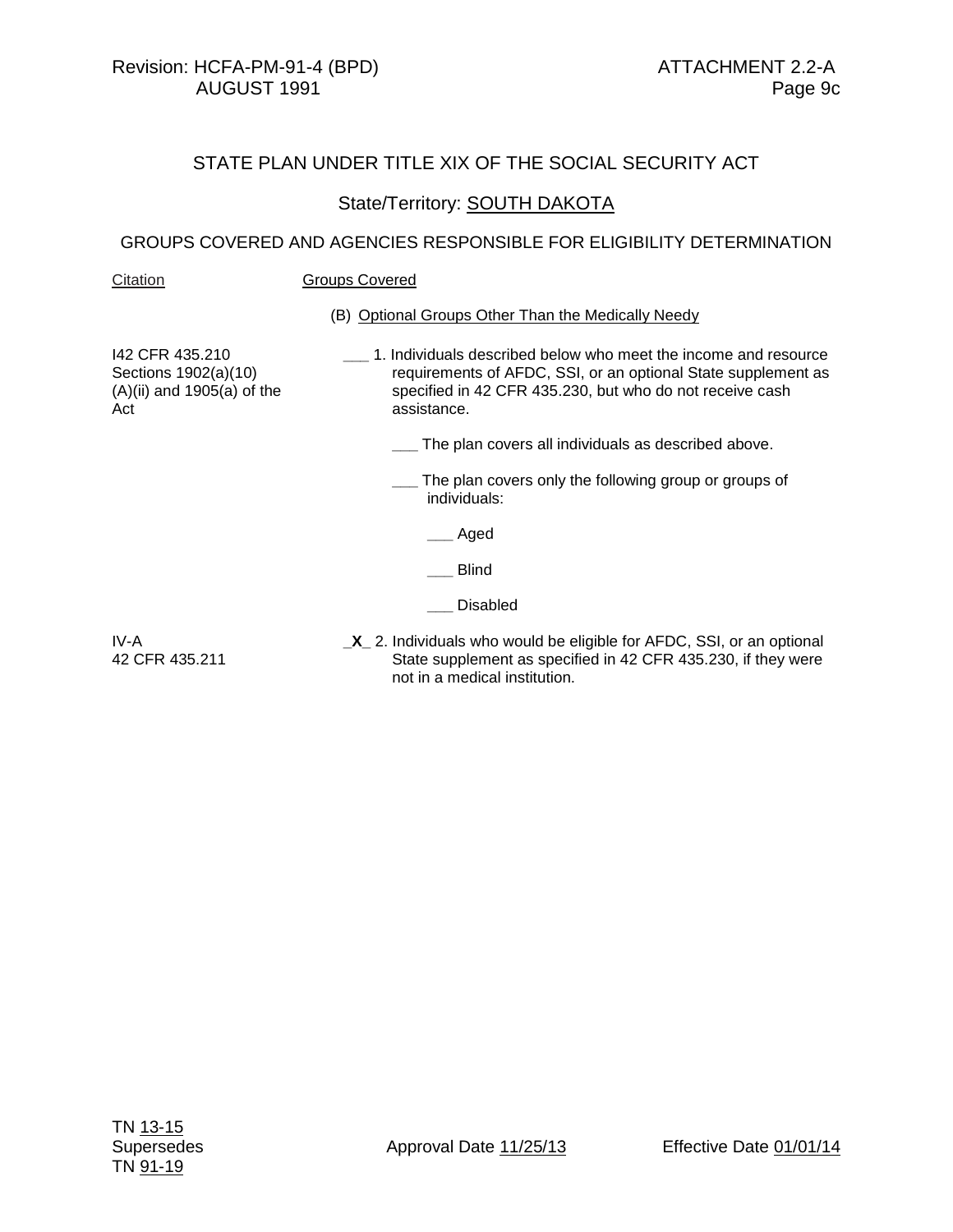## Revision: HCFA-PM-10 (MB) ATTACHMENT 2.2-A

## STATE PLAN UNDER TITLE XIX OF THE SOCIAL SECURITY ACT

### State/Territory: SOUTH DAKOTA

#### GROUPS COVERED AND AGENCIES RESPONSIBLE FOR ELIGIBILITY DETERMINATION

Citation Groups Covered

#### (B) Optional Groups Other Than the Medically Needy (continued)

42 CFR 435.212 and Section 1902(e)(2) of the Act, P.L. 99-272 (section 9517), P.L. 101-508 (section 4732)

- **\_\_\_** 3. The State deems as eligible those individuals who became otherwise ineligible for Medicaid while enrolled in an HMO qualified under title XIII of the Public Health Service Act or while enrolled in an entity described in section 1903(m)(2)(B)(iii), (E) or (G) of the Act, or a competitive medical plan (CMP) with a Medicare contract under section 1876 of the Act, but who have been enrolled in the HMO or entity for less than the minimum enrollment period listed below. The HMO or entity must have a risk contract as specified in 42 CFR 434.20(a). Coverage under this section is limited to HMO services and family planning services described in section 1905(a)(4)(C).
	- **\_\_\_** The State elects not to guarantee eligibility.
	- **\_\_\_** The State elects to guarantee eligibility. The minimum enrollment period is **\_\_\_** months (not to exceed 6).

The State measures the minimum enrollment period from:

- **\_\_\_** The date beginning the period of enrollment in the HMO or other entity, without any intervening disenrollment, regardless of Medicaid eligibility.
- **\_\_\_** The date beginning the period of enrollment in the HMO as a Medicaid patient (including periods when payment is made under this section), without any intervening disenrollment.
- **\_\_\_** The date beginning the last period of enrollment in the HMO as a Medicaid patient (not including periods when payment is made under this section), without any intervening disenrollment of periods of enrollment as a privately paying patient. (A new minimum enrollment period begins each time the individual becomes Medicaid eligible other than under this section.)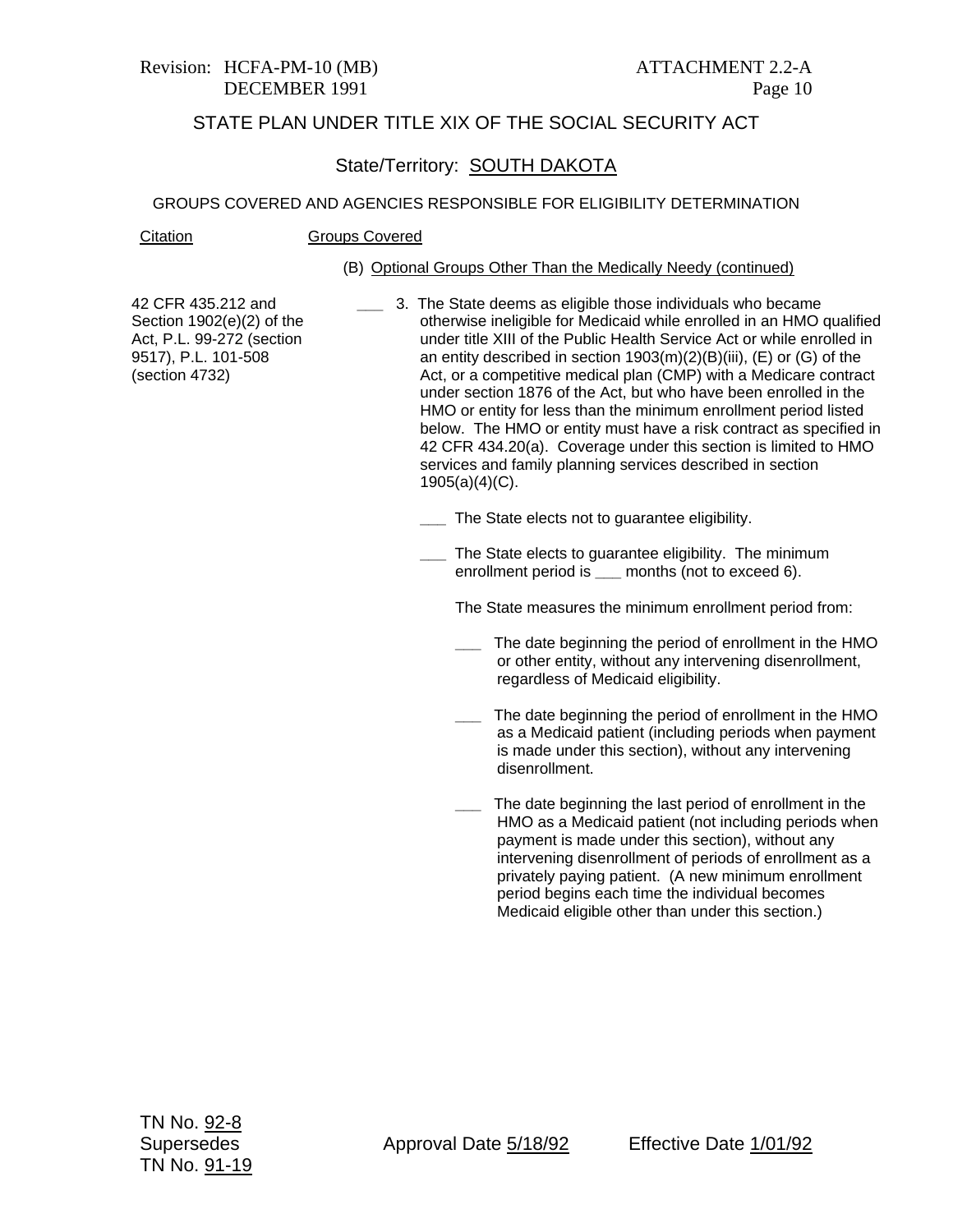#### State/Territory: SOUTH DAKOTA

#### GROUPS COVERED AND AGENCIES RESPONSIBLE FOR ELIGIBILITY DETERMINATION

#### Citation Groups Covered

#### (B) Optional Groups Other Than the Medically Needy (continued)

#### **\_\_\_** 3. (Continued)

Section 1903(m)(2)(F) of the Act, P.L. 98-369 (section 2364), P.L. 99-272 (section 9517), P.L. 101-508 (section 4732)

The Medicaid agency may elect to restrict the disenrollment rights of Medicaid enrollees of certain Federally qualified HMOs, competitive medical plans (CMPs) with Medicare contracts under section 1876 of the Act, and other organizations described in 42 CFR 434.27(d), in accordance with the regulations at 42 CFR 434.27. This requirement applies unless a recipient can demonstrate good cause for disenrolling or if he/she moves out of the entity's service area or becomes ineligible.

**\_\_\_** Disenrollment rights are restricted for a period of **\_\_\_** months (not to exceed 6 months).

During the first month of each enrollment period the recipient may disenroll without cause. The State will provide notification, at least twice per year, to recipients enrolled with such organization of their right to and restrictions of terminating such enrollment.

**\_\_\_** No restrictions upon disenrollment rights.

Sections 1903(m)(2)(H) and 1902(a)(52) of the Act, P.L. 101-508 (section 4732)

In the case of individuals who have become ineligible for Medicaid for the brief period described in section 1903(m)(2)(H) and who were enrolled with an entity having a contract under the section 1903(m) when they became ineligible, the Medicaid agency may elect to reenroll those individuals in the same entity if that entity still has a contract.

- **\_\_\_** The agency elects to reenroll the above individuals who are ineligible in a month but in the succeeding two months become eligible, into the same entity in which the were enrolled at the time eligibility was lost.
- **\_\_\_** The agency elects not to reenroll the above individuals into the same entity in which they were previously enrolled.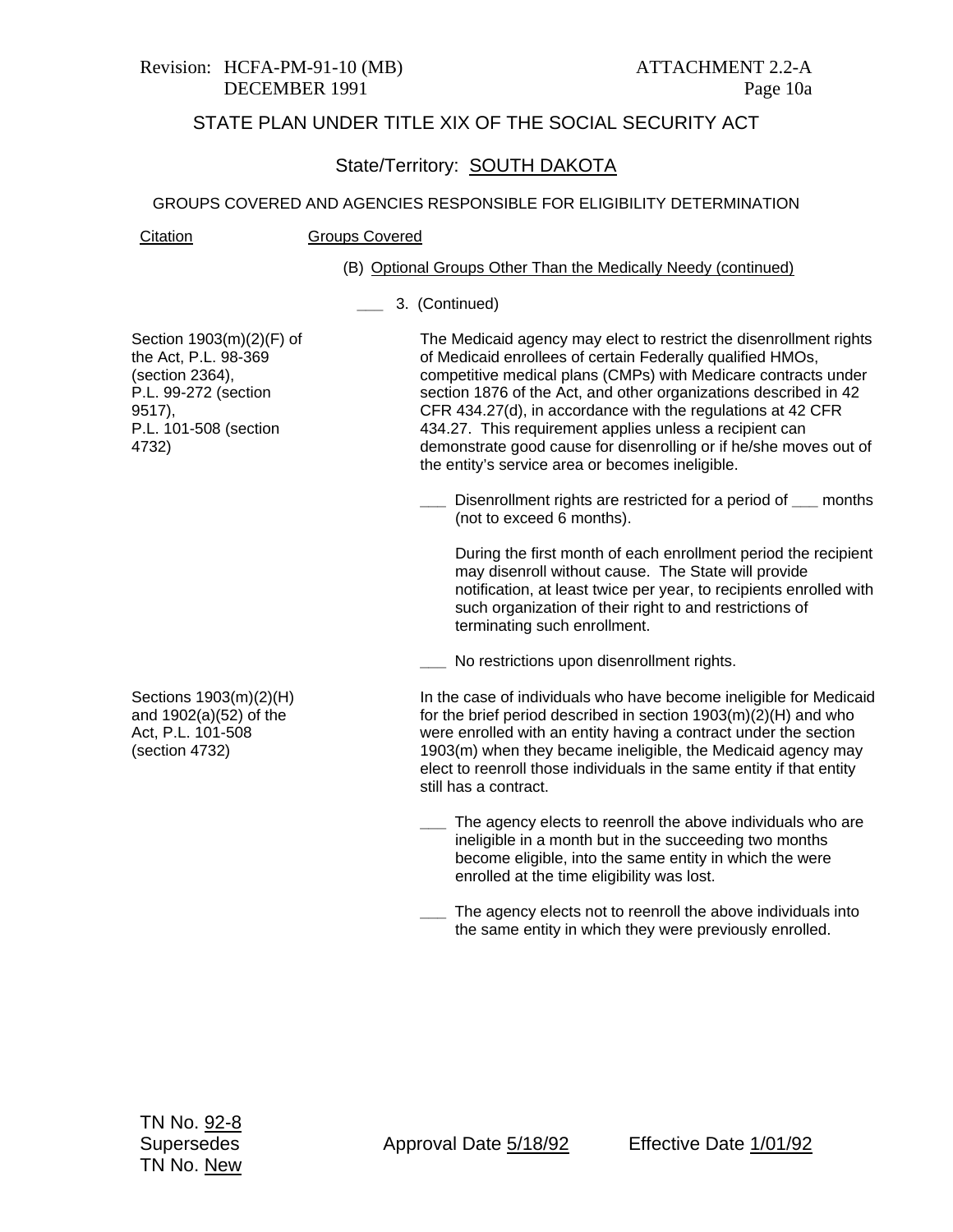#### State/Territory: SOUTH DAKOTA

| Citation       | <b>Groups Covered</b>                                                                                                                                                                                                                                                                                                                                                                                                                                                                                                                                                                                                                                                                                                                          |
|----------------|------------------------------------------------------------------------------------------------------------------------------------------------------------------------------------------------------------------------------------------------------------------------------------------------------------------------------------------------------------------------------------------------------------------------------------------------------------------------------------------------------------------------------------------------------------------------------------------------------------------------------------------------------------------------------------------------------------------------------------------------|
| IV-A           | (B) Optional Groups Other Than the Medically Needy (continued)                                                                                                                                                                                                                                                                                                                                                                                                                                                                                                                                                                                                                                                                                 |
| 42 CFR 435.217 | 4. A group or groups of individuals who would be eligible for Medicaid<br>$\mathbf{X}$<br>under the plan if they were in a NF or ICF/MR, who but for the<br>provision of home and community-based services under a waiver<br>granted under 42 CFR Part 441, Subpart G, would require<br>institutionalization, and who will receive home and community-<br>based services under the waiver. The group or groups covered<br>are listed in the waiver request. This option is effective on the<br>effective date of the State's section 1915(c) waiver under which<br>this group(s) is covered. In the event an existing 1915(c) waiver is<br>amended to cover this group(s), this option is effective on the<br>effective date of the amendment. |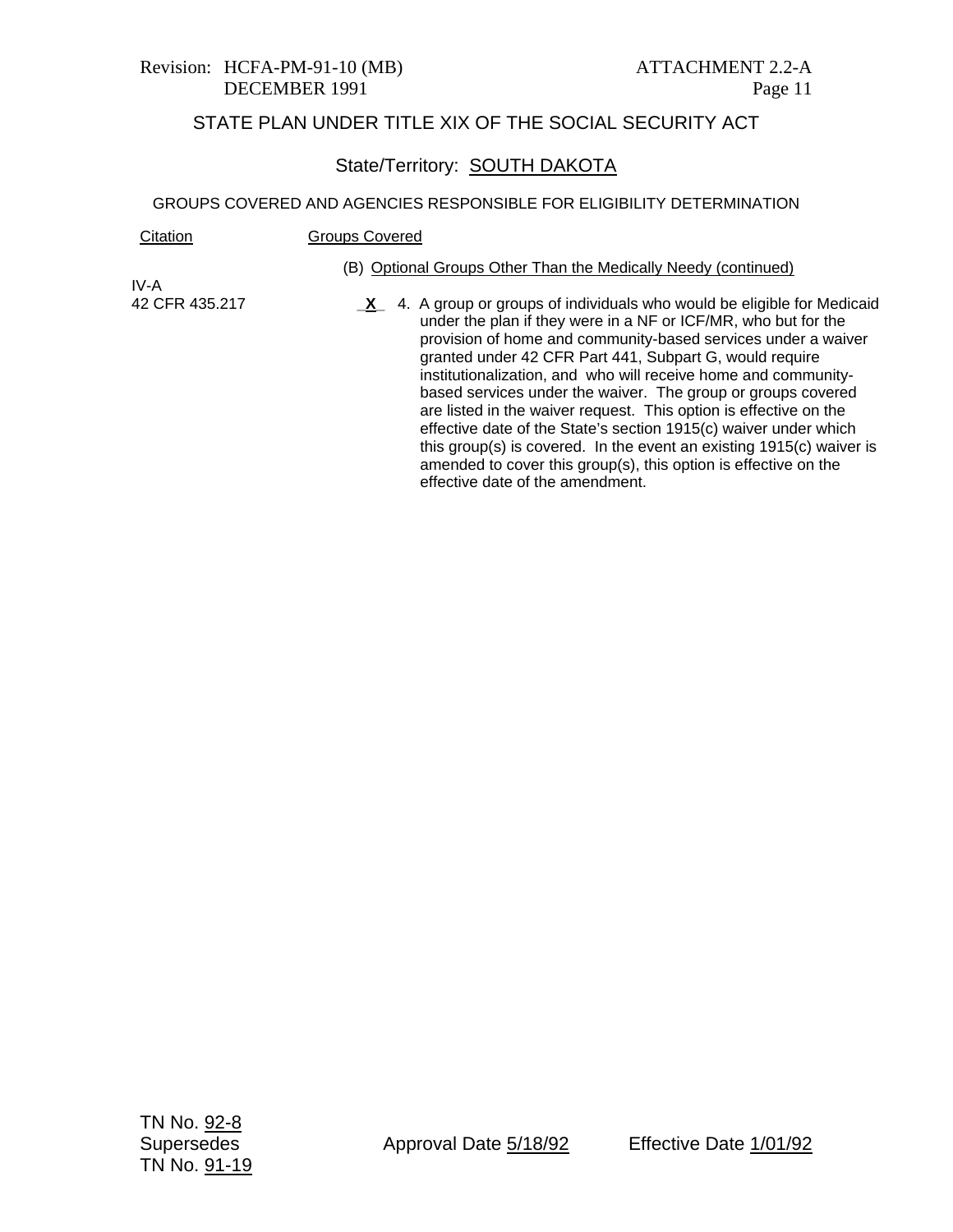#### Revision: HCFA-PM-91-4 (BPD) ATTACHMENT 2.2-A AUGUST 1991 Page 11a

## STATE PLAN UNDER TITLE XIX OF THE SOCIAL SECURITY ACT

## State/Territory: SOUTH DAKOTA

| <b>Groups Covered</b>                                                                                                                                                                                                                                  |
|--------------------------------------------------------------------------------------------------------------------------------------------------------------------------------------------------------------------------------------------------------|
| (B) Optional Groups Other Than the Medically Needy (continued)                                                                                                                                                                                         |
| 5. Individuals who would be eligible for Medicaid under the plan if<br>they were in a medical institution, who are terminally ill, and who<br>receive hospice care in accordance with a voluntary election<br>described in section 1905(o) of the Act. |
| The State covers all individuals as described above.                                                                                                                                                                                                   |
| The State covers only the following group or groups of<br>individuals:                                                                                                                                                                                 |
| Aged                                                                                                                                                                                                                                                   |
| <b>Blind</b>                                                                                                                                                                                                                                           |
| <b>Disabled</b>                                                                                                                                                                                                                                        |
| Individuals under the age of-                                                                                                                                                                                                                          |
| 21                                                                                                                                                                                                                                                     |
| 20                                                                                                                                                                                                                                                     |
| 19                                                                                                                                                                                                                                                     |
| 18                                                                                                                                                                                                                                                     |
| Caretaker relatives                                                                                                                                                                                                                                    |
| Pregnant women                                                                                                                                                                                                                                         |
|                                                                                                                                                                                                                                                        |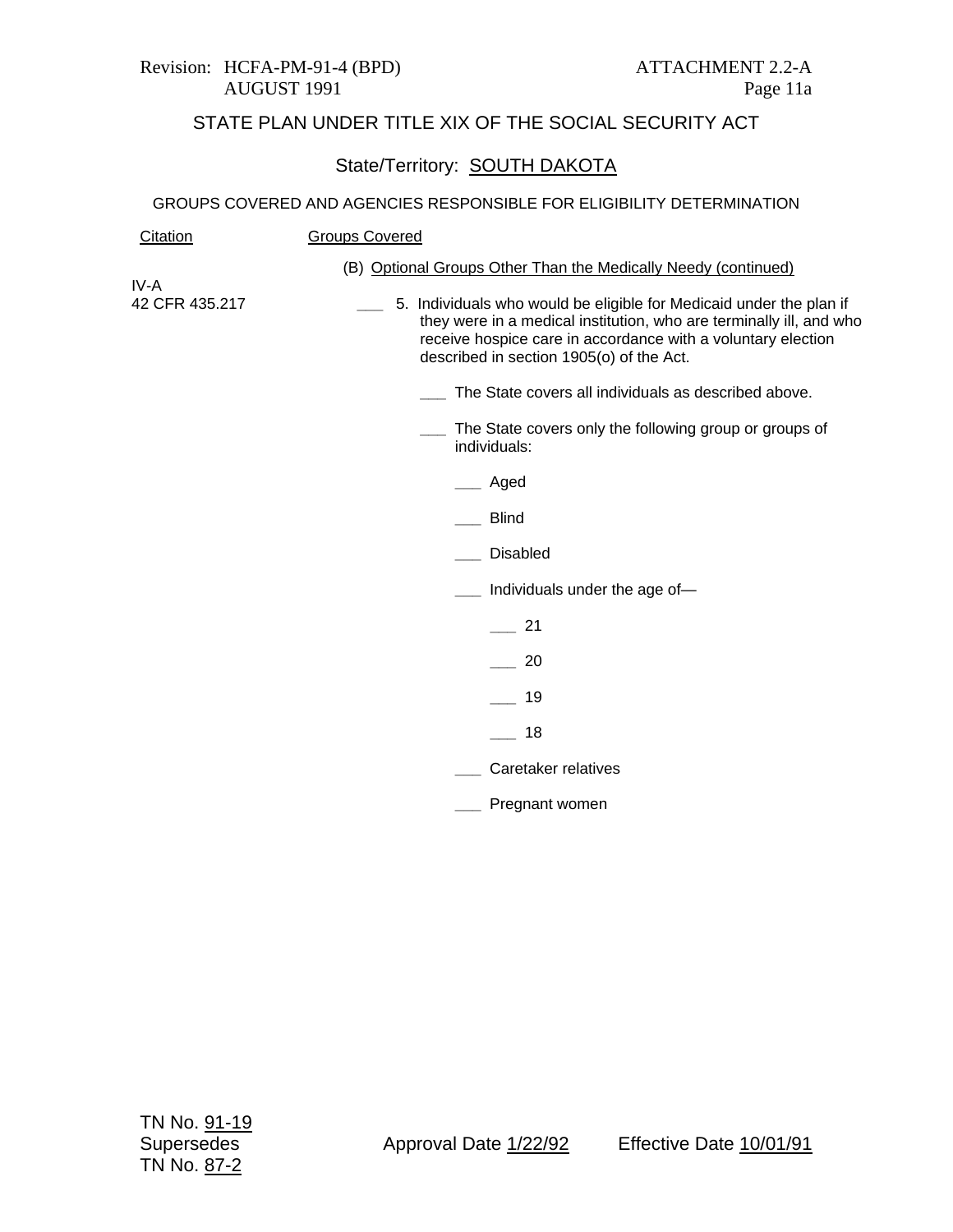## State/Territory: **SOUTH DAKOTA**

#### GROUPS COVERED AND AGENCIES RESPONSIBLE FOR ELIGIBILITY DETERMINATION

Page 12 is superseded by SD 13-15.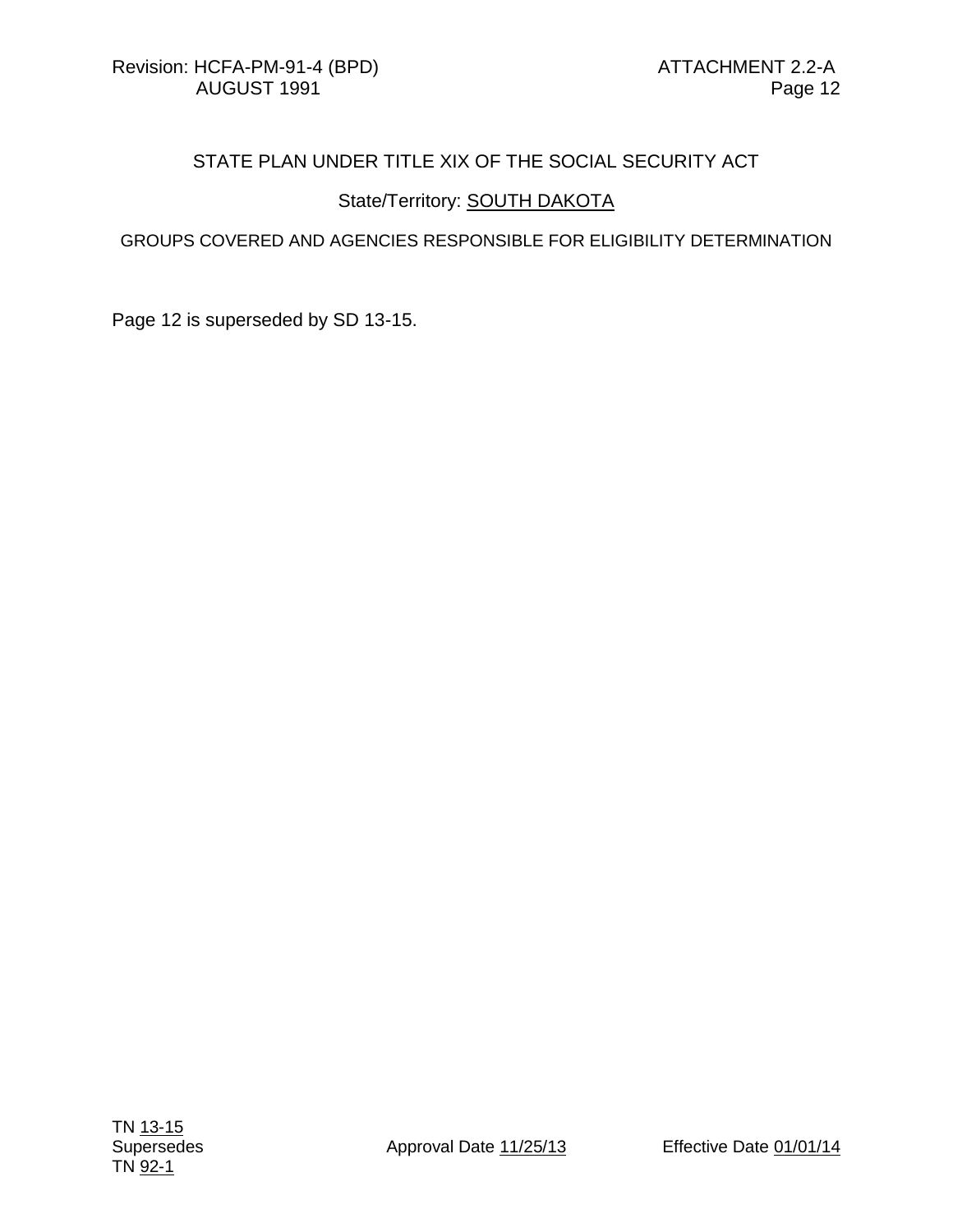## State/Territory: **SOUTH DAKOTA**

#### GROUPS COVERED AND AGENCIES RESPONSIBLE FOR ELIGIBILITY DETERMINATION

Page 13 is superseded by SD 13-15.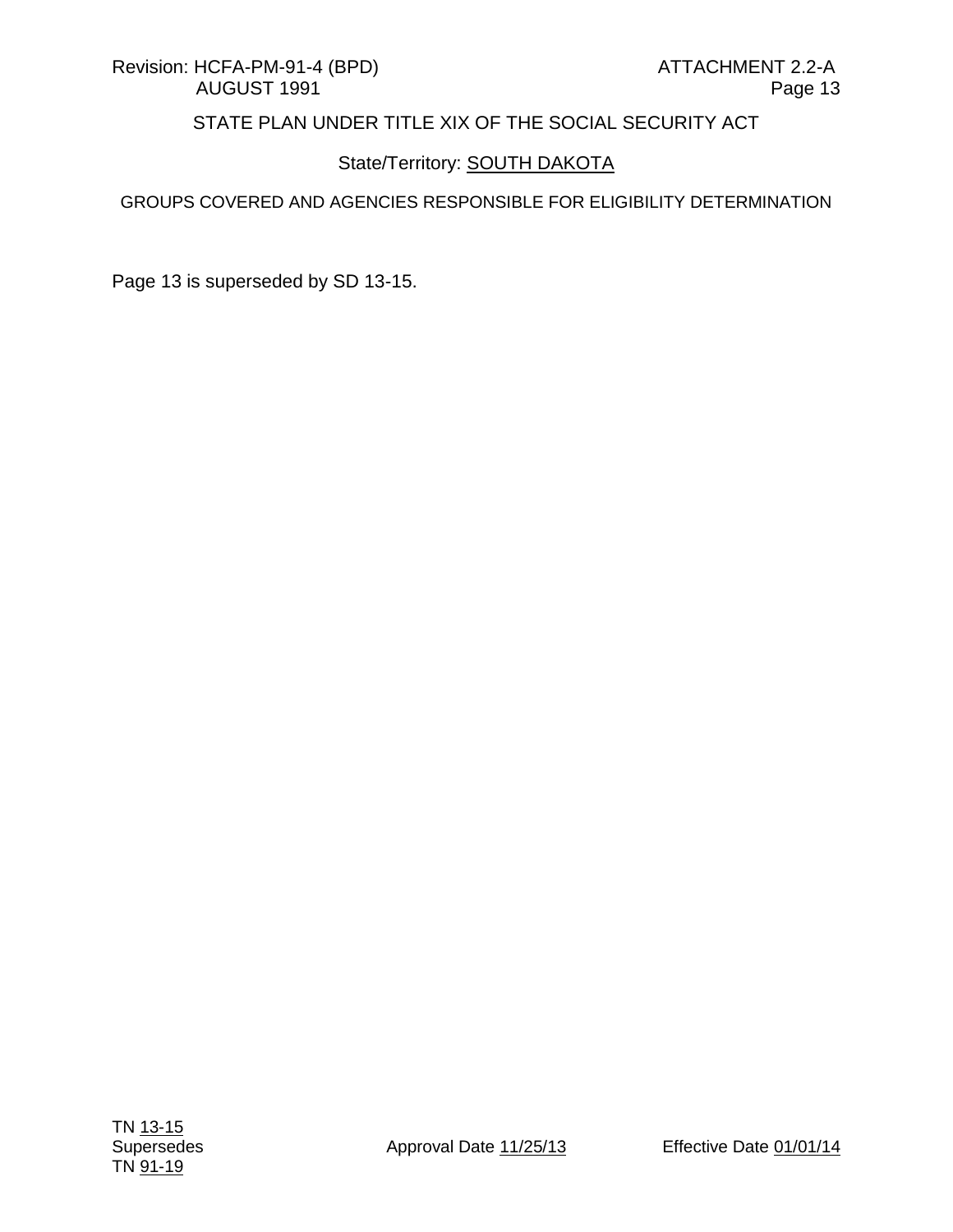## State/Territory: **SOUTH DAKOTA**

#### GROUPS COVERED AND AGENCIES RESPONSIBLE FOR ELIGIBILITY DETERMINATION

Page 13a is superseded by SD 13-15.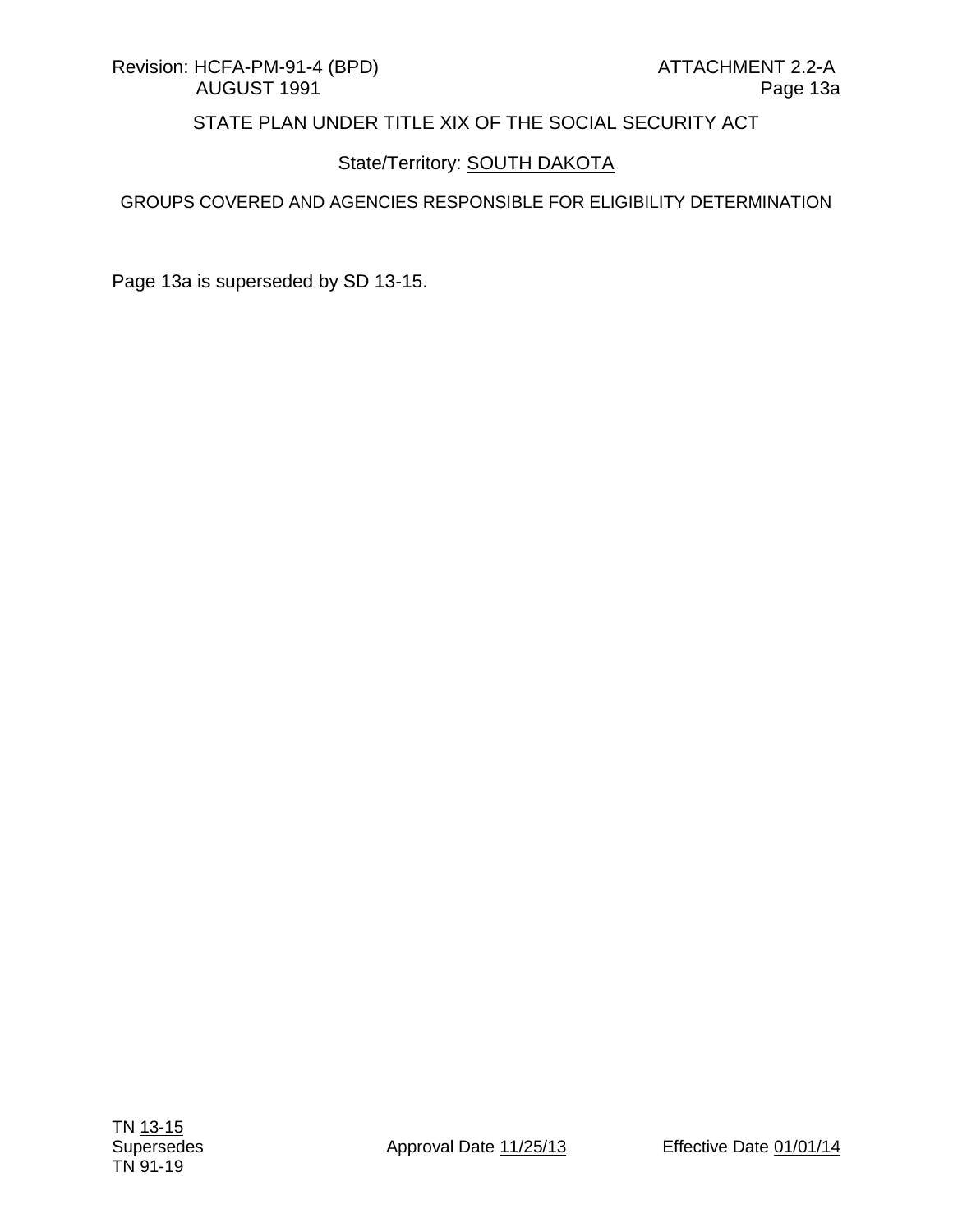## State/Territory: **SOUTH DAKOTA**

#### GROUPS COVERED AND AGENCIES RESPONSIBLE FOR ELIGIBILITY DETERMINATION

Page 14 is superseded by SD 13-15.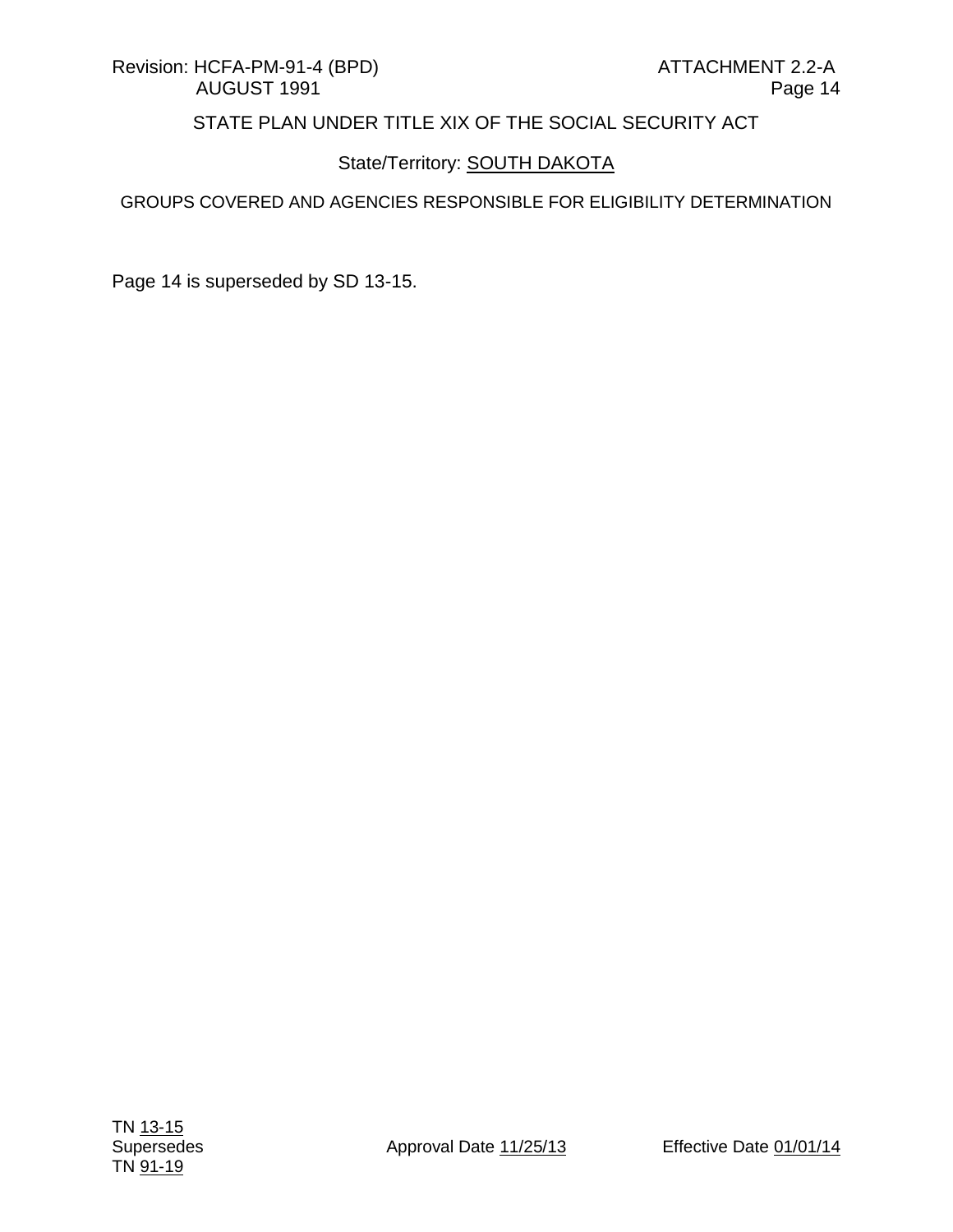### State/Territory: **SOUTH DAKOTA**

#### GROUPS COVERED AND AGENCIES RESPONSIBLE FOR ELIGIBILITY DETERMINATION

Page 14a is superseded by SD 13-15.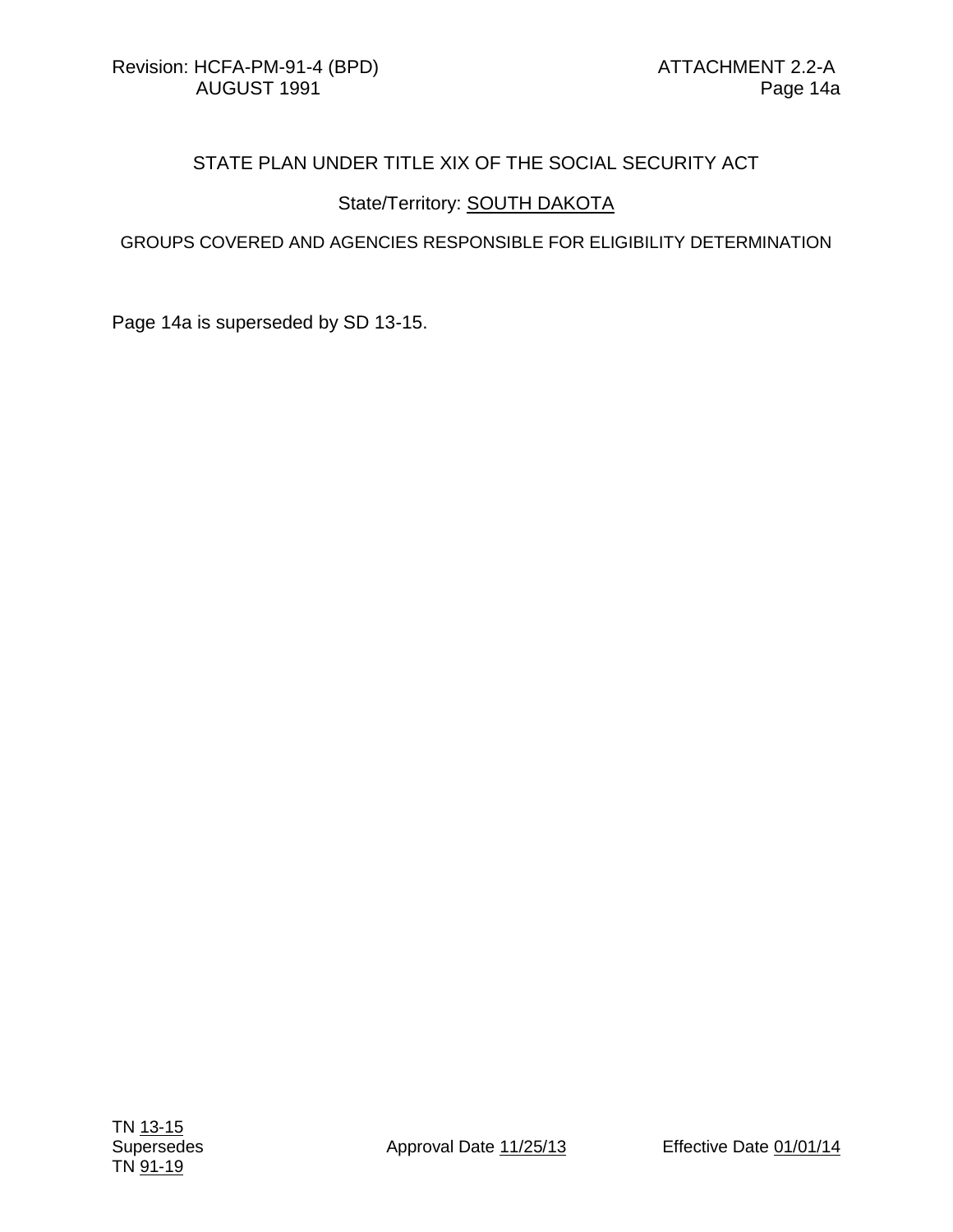#### Revision: HCFA-PM-91-4 (BPD) ATTACHMENT 2.2-A AUGUST 1991 Page 15

## STATE PLAN UNDER TITLE XIX OF THE SOCIAL SECURITY ACT

## State/Territory: SOUTH DAKOTA

#### GROUPS COVERED AND AGENCIES RESPONSIBLE FOR ELIGIBILITY DETERMINATION

| Citation       | <b>Groups Covered</b> |                                                                                                                                                                                                                                         |
|----------------|-----------------------|-----------------------------------------------------------------------------------------------------------------------------------------------------------------------------------------------------------------------------------------|
| IV-A           |                       | (B) Optional Groups Other Than the Medically Needy (continued)                                                                                                                                                                          |
| 42 CFR 435.230 |                       | <b>X</b> 10. States Using SSI Criteria With Agreements Under Sections 1616<br>and 1634 of the Act.                                                                                                                                      |
|                |                       | The following groups of individuals who receive only a State<br>supplementary payment (but no SSI payment) under an approved<br>optional State supplementary payment program that meets the<br>following conditions. The supplement is- |
|                | a.                    | Based on need and paid in cash on a regular basis.                                                                                                                                                                                      |
|                |                       | b. Equal to the difference between the individual's countable<br>income and the income standard used to determine<br>eligibility for the supplement.                                                                                    |
|                |                       | c. Available to all individuals in the State.                                                                                                                                                                                           |
|                |                       | d. Paid to one or more of the classifications of individuals<br>listed below, who would be eligible for SSI except for the<br>level of their income:                                                                                    |
|                |                       | All aged individuals                                                                                                                                                                                                                    |
|                |                       | All blind individuals                                                                                                                                                                                                                   |
|                |                       |                                                                                                                                                                                                                                         |

**\_\_\_** All disabled individuals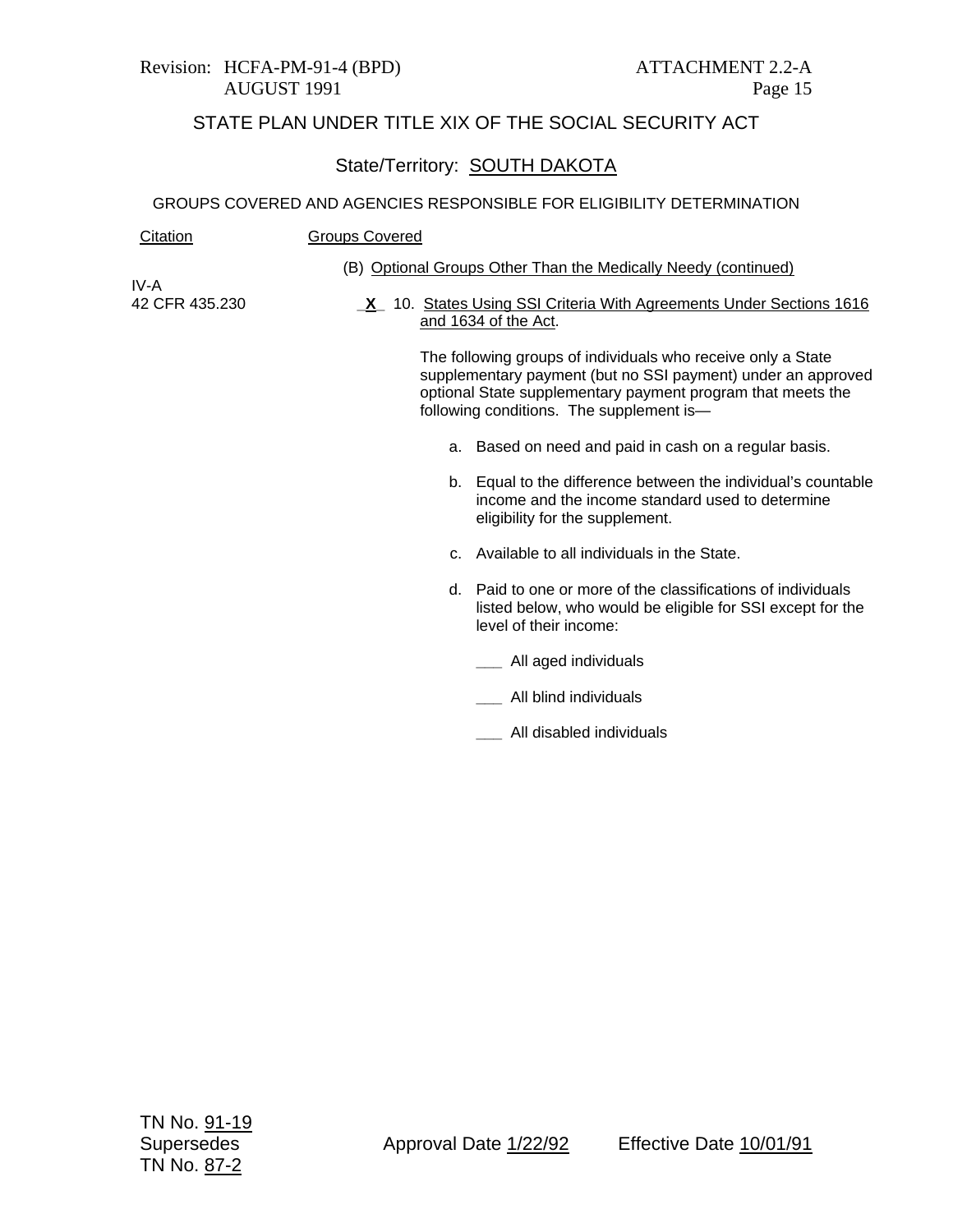#### Revision: HCFA-PM-91-4 (BPD) ATTACHMENT 2.2-A AUGUST 1991 Page 16

## STATE PLAN UNDER TITLE XIX OF THE SOCIAL SECURITY ACT

## State/Territory: SOUTH DAKOTA

#### GROUPS COVERED AND AGENCIES RESPONSIBLE FOR ELIGIBILITY DETERMINATION

| Citation               | <b>Groups Covered</b>                                                                                                                |
|------------------------|--------------------------------------------------------------------------------------------------------------------------------------|
|                        | (B) Optional Groups Other Than the Medically Needy (continued)                                                                       |
| IV-A<br>42 CFR 435.230 | X 10. States Using SSI Criteria With Agreements Under Sections 1616<br>and 1634 of the Act (continued).                              |
|                        | d. (continued):                                                                                                                      |
|                        | $X$ Aged individuals in domiciliary facilities or other group<br>living arrangements as defined under SSI                            |
|                        | $X$ Blind individuals in domiciliary facilities or other group<br>living arrangements as defined under SSI                           |
|                        | $X$ Disabled individuals in domiciliary facilities or other<br>group living arrangements as defined under SSI                        |
|                        | Individuals receiving a Federally administered<br>optional State supplement that meets the conditions<br>specified in 42 CFR 435.230 |
|                        | Individuals receiving a State administered optional<br>State supplement that meets the conditions specified<br>in 42 CFR 435.230     |
|                        | Individuals in additional classifications approved by                                                                                |

the Secretary as follows: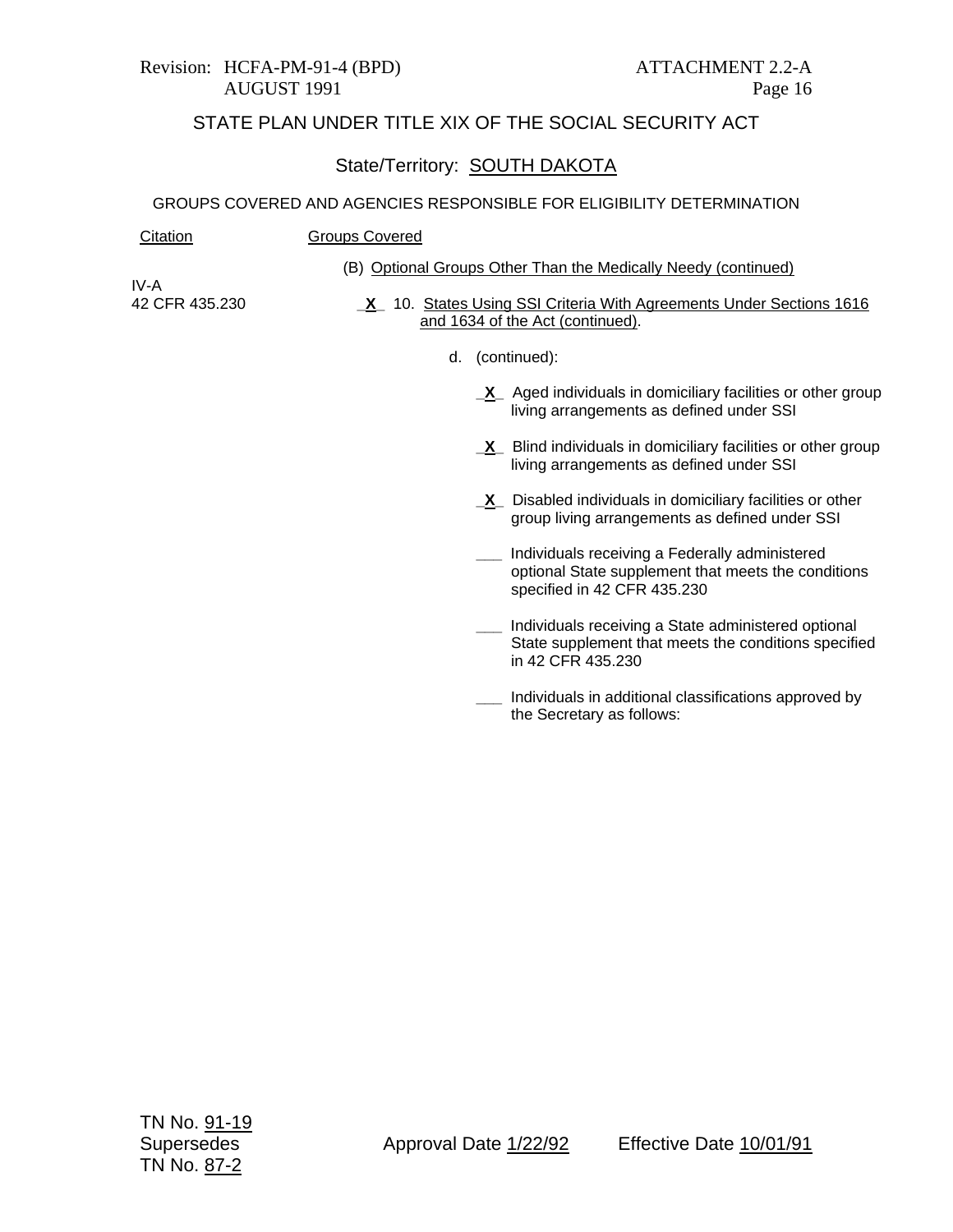### State/Territory: SOUTH DAKOTA

#### GROUPS COVERED AND AGENCIES RESPONSIBLE FOR ELIGIBILITY DETERMINATION

#### Citation **Groups Covered**

- (B) Optional Groups Other Than the Medically Needy (continued)
	- **X** 10. States Using SSI Criteria With Agreements Under Sections 1616 and 1634 of the Act (continued).

The supplement varies in income standard by political subdivisions according to cost-of-living differences.

**\_\_\_** Yes

**\_X\_** No

The standards for optional State supplementary payments are listed in **SUPPLEMENT 6 of ATTACHMENT 2.6-A**.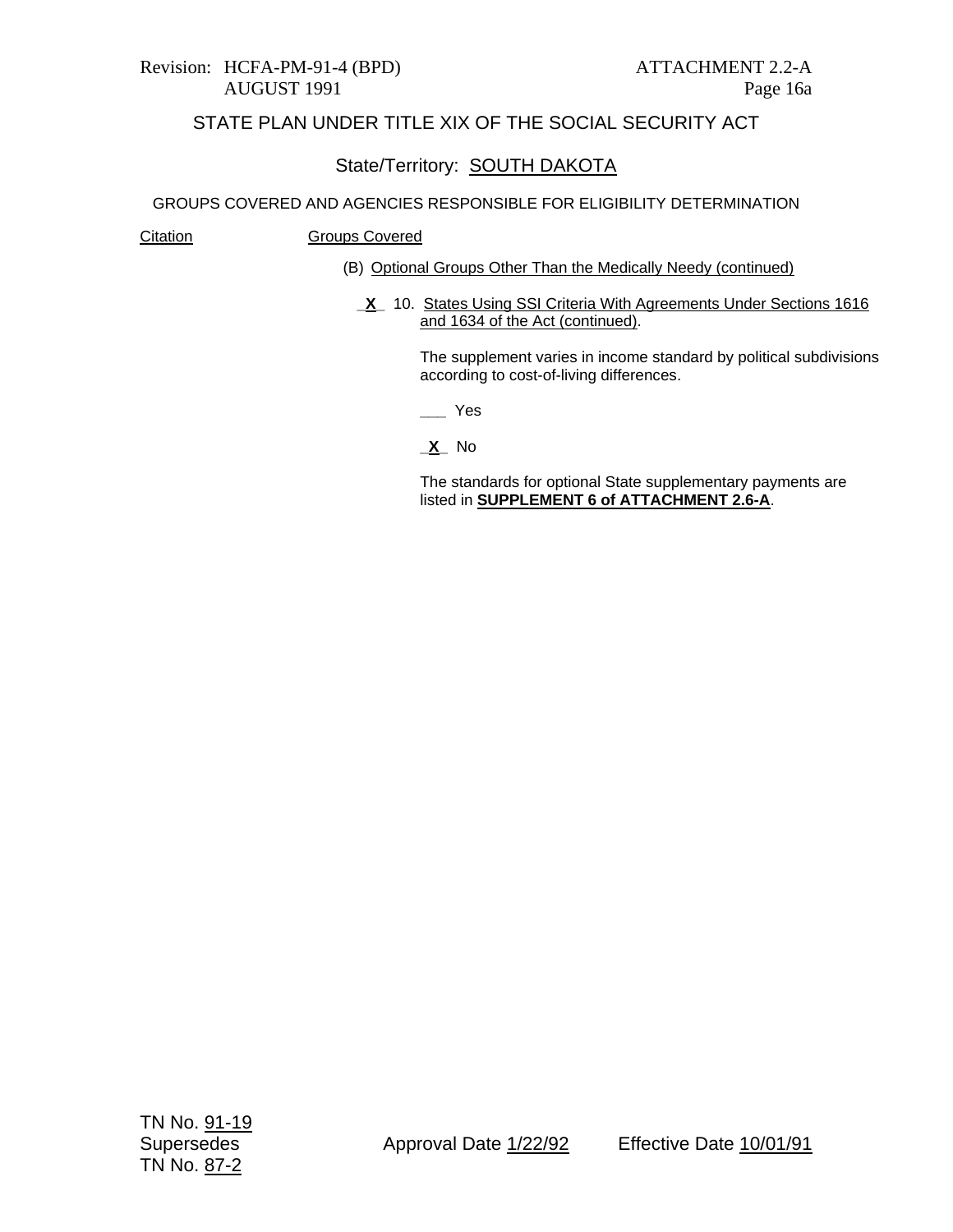#### Revision: HCFA-PM-91-4 (BPD) ATTACHMENT 2.2-A AUGUST 1991 Page 17

## STATE PLAN UNDER TITLE XIX OF THE SOCIAL SECURITY ACT

## State/Territory: SOUTH DAKOTA

#### GROUPS COVERED AND AGENCIES RESPONSIBLE FOR ELIGIBILITY DETERMINATION

| <b>Citation</b>                                 | <b>Groups Covered</b>                                                                                                                                                                                         |
|-------------------------------------------------|---------------------------------------------------------------------------------------------------------------------------------------------------------------------------------------------------------------|
|                                                 | (B) Optional Groups Other Than the Medically Needy (continued)                                                                                                                                                |
| IV-A<br>42 CFR 435.230<br>42 CFR 435.121        | 11. Section 1902(f) States and SSI Criteria States Without<br>Agreements Under Section 1616 or 1634 of the Act.                                                                                               |
| Section 1902(a)(10)<br>$(A)(ii)(XI)$ of the Act | The following groups of individuals who receive a State<br>supplementary payment under an approved optional State<br>supplementary payment program that meets the following<br>conditions. The supplement is- |
|                                                 | Based on need and paid in cash on a regular basis.<br>а.                                                                                                                                                      |
|                                                 | b. Equal to the difference between the individual's countable<br>income and the income standard used to determine<br>eligibility for the supplement.                                                          |
|                                                 | Available to all individuals in each classification and<br>$\mathbf{c}$<br>available on a statewide basis.                                                                                                    |
|                                                 | Paid to one or more of the classifications of individuals<br>d.<br>listed below:                                                                                                                              |
|                                                 | All aged individuals                                                                                                                                                                                          |
|                                                 | All blind individuals                                                                                                                                                                                         |
|                                                 |                                                                                                                                                                                                               |

**\_\_\_** All disabled individuals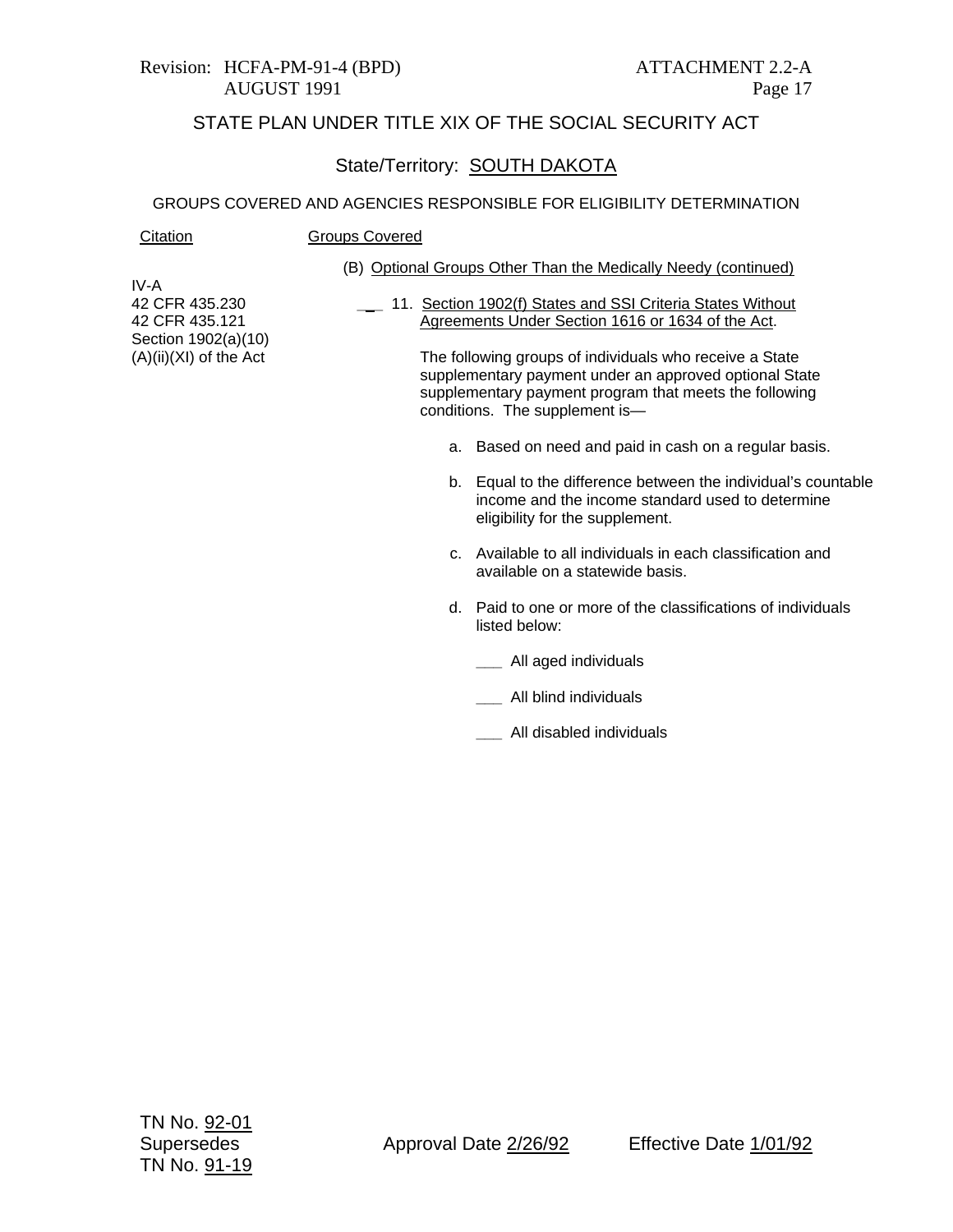#### Revision: HCFA-PM-91-4 (BPD) ATTACHMENT 2.2-A AUGUST 1991 Page 18

Citation Groups Covered

## STATE PLAN UNDER TITLE XIX OF THE SOCIAL SECURITY ACT

### State/Territory: SOUTH DAKOTA

#### GROUPS COVERED AND AGENCIES RESPONSIBLE FOR ELIGIBILITY DETERMINATION

|                                                                                             | (B) Optional Groups Other Than the                                                                                                                                           |
|---------------------------------------------------------------------------------------------|------------------------------------------------------------------------------------------------------------------------------------------------------------------------------|
| IV-A<br>42 CFR 435.230<br>42 CFR 435.121<br>Section 1902(a)(10)<br>$(A)(ii)(XI)$ of the Act | 11. Section 1902(f) States are<br><b>Agreements Under Section</b><br>The following groups of in<br>supplementary payment<br>supplementary payment<br>conditions. The supplem |
|                                                                                             | d. (continued):                                                                                                                                                              |
|                                                                                             | Aged indivic<br>living arrang                                                                                                                                                |
|                                                                                             | <b>Blind individ</b><br>living arrang                                                                                                                                        |
|                                                                                             | Disabled ind<br>group living                                                                                                                                                 |
|                                                                                             | Individuale 1                                                                                                                                                                |

- Medically Needy (continued)
	- nd SSI Criteria States Without on 1616 or 1634 of the Act (continued).

ndividuals who receive a State under an approved optional State program that meets the following nent is—

- duals in domiciliary facilities or other group gements as defined under SSI
- luals in domiciliary facilities or other group gements as defined under SSI
- dividuals in domiciliary facilities or other arrangements as defined under SSI
- **\_\_\_** Individuals receiving a Federally administered optional State supplement that meets the conditions specified in 42 CFR 435.230
- **\_\_\_** Individuals receiving a State administered optional State supplement that meets the conditions specified in 42 CFR 435.230
- **\_\_\_** Individuals in additional classifications approved by the Secretary as follows: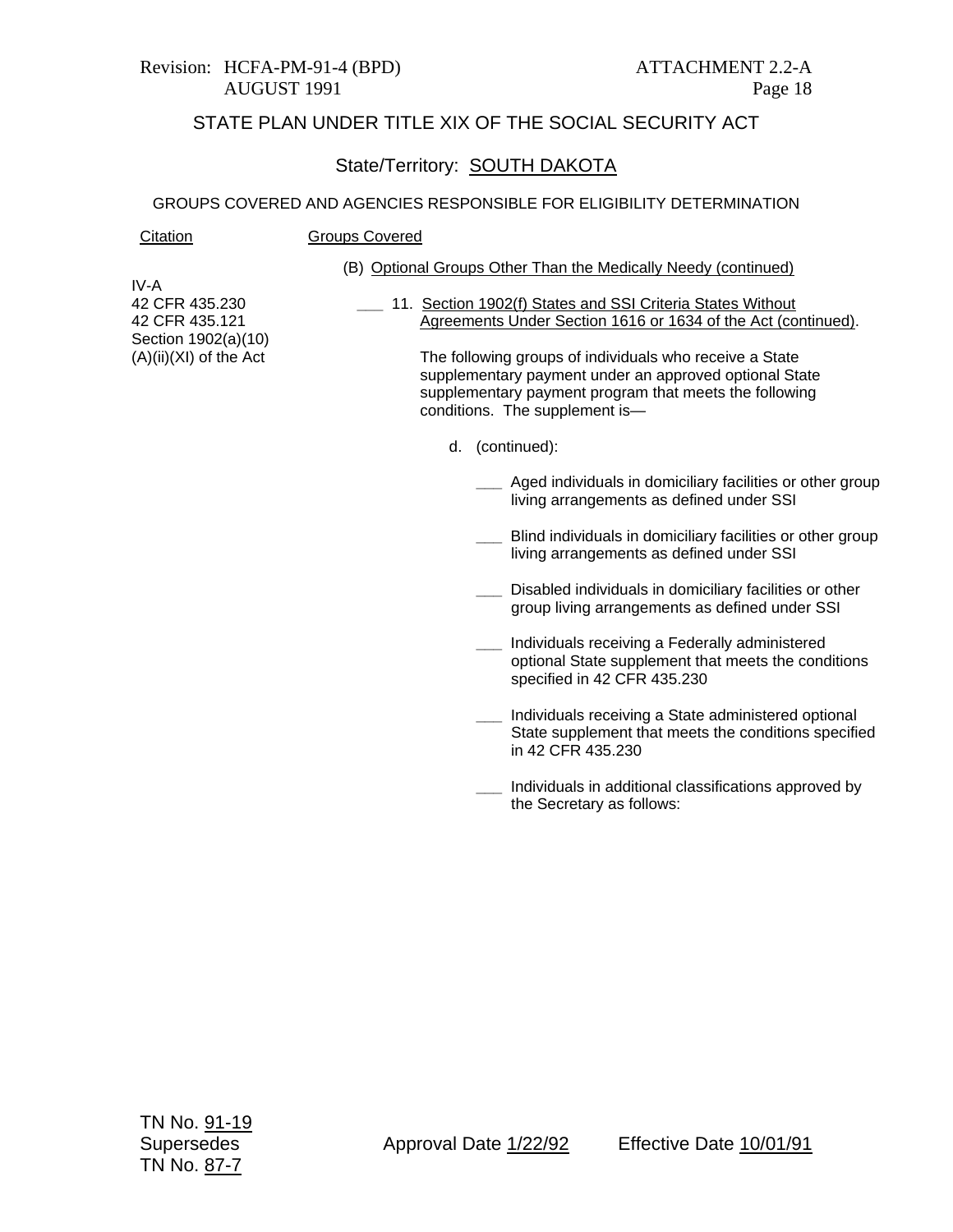#### Revision: HCFA-PM-91-4 (BPD) ATTACHMENT 2.2-A AUGUST 1991 Page 18a

## STATE PLAN UNDER TITLE XIX OF THE SOCIAL SECURITY ACT

## State/Territory: SOUTH DAKOTA

#### GROUPS COVERED AND AGENCIES RESPONSIBLE FOR ELIGIBILITY DETERMINATION

#### Citation **Groups Covered**

- (B) Optional Groups Other Than the Medically Needy (continued)
	- **\_\_\_** 11. Section 1902(f) States and SSI Criteria States Without Agreements Under Sections 1616 or 1634 of the Act (continued).

The supplement varies in income standard by political subdivisions according to cost-of-living differences.

**\_\_\_** Yes

**\_\_\_** No

The standards for optional State supplementary payments are listed in **SUPPLEMENT 6 of ATTACHMENT 2.6-A**.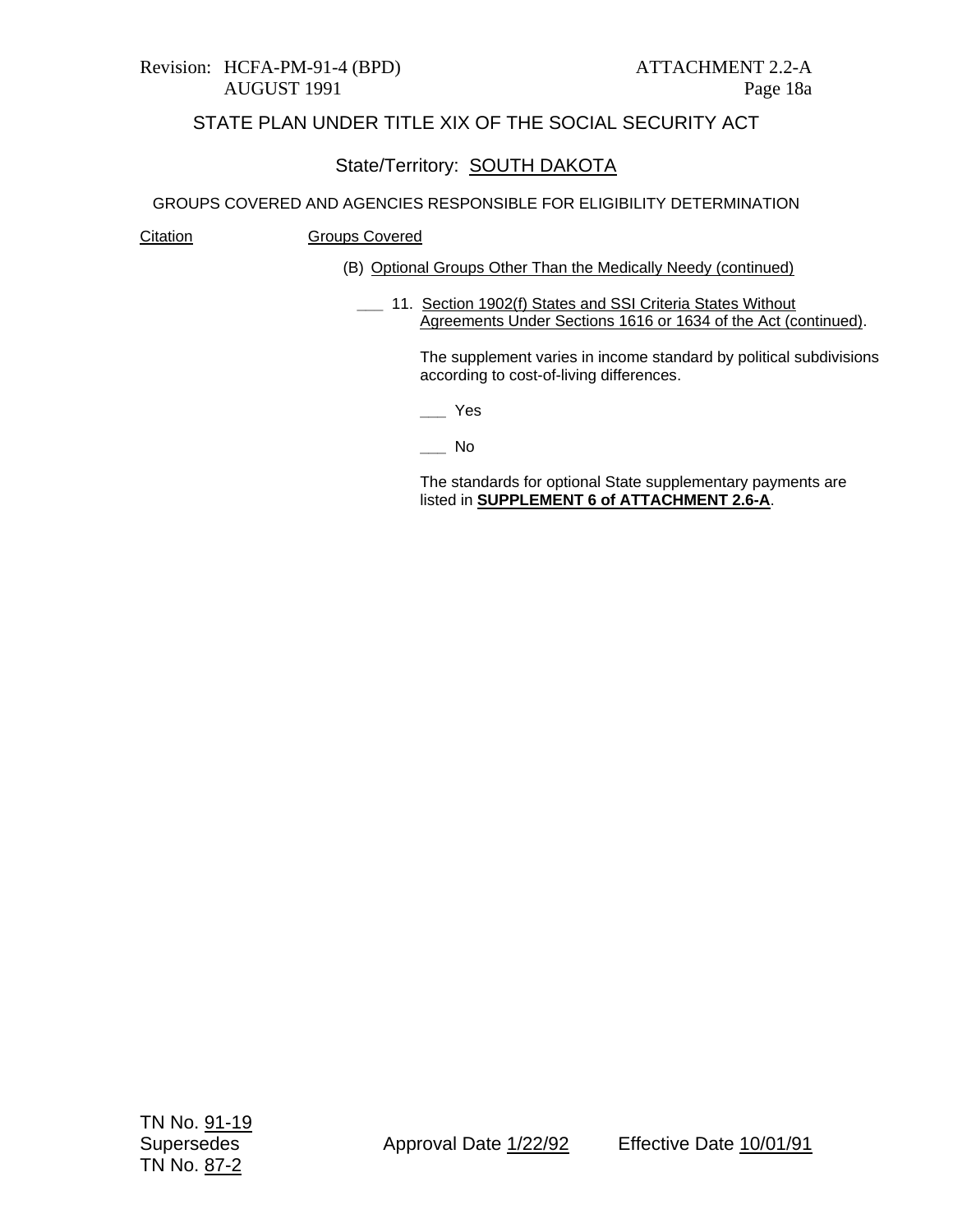#### Revision: HCFA-PM-91-4 (BPD) ATTACHMENT 2.2-A AUGUST 1991 Page 19

## STATE PLAN UNDER TITLE XIX OF THE SOCIAL SECURITY ACT

## State/Territory: **SOUTH DAKOTA**

| Citation                                                                 | <b>Groups Covered</b>                                                                                                                                                                                                                                                                                                                                |
|--------------------------------------------------------------------------|------------------------------------------------------------------------------------------------------------------------------------------------------------------------------------------------------------------------------------------------------------------------------------------------------------------------------------------------------|
| IV-A<br>42 CFR 435.231<br>Section 1902(a)(10)<br>$(A)(ii)(V)$ of the Act | (B) Optional Groups Other Than the Medically Needy (continued)<br>$X$ 12. Individuals who are in institutions for at least 30 consecutive days<br>and who are eligible under a special income level. Eligibility<br>begins on the first day of the 30-day period. These individuals<br>meet the income standards specified in <b>SUPPLEMENT 1 to</b> |
|                                                                          | <b>ATTACHMENT 2.6-A.</b><br>The State covers all individuals as described above.<br>X The State covers only the following group or groups of                                                                                                                                                                                                         |
| Sections 1902(a)(10)<br>$(A)(ii)$ and 1905 $(a)$ of the<br>Act           | individuals:<br>$X$ Aged<br>$X$ Blind                                                                                                                                                                                                                                                                                                                |
|                                                                          | X Disabled                                                                                                                                                                                                                                                                                                                                           |
|                                                                          | $X$ Individuals under the age of-                                                                                                                                                                                                                                                                                                                    |
|                                                                          | $X_{21}$                                                                                                                                                                                                                                                                                                                                             |
|                                                                          | 20                                                                                                                                                                                                                                                                                                                                                   |
|                                                                          | 19                                                                                                                                                                                                                                                                                                                                                   |
|                                                                          | 18                                                                                                                                                                                                                                                                                                                                                   |
|                                                                          | Caretaker relatives                                                                                                                                                                                                                                                                                                                                  |
|                                                                          | Pregnant women                                                                                                                                                                                                                                                                                                                                       |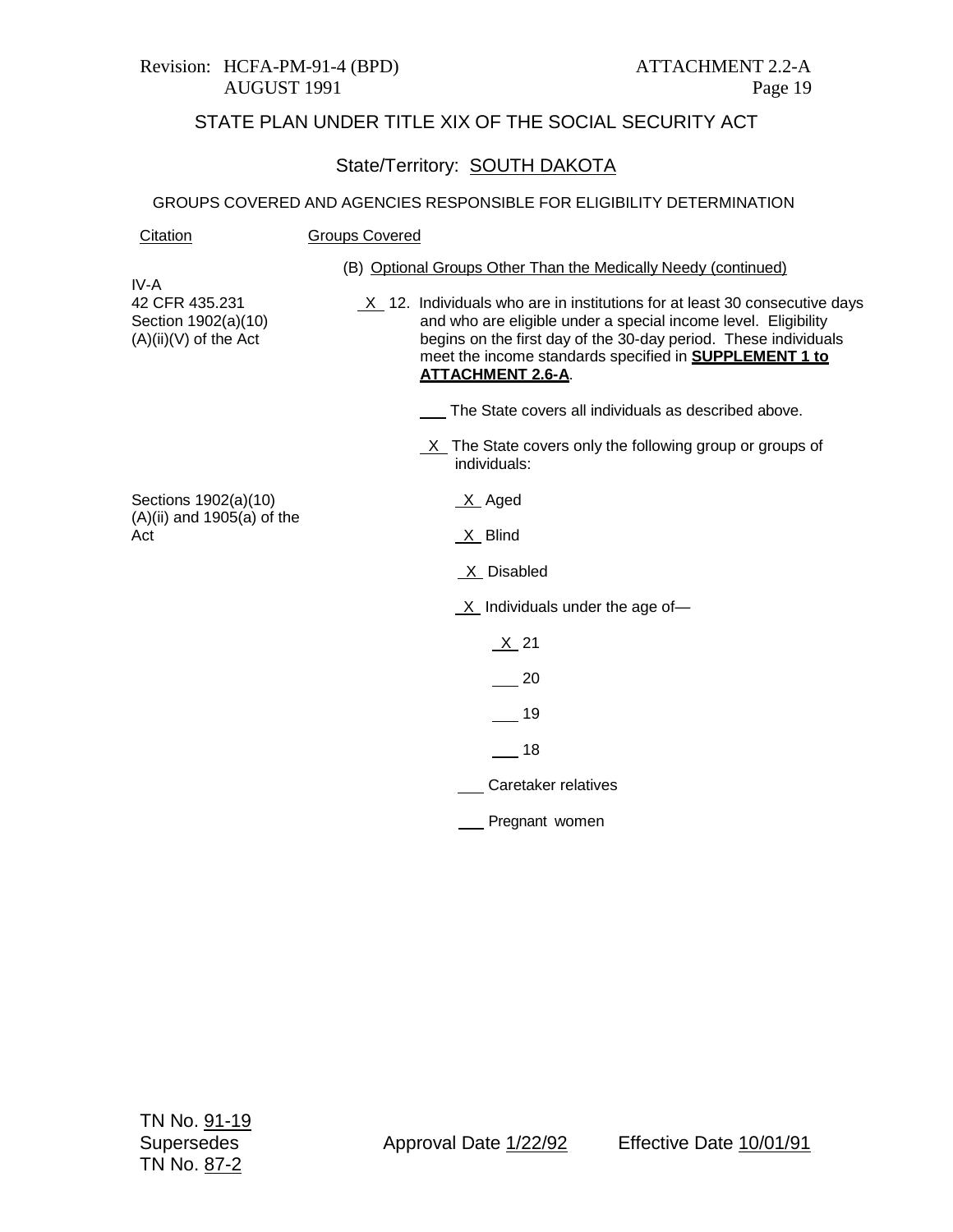#### State/Territory: SOUTH DAKOTA

#### GROUPS COVERED AND AGENCIES RESPONSIBLE FOR ELIGIBILITY DETERMINATION

| Citation | Groups Covered                                                 |
|----------|----------------------------------------------------------------|
|          | (B) Optional Groups Other Than the Medically Needy (continued) |

IV-A Section 1902(e)(3) of the Act

**\_X\_** 13. Certain disabled children age 18 or under who are living at home, who would be eligible for Medicaid under the plan if they were in medical institution, and for whom the State has made a determination as required under section 1902(e)(3)(B) of the Act.

> **SUPPLEMENT 3 to ATTACHMENT 2.2-A** describes the method that is used to determine the cost effectiveness of caring for this group of disabled children at home.

Sections 1902(a)(10) (A)(ii)(IX) and 1902(l) of the Act

**\_\_\_** 14. This section is superseded by SD 13-15.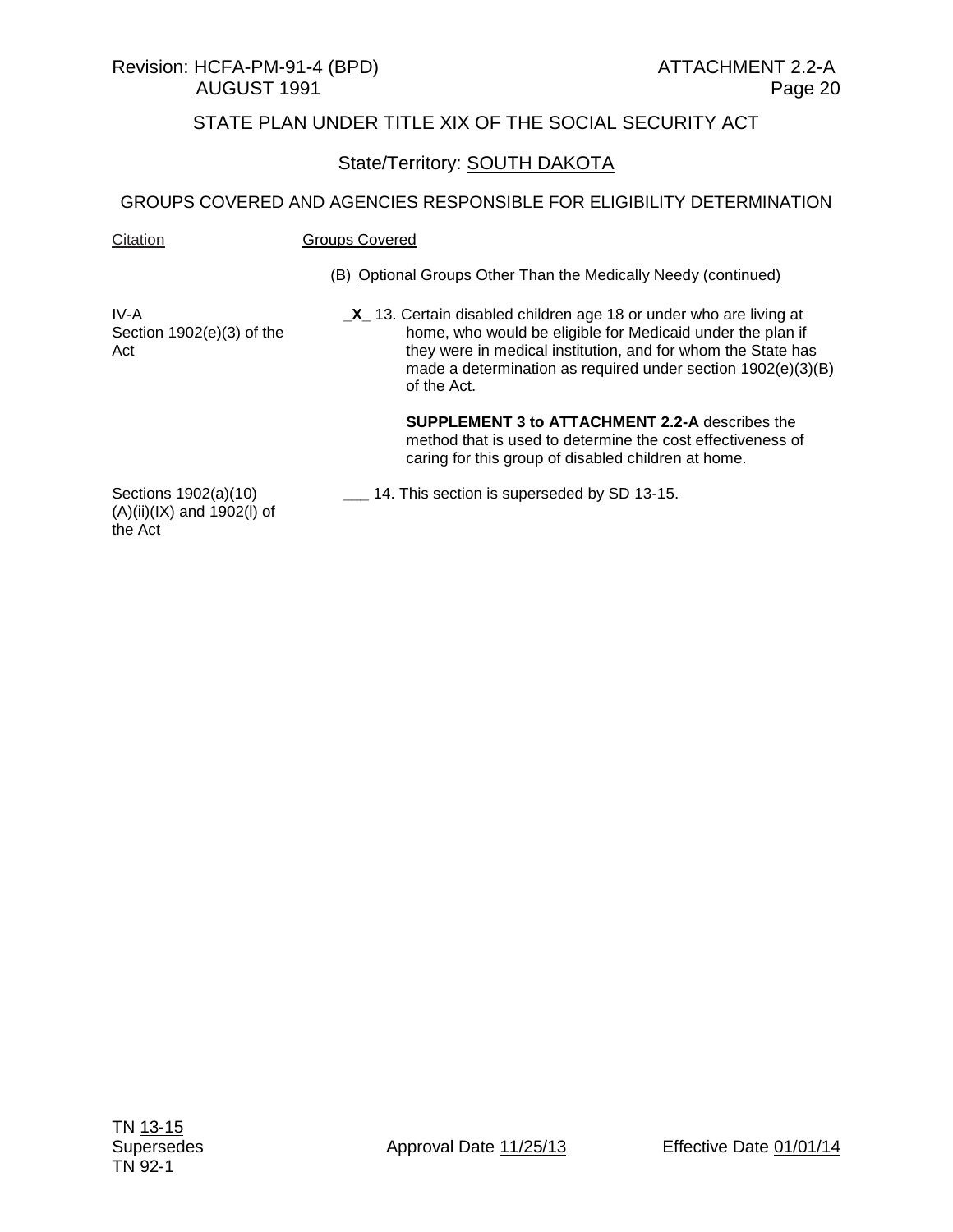## State/Territory: **SOUTH DAKOTA**

#### GROUPS COVERED AND AGENCIES RESPONSIBLE FOR ELIGIBILITY DETERMINATION

Page 21 is superseded by SD 13-15.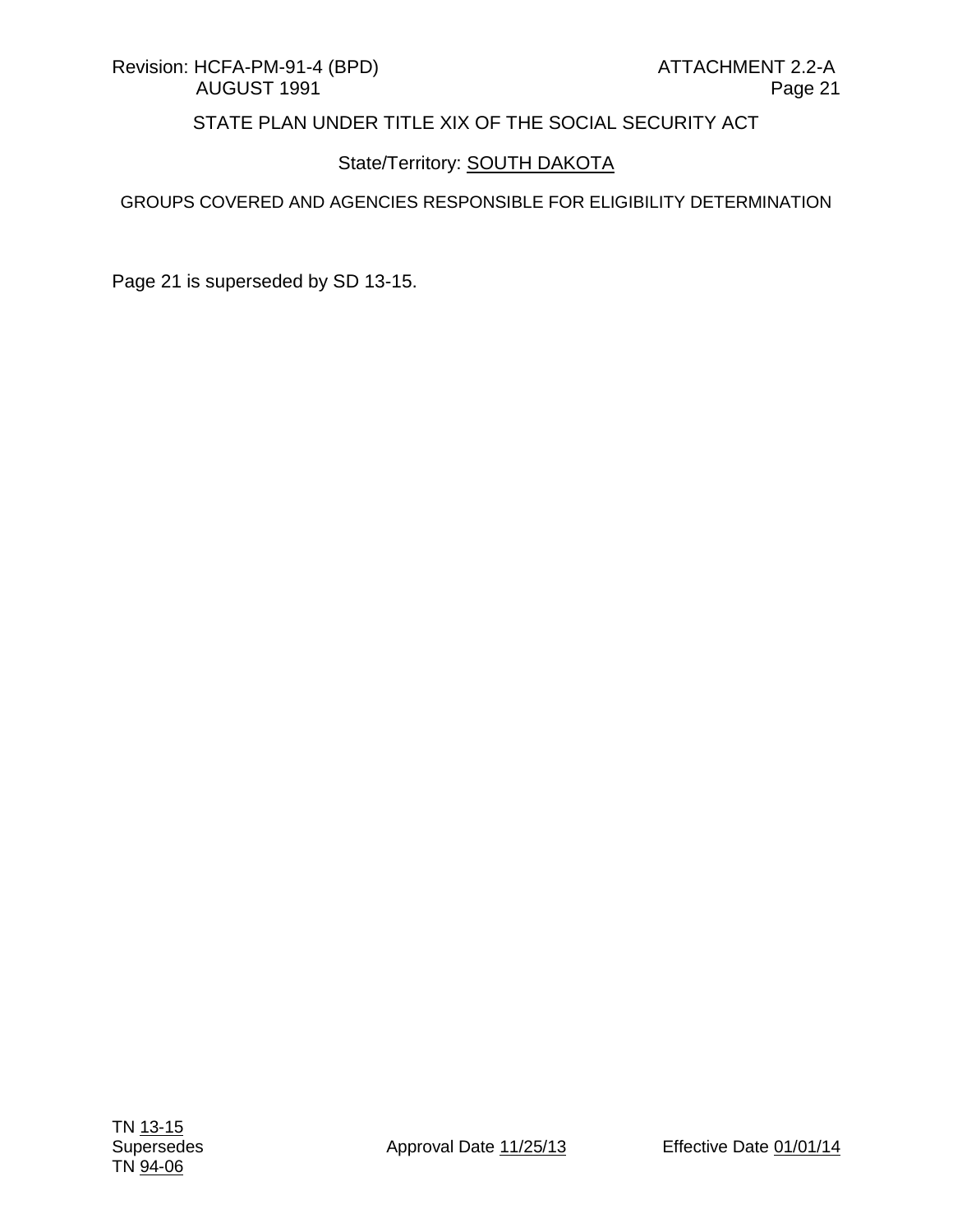#### Revision: HCFA-PM-91-4 (BPD) ATTACHMENT 2.2-A AUGUST 1991 Page 22

Citation **Groups Covered** 

## STATE PLAN UNDER TITLE XIX OF THE SOCIAL SECURITY ACT

## State/Territory: **SOUTH DAKOTA**

|                                                               | (B) Optional Groups Other Than the Medically Needy (continued)                                                                                                                                                                               |
|---------------------------------------------------------------|----------------------------------------------------------------------------------------------------------------------------------------------------------------------------------------------------------------------------------------------|
| IV-A<br>Sections $1902(a)(ii)(X)$<br>and $1902(m)(1)$ and (3) | 16. Individuals-                                                                                                                                                                                                                             |
| of the Act                                                    | a. Who are 65 years of age or older or are disabled, as<br>determined under section 1614(a)(3) of the Act. Both<br>aged and disabled individuals are covered under this<br>eligibility group.                                                |
|                                                               | Whose income does not exceed the income level<br>b.<br>(established at an amount up to 100 percent of the Federal<br>income poverty level) specified in <b>SUPPLEMENT 1 to</b><br><b>ATTACHMENT 2.6-A</b> for a family of the same size; and |
|                                                               | Whose resources do not exceed the maximum amount<br>C.<br>allowed under SSI; under the State's more restrictive<br>financial criteria; or under the State's medically needy<br>program as specified in ATTACHMENT 2.6-A.                     |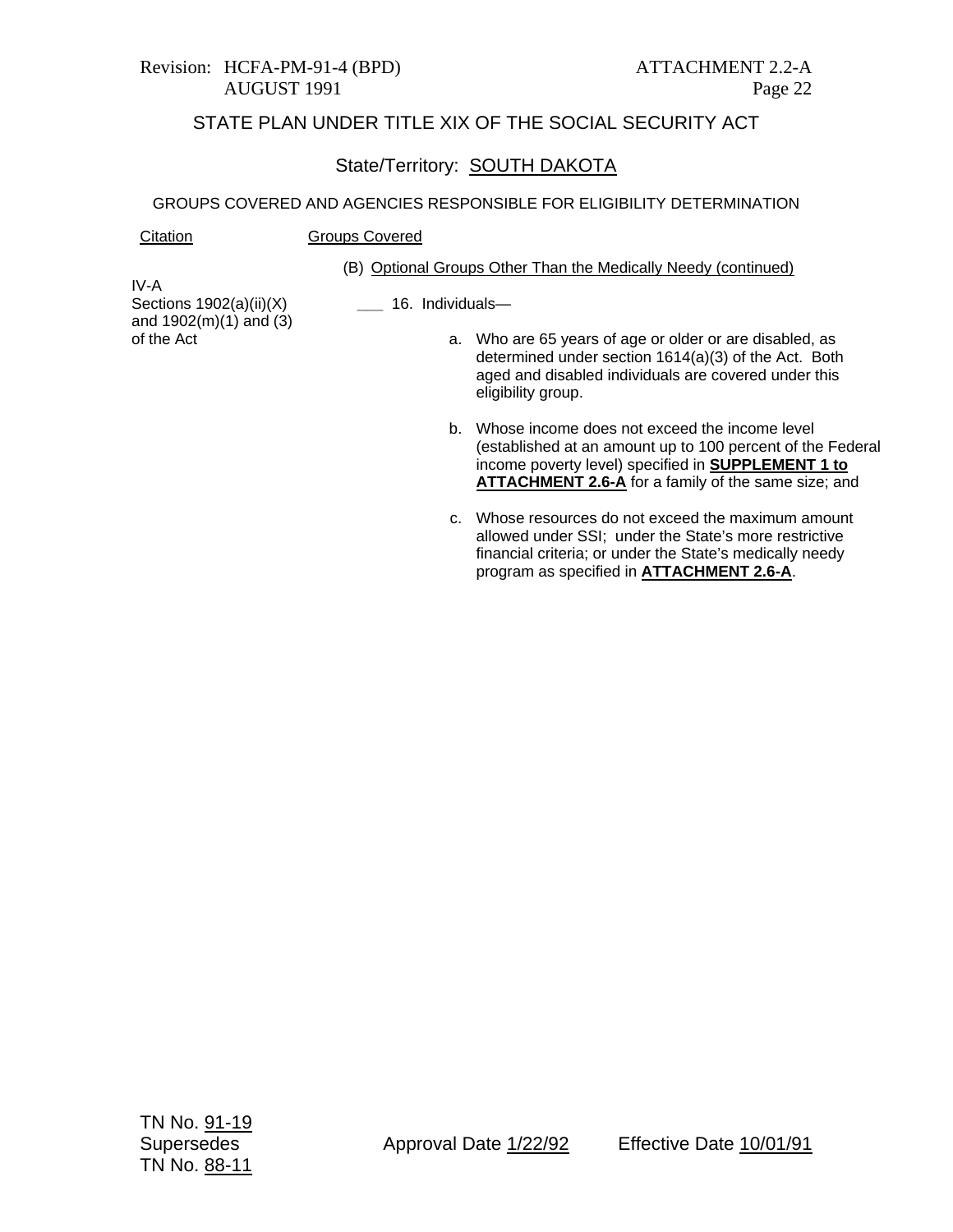## State/Territory: **SOUTH DAKOTA**

#### GROUPS COVERED AND AGENCIES RESPONSIBLE FOR ELIGIBILITY DETERMINATION

Page 23 is superseded by SD 13-15.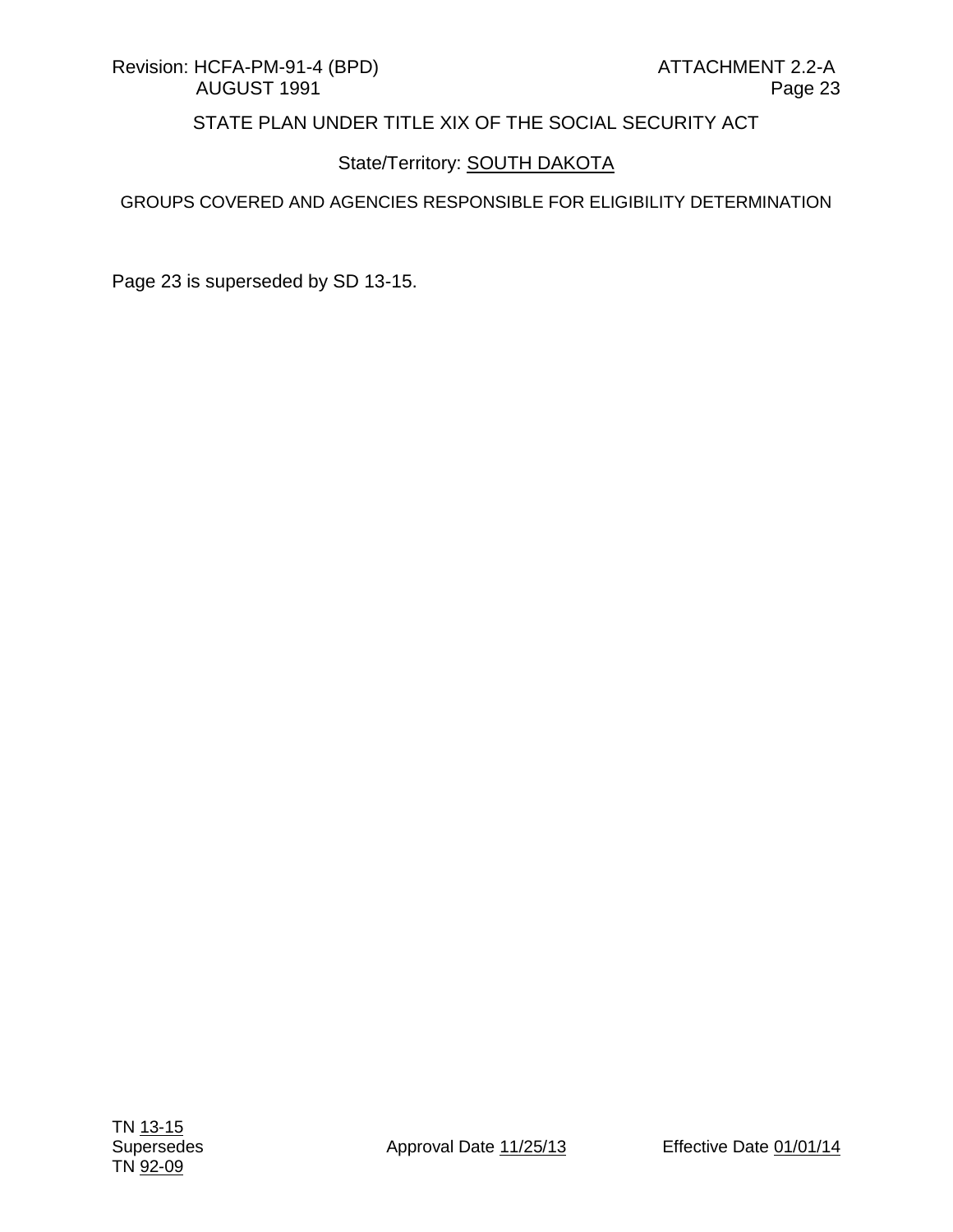# Revision: HCFA-PM-91-8 (MB) ATTACHMENT 2.2-A

## STATE PLAN UNDER TITLE XIX OF THE SOCIAL SECURITY ACT

## State/Territory: SOUTH DAKOTA

| Citation                                               | <b>Groups Covered</b>                                                                                                                                                                                                                                                                                                                                                                                                                                                                                                       |
|--------------------------------------------------------|-----------------------------------------------------------------------------------------------------------------------------------------------------------------------------------------------------------------------------------------------------------------------------------------------------------------------------------------------------------------------------------------------------------------------------------------------------------------------------------------------------------------------------|
|                                                        | (B) Optional Groups Other Than the Medically Needy (continued)                                                                                                                                                                                                                                                                                                                                                                                                                                                              |
| Section 1906 of the Act                                | 18. Individuals required to enroll in cost-effective employer-based<br>group health plans remain eligible for a minimum enrollment period<br>of months.                                                                                                                                                                                                                                                                                                                                                                     |
| Sections 1902(a)(10)(F)<br>and $1920(u)(1)$ of the Act | 19. Individuals entitled to elect COBRA continuation coverage and<br>whose income as determined under section 1612 of the Act for<br>purposes of the SSI program, is no more than 100 percent of the<br>Federal poverty level, whose resources are no more than twice the<br>SSI resource limit for an individual, and for whom the State<br>determines that the cost of COBRA premiums is likely to be less<br>than the Medicaid expenditures for an equivalent set of services.<br>See SUPPLEMENT 11 to ATTACHMENT 2.6-A. |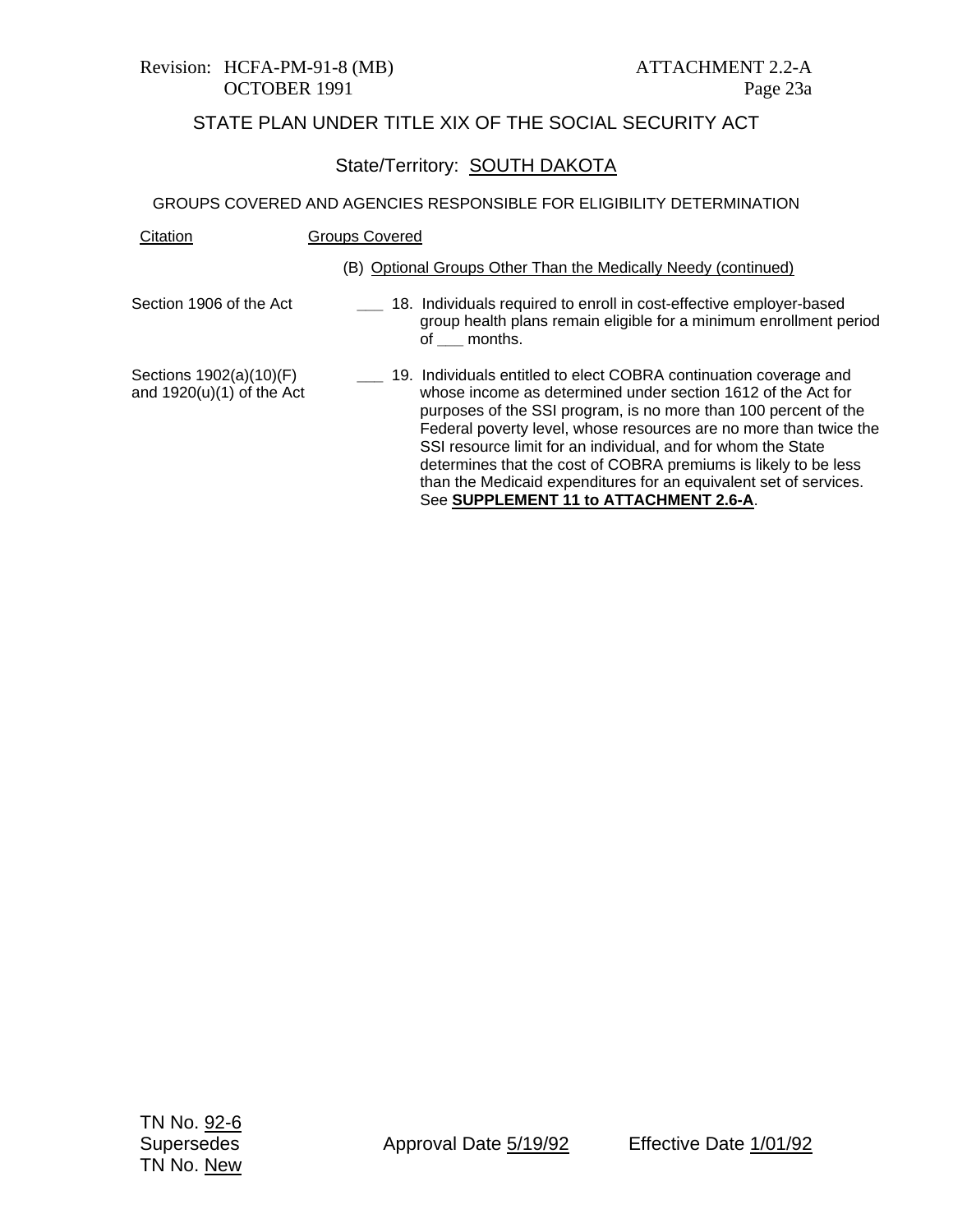#### ATTACHMENT 2.2-A Page 23b

### STATE PLAN UNDER TITLE XIX OF THE SOCIAL SECURITY ACT

## State/Territory: SOUTH DAKOTA

#### GROUPS COVERED AND AGENCIES RESPONSIBLE FOR ELIGIBILITY DETERMINATION

#### Citation Groups Covered

#### (B) Optional Groups Other Than the Medically Needy (continued)

Section 1902 (a)(10) (A)(ii)(XVIII) of the Act **\_X\_** 20. Women who—

- a. have been screened for breast or cervical cancer under the Centers for Disease Control and Prevention Breast and Cervical Cancer Early Detection Program established under title XV of the Public Health Service Act in accordance with the requirements of section 1504 of the Act and need treatment for breast or cervical cancer, including a precancerous condition of the breast or cervix;
- b. are not otherwise covered under creditable coverage, as defined in section 2701(c) of the Public Health Service Act;
- c. are not eligible for Medicaid under any mandatory categorically needy eligibility group; and
- d. have not attained the age of 65.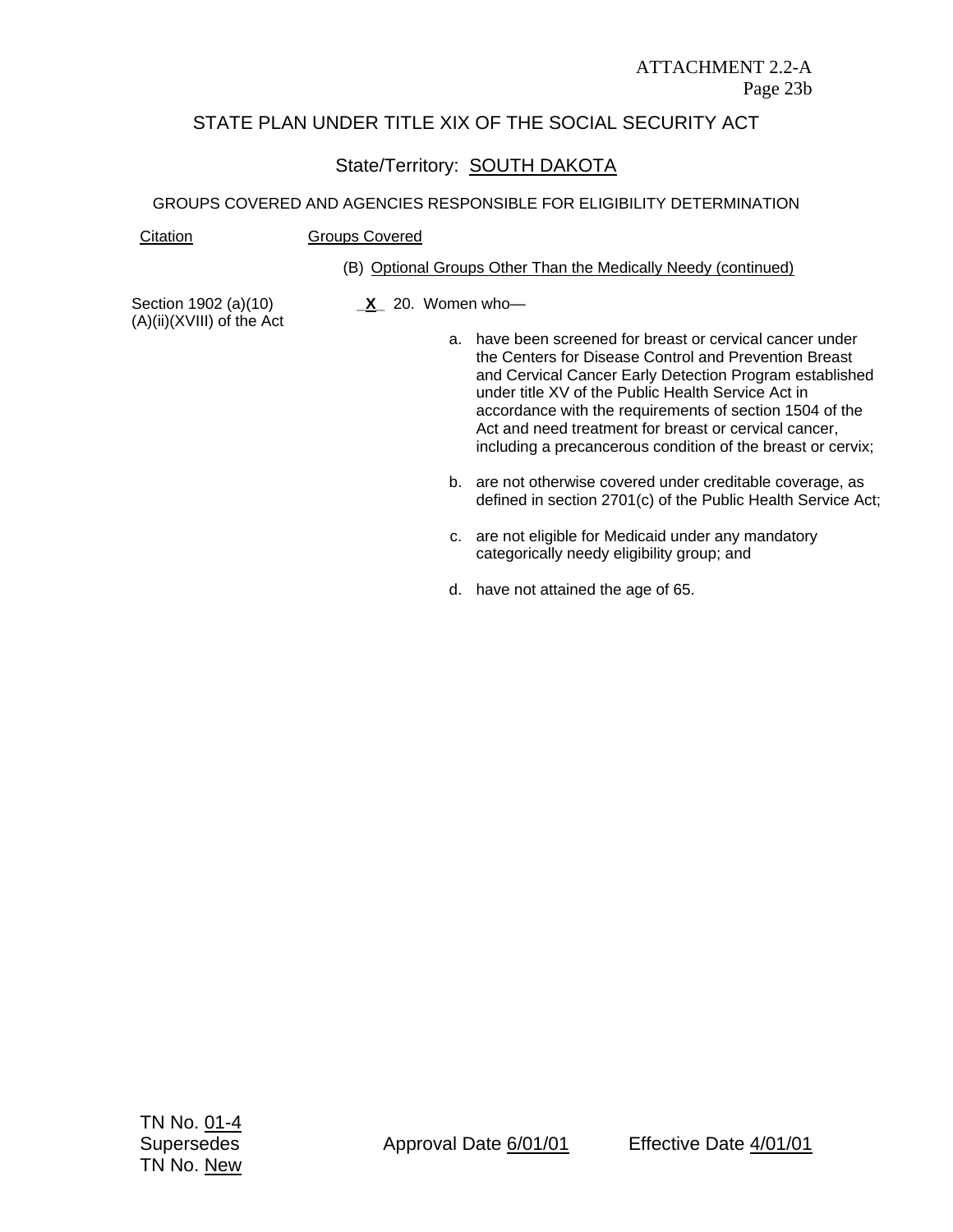## State/Territory: **SOUTH DAKOTA**

### GROUPS COVERED AND AGENCIES RESPONSIBLE FOR ELIGIBILITY DETERMINATION

Page 23c is superseded by SD 13-15.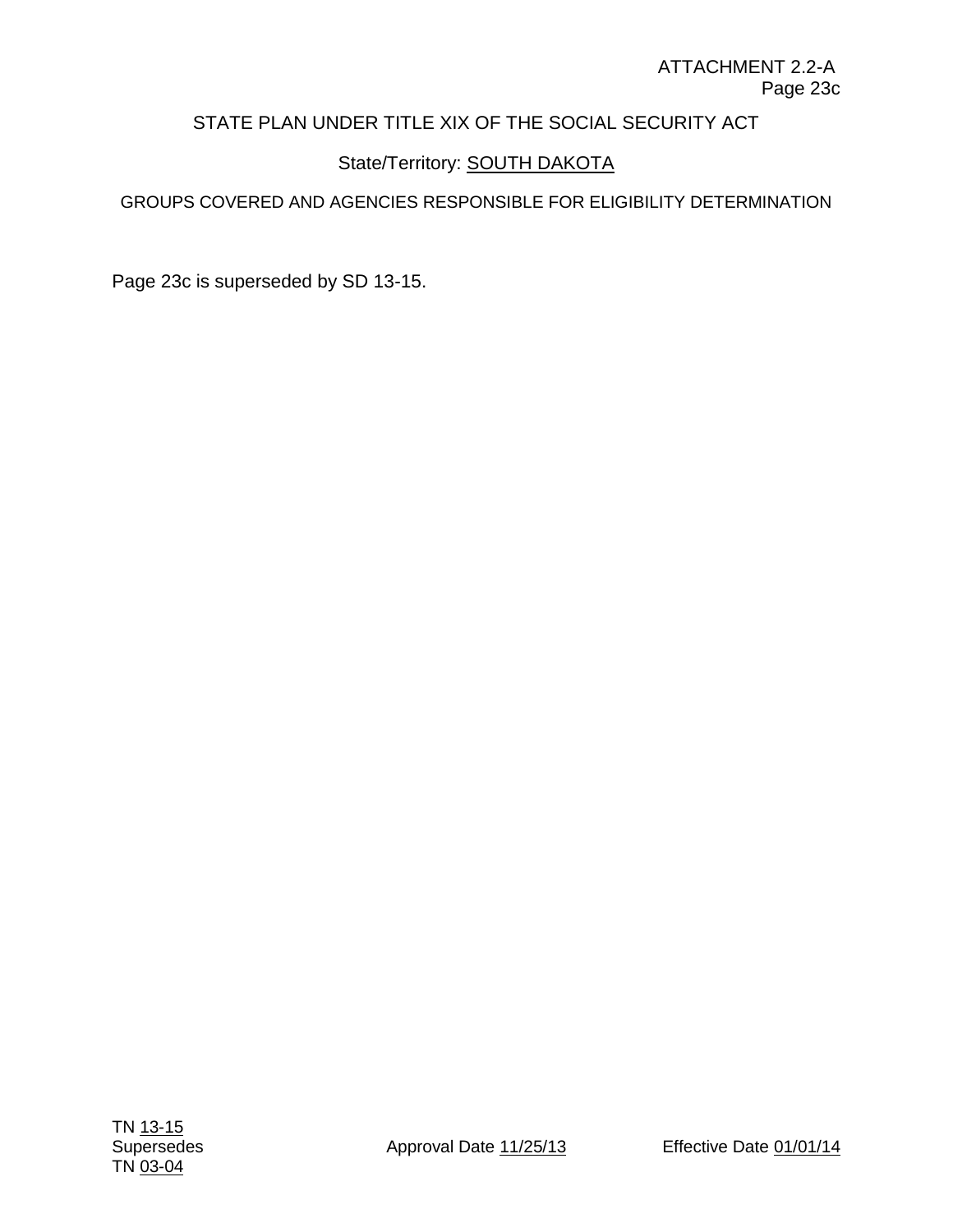## State/Territory: SOUTH DAKOTA

#### GROUPS COVERED AND AGENCIES RESPONSIBLE FOR ELIGIBILITY DETERMINATION

| Citation                                         | <b>Groups Covered</b>                                                                                                                                                                                                                                                                                                                          |  |
|--------------------------------------------------|------------------------------------------------------------------------------------------------------------------------------------------------------------------------------------------------------------------------------------------------------------------------------------------------------------------------------------------------|--|
|                                                  | (B) Optional Groups Other Than the Medically Needy (continued)                                                                                                                                                                                                                                                                                 |  |
| Section 1902 (a)(10)<br>(A)(ii)(XIII) of the Act | $X$ 23. BBA Work Incentive Eligibility Group—Individuals with a disability<br>whose net family income is below 250 percent of the Federal<br>poverty level for a family of the size involved and who, except for<br>earned income, meet all criteria for receiving benefits under the<br>SSI program. See page 12c of <b>ATTACHMENT 2.6-A.</b> |  |
| Section 1902 (a)(10)<br>(A)(ii)(XV) of the Act   | 24. TWWIIA Basic Coverage Group-Individuals with a disability at<br>least 16 but less than 65 years of age whose income and<br>resources do not exceed a standard established by the State. See<br>page 12d of ATTACHMENT 2.6-A.                                                                                                               |  |
| Section 1902 (a)(10)<br>(A)(ii)(XVI) of the Act  | 25. TWWIIA Medical Improvement Group—Employed individuals at<br>least 16 but less than 65 years of age with a medically improved<br>disability whose income and resources do not exceed a standard<br>established by the State. See page 12h of ATTACHMENT 2.6-A.                                                                              |  |
|                                                  | NOTE: If the State elects to cover this group, it MUST also cover                                                                                                                                                                                                                                                                              |  |

the Basic Coverage Group described in no. 24 above.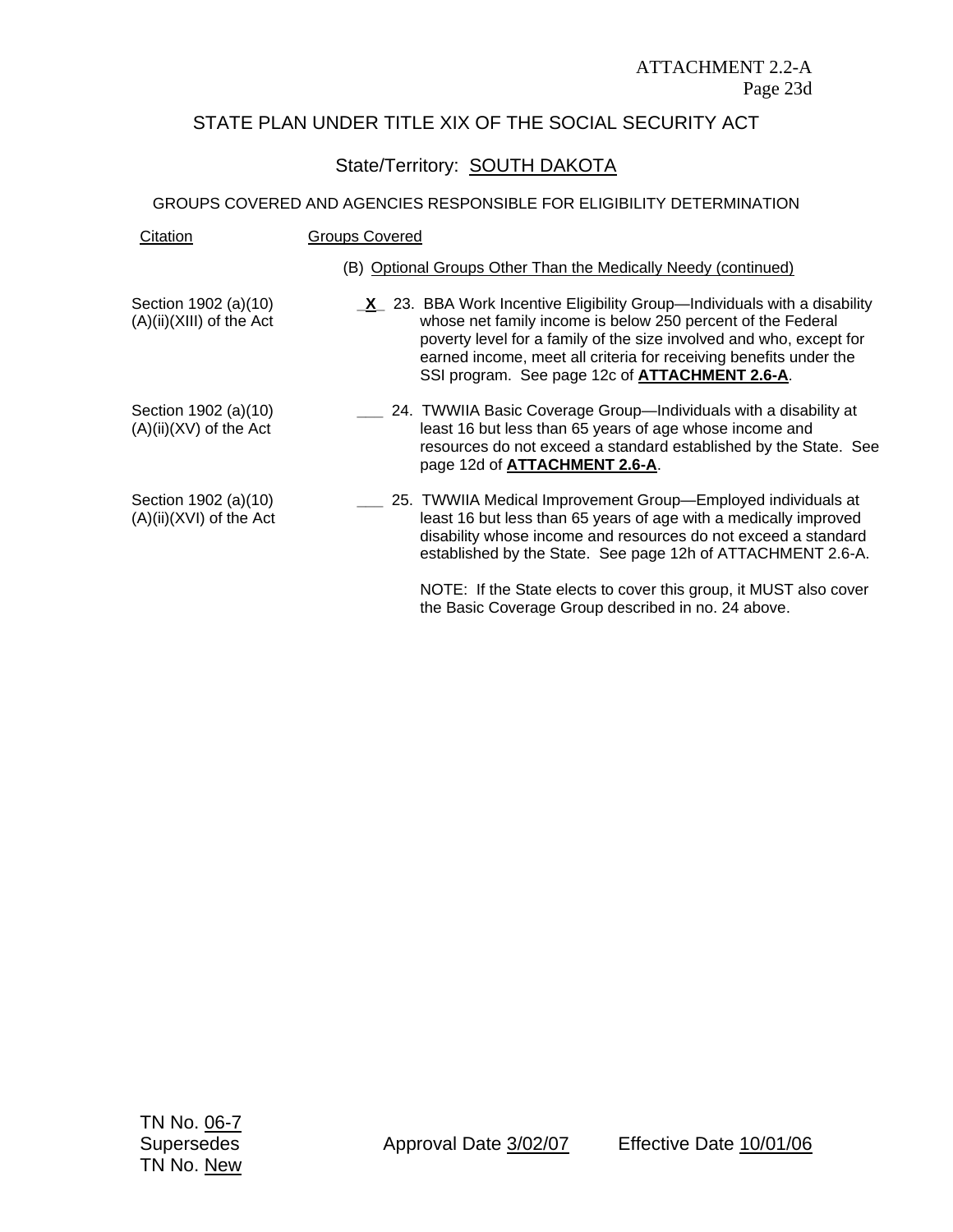## State/Territory: SOUTH DAKOTA

| Citation                                     | <b>Groups Covered</b>                                                                                                                                                                                                                                                                                                                                                                                                                                                                                                            |
|----------------------------------------------|----------------------------------------------------------------------------------------------------------------------------------------------------------------------------------------------------------------------------------------------------------------------------------------------------------------------------------------------------------------------------------------------------------------------------------------------------------------------------------------------------------------------------------|
|                                              | (C) Optional Coverage of the Medically Needy                                                                                                                                                                                                                                                                                                                                                                                                                                                                                     |
| 42 CFR 435.30                                | This plan includes the medically needy.                                                                                                                                                                                                                                                                                                                                                                                                                                                                                          |
|                                              | <u>_X</u> _ No.                                                                                                                                                                                                                                                                                                                                                                                                                                                                                                                  |
|                                              | Yes. This plan covers:                                                                                                                                                                                                                                                                                                                                                                                                                                                                                                           |
|                                              | 1. Pregnant women who, except for income and/or resources, would<br>be eligible as categorically needy under title XIX of the Act.                                                                                                                                                                                                                                                                                                                                                                                               |
| Section 1902(e) of the<br>Act                | Women who, while pregnant, were eligible for and have applied for<br>2.<br>Medicaid and receive Medicaid as medically needy under the<br>approved State plan on the date the pregnancy ends. These<br>women continue to be eligible, as though they were pregnant, for<br>all pregnancy-related and postpartum services under the plan for a<br>60-day period, beginning under the plan for a 60-day period,<br>beginning with the date the pregnancy end, and any remaining<br>days in the month in which the $60th$ day falls. |
| Section 1902(a)(10)<br>(C)(ii)(I) of the Act | Individuals under age 18 who, but for income and/or resources,<br>3.<br>would be eligible under section 1902(a)(10)(A)(i) of the Act.                                                                                                                                                                                                                                                                                                                                                                                            |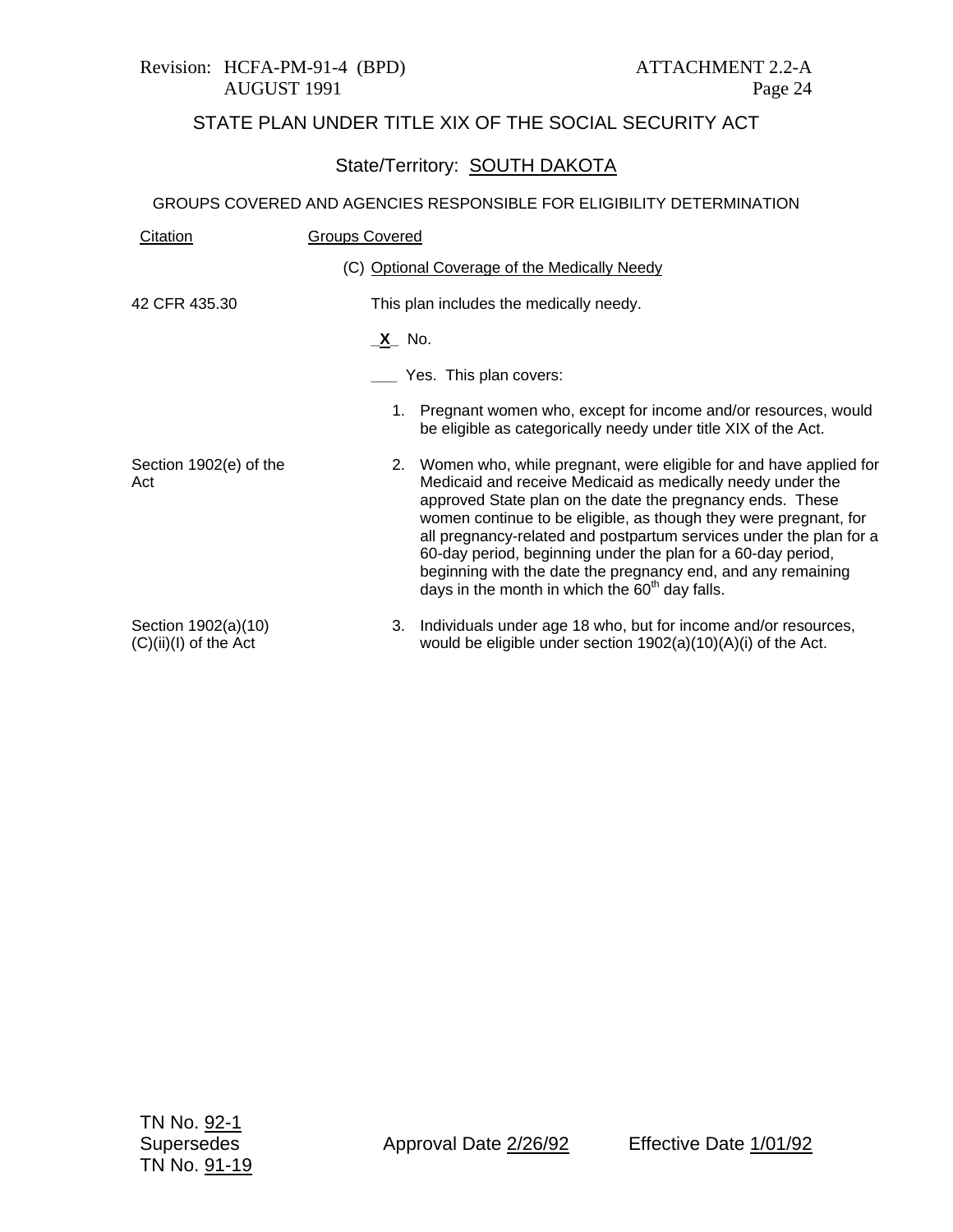## State/Territory: **SOUTH DAKOTA**

| Citation                           | <b>Groups Covered</b> |                                                                                                                                           |  |
|------------------------------------|-----------------------|-------------------------------------------------------------------------------------------------------------------------------------------|--|
|                                    |                       | (C) Optional Coverage of the Medically Needy (continued)                                                                                  |  |
| Section $1902(e)(4)$ of the<br>Act | 4.                    | This section is superseded by SD 13-15.                                                                                                   |  |
| 42 CFR 435.308                     | 5.                    |                                                                                                                                           |  |
|                                    |                       | _ a. Financially eligible individuals who are not<br>described in section C(3) above and who are under<br>the age of-                     |  |
|                                    |                       | 21                                                                                                                                        |  |
|                                    |                       | 20                                                                                                                                        |  |
|                                    |                       | 19                                                                                                                                        |  |
|                                    |                       | 18 or under age 19 who are full-time students<br>in a secondary school or in the equivalent<br>level of vocational or technical training. |  |
|                                    |                       | b. Reasonable classifications of financially eligible<br>individuals under the ages of 21, 20, 19, or 18 as<br>specified below:           |  |
|                                    |                       | __ i. Individuals for whom public agencies are<br>assuming full or partial financial responsibility<br>and who are-                       |  |
|                                    |                       | _ I. In foster homes (and are under the age<br>of $\Box$ ).                                                                               |  |
|                                    |                       | __ II. In private institutions (and are under<br>the age of $\rule{1em}{0.15mm}$ .                                                        |  |
|                                    |                       |                                                                                                                                           |  |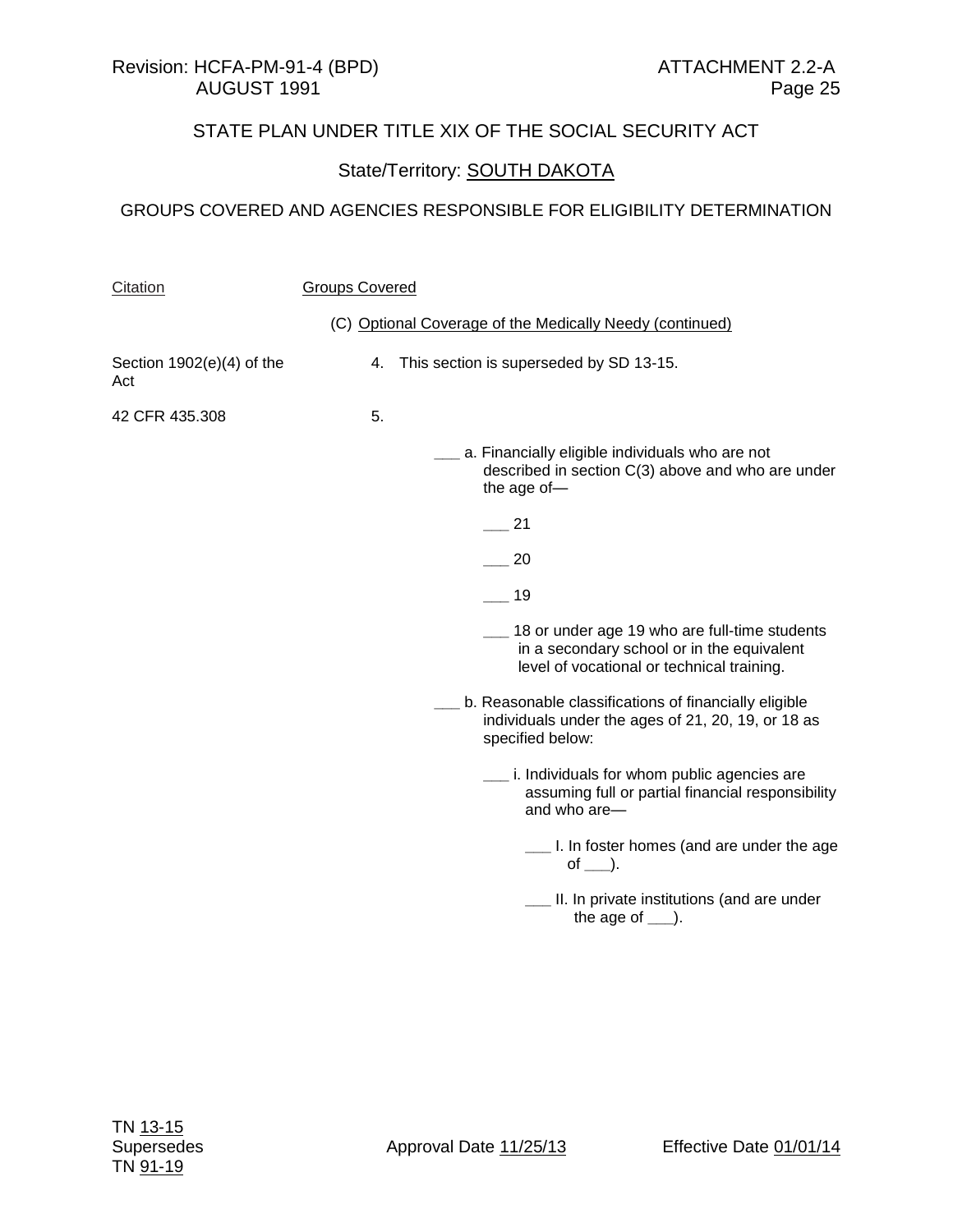## State/Territory: SOUTH DAKOTA

#### GROUPS COVERED AND AGENCIES RESPONSIBLE FOR ELIGIBILITY DETERMINATION

#### Citation Groups Covered

(C) Optional Coverage of the Medically Needy (continued)

- **\_\_\_** III. In addition to the group under b(i)(I) and (II), individuals placed in foster homes or private institutions by private, nonprofit agencies (and are under the age of **\_\_\_**).
- **\_\_\_** ii. Individuals in adoptions subsidized in full or part by a public agency (who are under the age of **\_\_\_**).
- iii. Individuals in NFs (who are under the age of **\_\_\_**). NF services are provided under this plan.
- **\_\_\_** iv. In addition to the group under (b)(iii), individuals in ICF/MRs (who are under the age of **\_\_\_**).
- **\_\_\_** v. Individuals receiving active treatment as inpatients in psychiatric facilities or programs (who are under the age of **\_\_\_**). Inpatient psychiatric services for individuals under age 21 are provided under this plan.
- **\_\_\_** vi. Other defined groups (and ages), as specified in **ATTACHMENT 2.2-A**.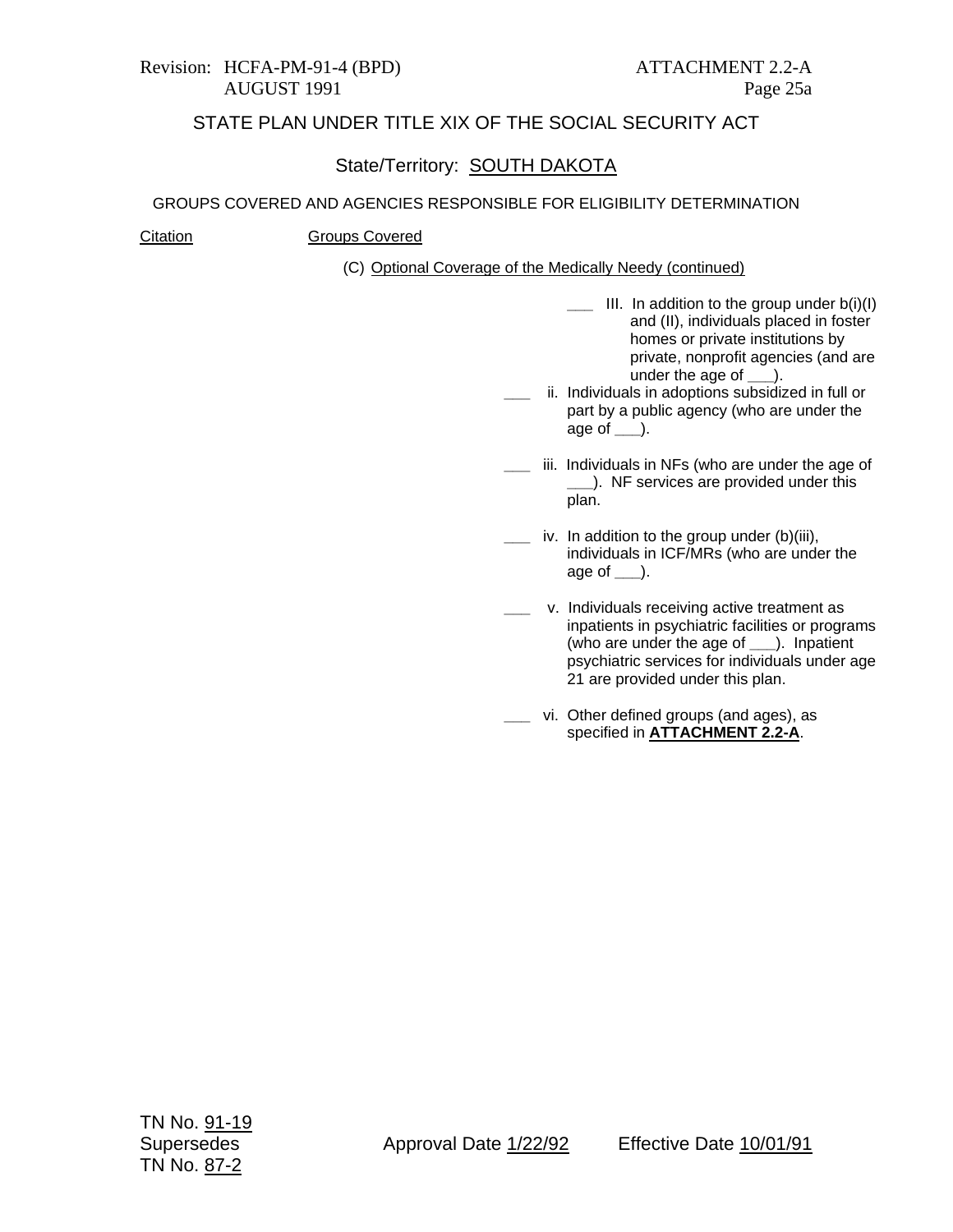#### Revision: HCFA-PM-91-4 (BPD) ATTACHMENT 2.2-A AUGUST 1991 Page 26

## STATE PLAN UNDER TITLE XIX OF THE SOCIAL SECURITY ACT

#### State/Territory: SOUTH DAKOTA

#### GROUPS COVERED AND AGENCIES RESPONSIBLE FOR ELIGIBILITY DETERMINATION

| Citation | <b>Groups Covered</b> |
|----------|-----------------------|
|          |                       |

#### (C) Optional Coverage of the Medically Needy (continued)

42 CFR 435.310

**\_\_\_** vi. Caretaker relatives.

- **\_\_\_** vii. Aged individuals.
- **\_\_\_** viii. Blind individuals.

435.330 42 CFR 435.322 and 435.330 42 CFR 435.324 and 435.330 42 CFR 435.326

42 CFR 435.320 and

42 CFR 435.340

- **\_\_\_** ix. Disabled individuals.
	- **\_\_\_** x. Individuals who would be ineligible if they were not enrolled in an HMO. Categorically needy individuals are covered under 42 CFR 435.212 and the same rules apply to medically needy individuals.
	- **\_\_\_** xi. Blind and disabled individuals who—
		- **\_\_\_** I. Meet all current requirements for Medicaid eligibility except the blindness or disability criteria;
		- **\_\_\_** II. Were eligible as medically needy in December 1973 as blind or disabled; and
		- **\_\_\_** III. For each consecutive month after December 1973 continue to meet the December 1973 eligibility criteria.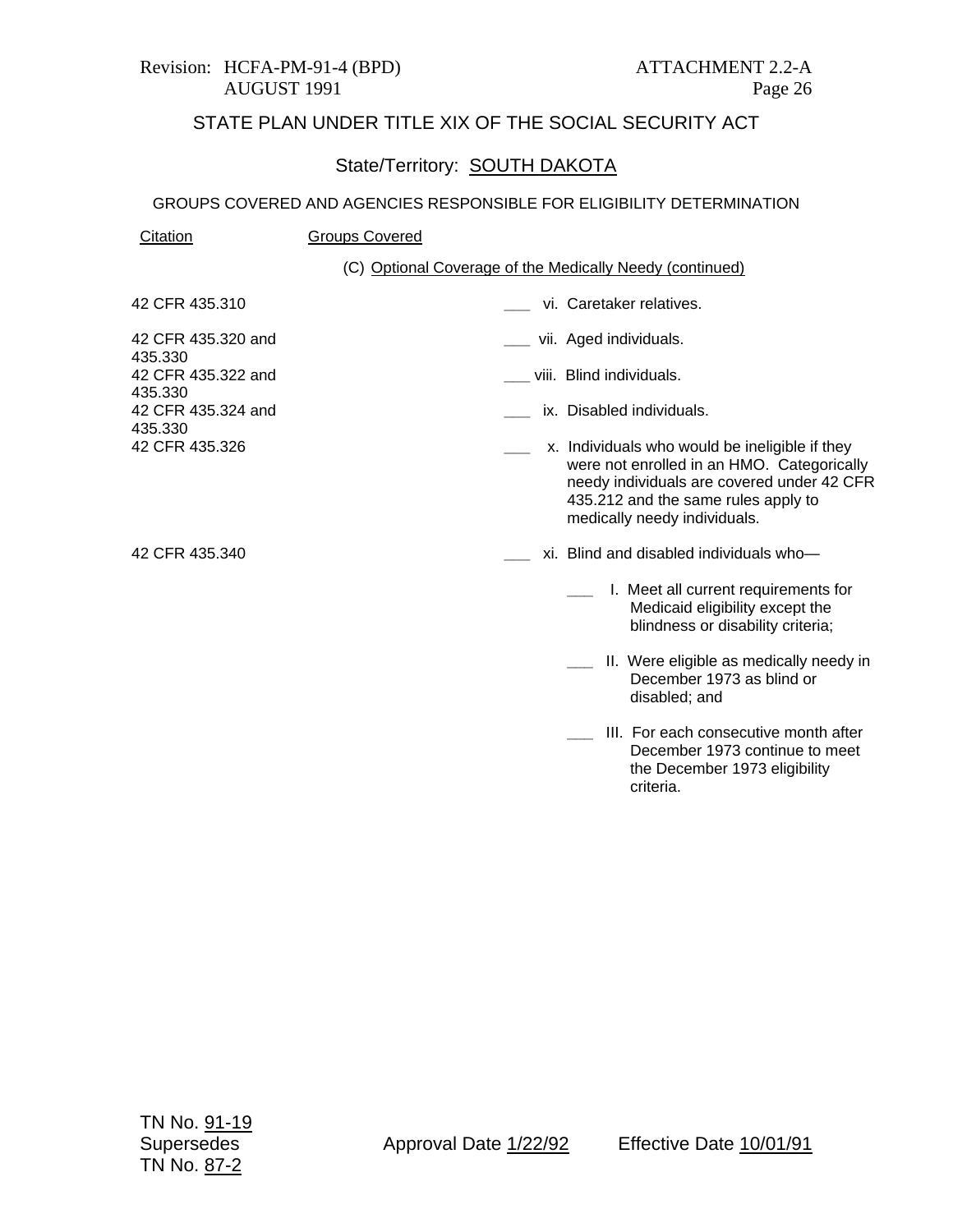#### Revision: HCFA-PM-91-8 (BPD) ATTACHMENT 2.2-A OCTOBER 1991 Page 26a

## STATE PLAN UNDER TITLE XIX OF THE SOCIAL SECURITY ACT

## State/Territory: SOUTH DAKOTA

#### GROUPS COVERED AND AGENCIES RESPONSIBLE FOR ELIGIBILITY DETERMINATION

Citation **Groups Covered** 

#### (C) Optional Coverage of the Medically Needy (continued)

Section 1906 of the Act

**\_\_\_** xii. Individuals required to enroll in cost effective employer-based group health plans remain eligible for a minimum enrollment period of **\_\_\_** months.

N/A